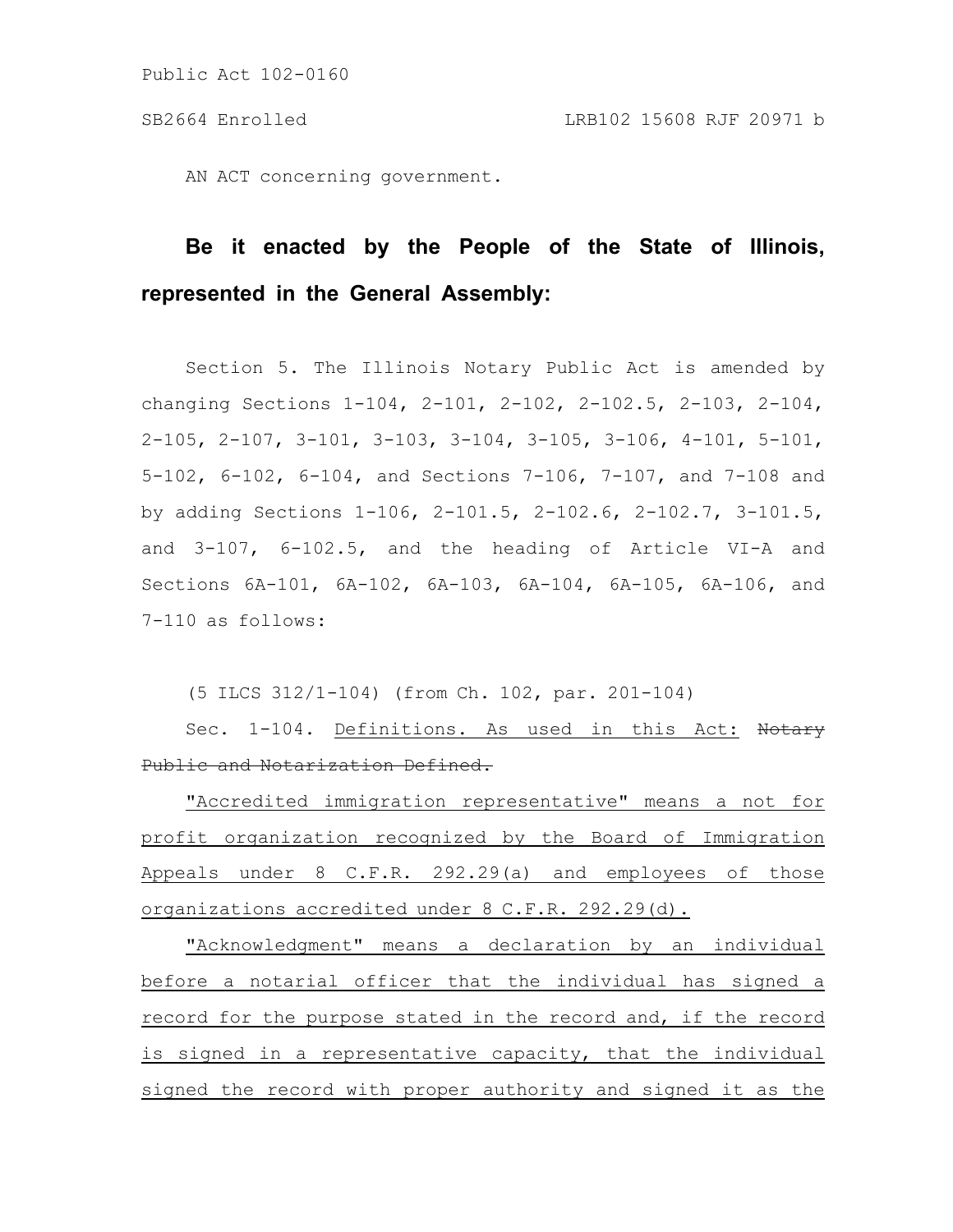act of the individual or entity identified in the record.

"Audio-video communication" means communication by which a person is able to see, hear, and communicate with another person in real time using electronic means.

"Communication technology" means an electronic device or process that allows a notary public and a remotely located individual to communicate with each other simultaneously by audio-video communication.

"Credential" means a tangible record evidencing the identity of a person, including a valid and unexpired identification card or other document issued by the federal government or any state government that contains the photograph and signature of the principal.

"Digital certificate" means a computer-based record or electronic file to a notary public or applicant for commission as an electronic notary public for the purpose of creating an official electronic signature. The digital certificate shall be kept in the exclusive control of the electronic notary public.

"Dynamic knowledge based authentication assessment" means an identity assessment that is based on a set of questions formulated from public or private data sources for which the person taking the assessment has not previously provided an answer that meets any rules adopted by the Secretary of State.

"Electronic" means of or relating to technology having electrical, digital, magnetic, wireless, optical,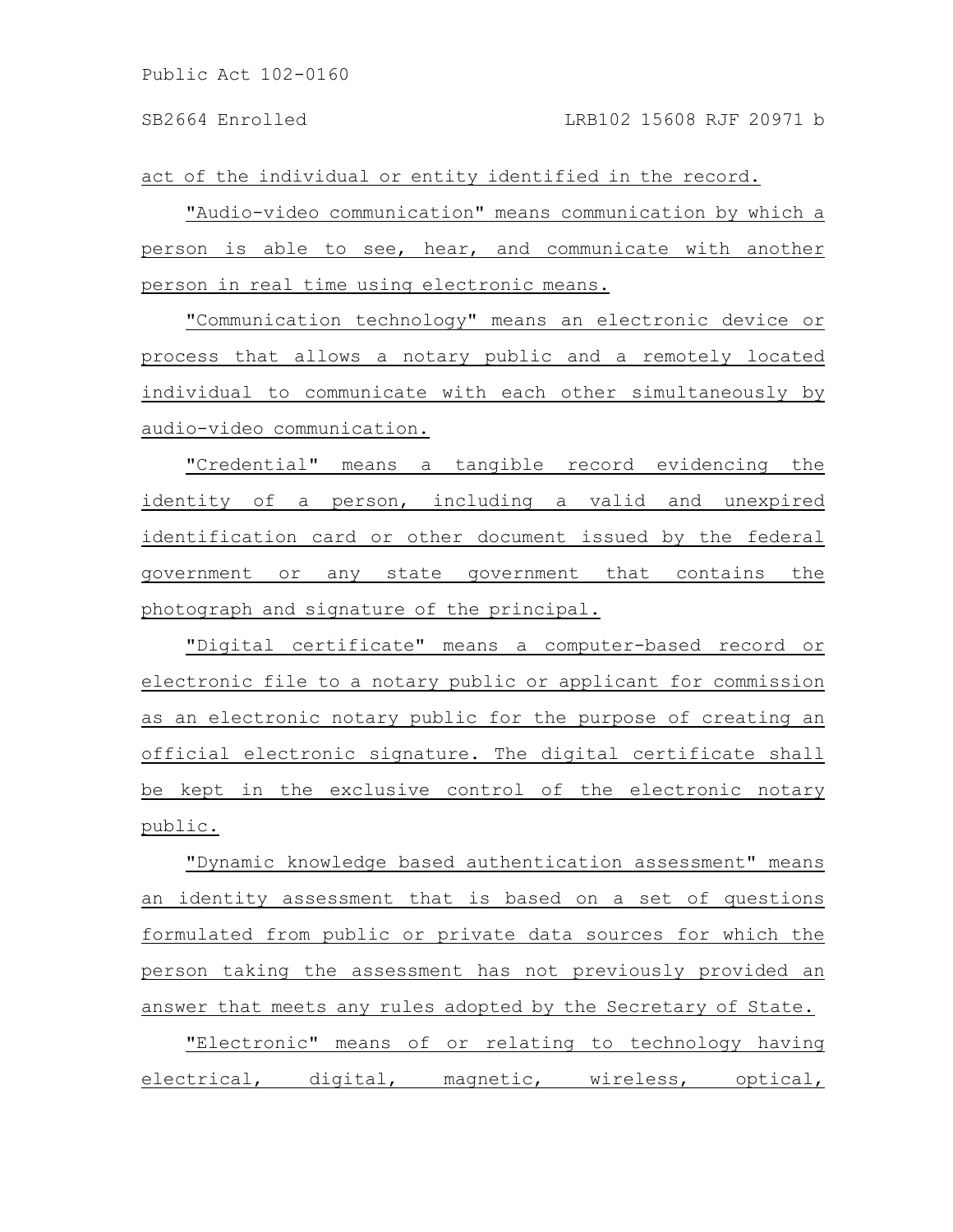# SB2664 Enrolled LRB102 15608 RJF 20971 b

electromagnetic, or similar capabilities.

"Electronic document" means information that is created, generated, sent, communicated, received, or stored by electronic means.

"Electronic notarial act" means an act that an electronic notary public of this State is authorized to perform. The term includes:

(1) taking an acknowledgment;

(2) administering an oath or affirmation;

(3) executing a jurat;

(4) certifying a true and correct copy; and

(5) performing such other duties as may be prescribed by a specific statute.

"Electronic notarial certificate" means the portion of a notarized electronic document that is completed by an online notary public and contains the following:

(1) the electronic notary public's electronic signature, electronic seal, title, and commission expiration date;

(2) other required information concerning the date and placement of the electronic notarization; and

(3) the facts attested to or certified by the electronic notary public in the particular notarization.

"Electronic notarial certificate" includes the form of an acknowledgment, jurat, verification on oath or affirmation, or verification of witness or attestation that is completed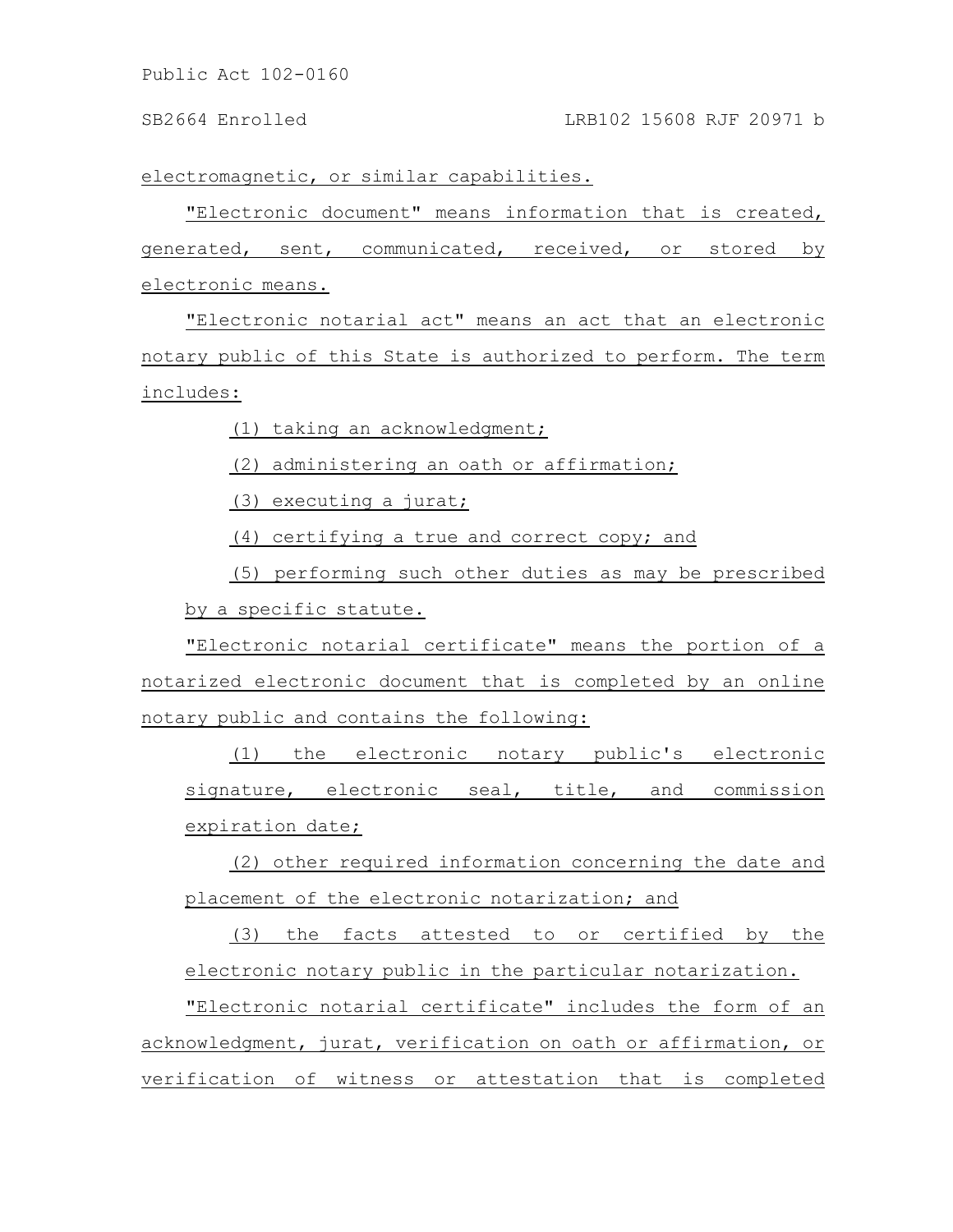remotely by an electronic notary public and:

(1)contains the electronic notary's electronic signature, electronic seal, title and commission, and expiration date;

(2)contains other required information concerning the date and place of the electronic notarization;

(3)otherwise conforms to the requirements for an acknowledgment, jurat, verification on oath or affirmation, or verification of witness or attestation under the laws of this State; and

(4)indicates that the person making the acknowledgment, oath, or affirmation appeared.

"Electronic notarization system" means a set of applications, programs, hardware, software, or technology to enable an electronic notary to perform electronic notarial acts through audio-video communication.

"Electronic notary public" means a person commissioned by the Secretary of State to perform electronic notarial acts.

"Electronic presentation" means the transmission of a quality image of a government-issued identification credential to an electronic notary public through communication technology for the purpose of enabling the electronic notary public to identify the person appearing before the electronic notary public and to perform a credential analysis.

"Electronic record" means a record created, generated, sent, communicated, received, or stored by electronic means.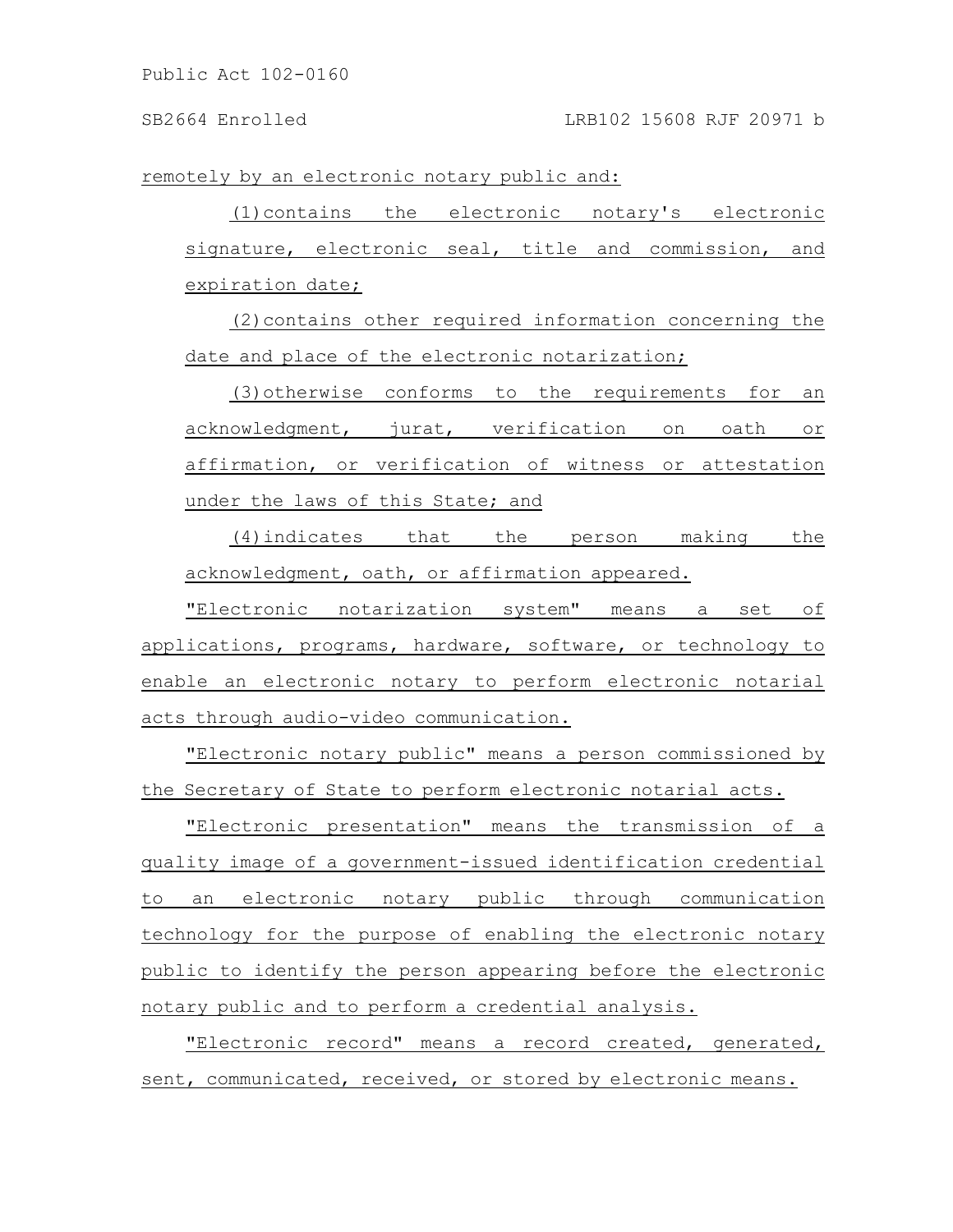"Electronic seal" means information within a notarized electronic document that includes the names, commission number, jurisdiction, and expiration date of the commission of an electronic notary public and generally includes the information required to be set forth in a mechanical stamp under subsection (b-5) of Section 3-101.

"Electronic signature" means the official signature of the commissioned notary that is on file with the Secretary of State and has been reduced to an electronic format that may be attached to or logically associated with a record and executed or adopted by an individual with the intent to sign the record.

"Identity proofing" means a process or service operating according to criteria approved by the Secretary of state through which a third person affirms the identity of an individual through review of personal information from public and proprietary data sources, including (a) by means of dynamic knowledge-based authentication, such as a review of personal information from public or proprietary data sources; or (b) by means of analysis of biometric data, such as, but not limited to, facial recognition, voiceprint analysis, or fingerprint analysis.

"In the presence of" or "appear before" means:

(1) being in the same physical location as another person and close enough to see, hear, communicate with and exchange credentials with that person; or

(2)being in a different physical location from another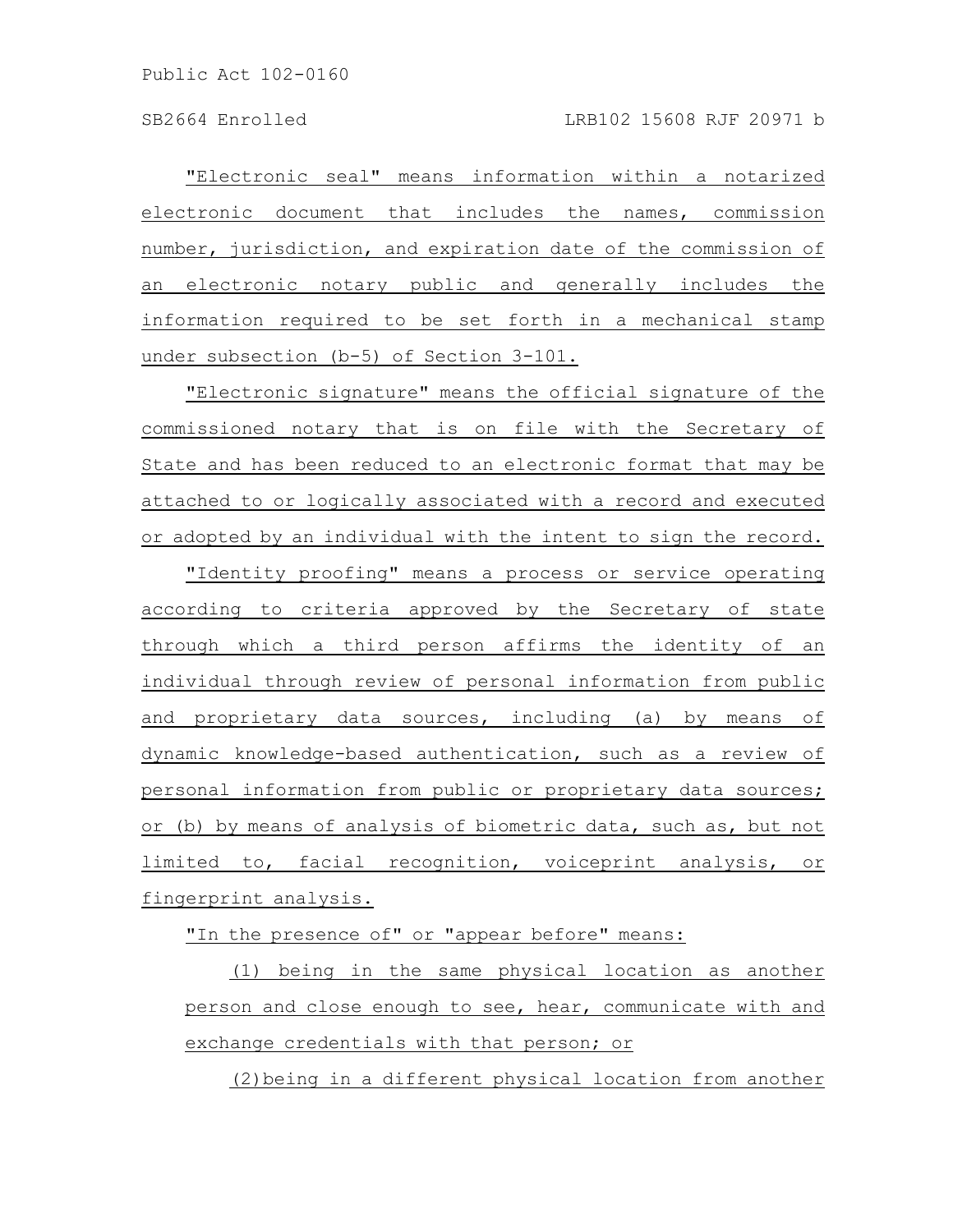person, but able to see, hear, and communicate with the person by means of audio-video communication that meets any rules adopted by the Secretary of State.

"Notarial act" means an act, whether performed with respect to a tangible or electronic record, that a notary public, a remote notary public, or an electronic notary public may perform under the laws of this State. "Notary act" includes taking an acknowledgment, administering an oath, or affirmation, taking a verification on oath, or affirmation, witnessing or attesting a signature, certifying or attesting a copy, and noting a protest of a negotiable instrument.

"Notary public" or "notary" means an individual commissioned to perform notarial acts.

"Notarization" means the performance of a notarial act.

"Outside the United States" means a location outside of the geographic boundaries of a state or commonwealth of the United States, the District of Columbia, Puerto Rico, the United States Virgin Islands, and any territory, or insular possession, or other location subject to the jurisdiction of the United States.

"Principal" means an individual:

(1) whose signature is notarized; or

(2) taking an oath or affirmation from the notary but not in the capacity of a witness for the notarization.

"Public key certificate" means an electronic credential which is used to identify an individual who signed an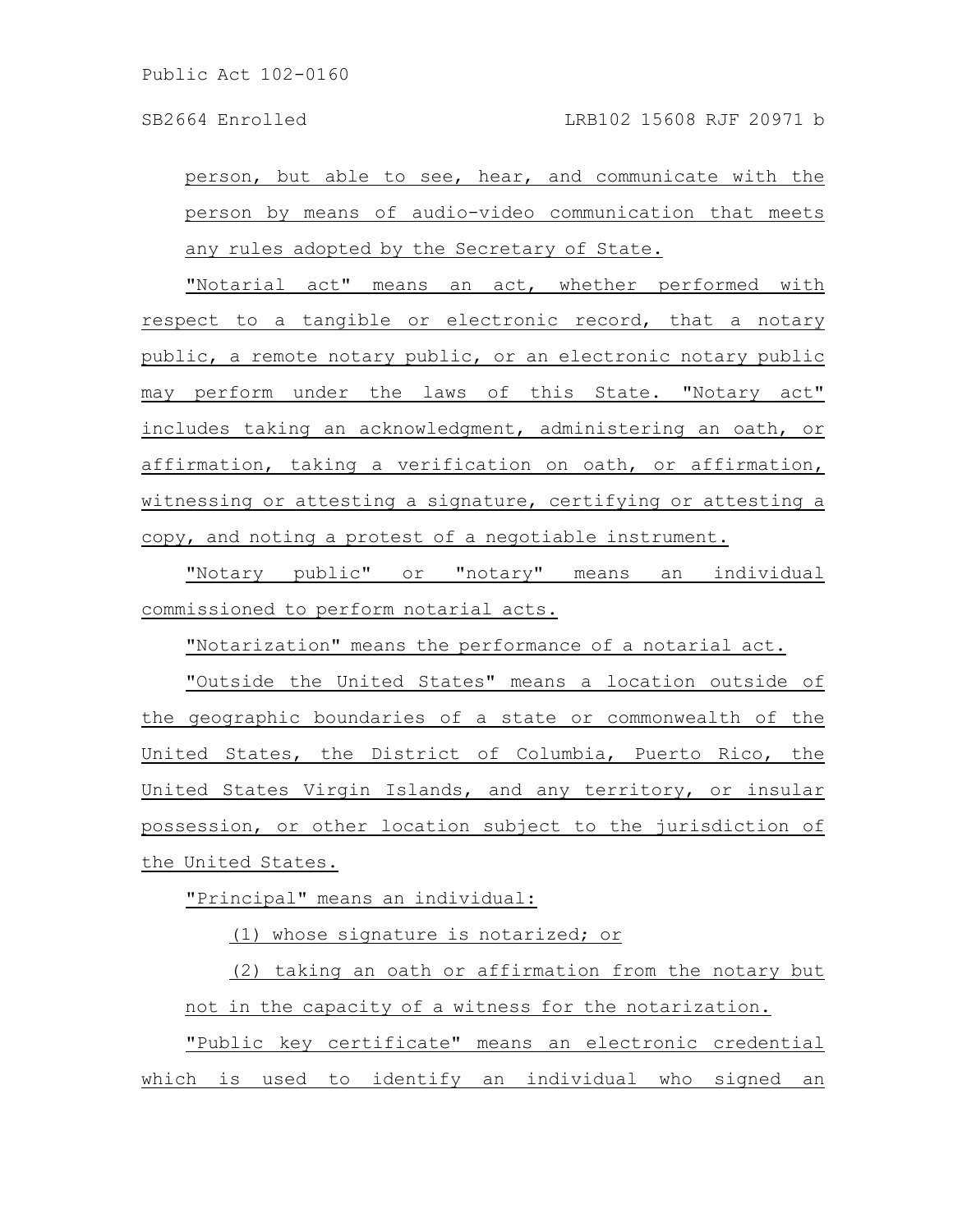#### SB2664 Enrolled LRB102 15608 RJF 20971 b

electronic record with the certificate.

"Real time" means the actual span of uninterrupted time during which all parts of an electronic notarial act occur.

"Remote notarial act" means a notarial act that is done by way of audio-video communication technology that allows for direct, contemporaneous interaction between the individual signing the document (the signatory) and the witness by sight and sound but that requires the notary public to use his or her physical stamp and seal to notarize the document without the aid of an electronic seal or signature.

"Remote notary public" means any notary public that performs a remote notarial act.

"Tamper evident" means that any change to an electronic document shall display evidence of the change.

"Unique to the electronic notary public" and "sole control" mean, with respect to an electronic notarization that the signing device used to affix the electronic signature of the electronic notary public and to render the official electronic seal information tamper evident must be accessible by and attributable solely to the electronic notary public to the exclusion of all other persons and entities for the necessary period of time that such device is engaged and operating to effectuate the authorized electronic notarization.

 $(a)$  The terms "notary public" and "notary" interchangeably to mean any individual appointed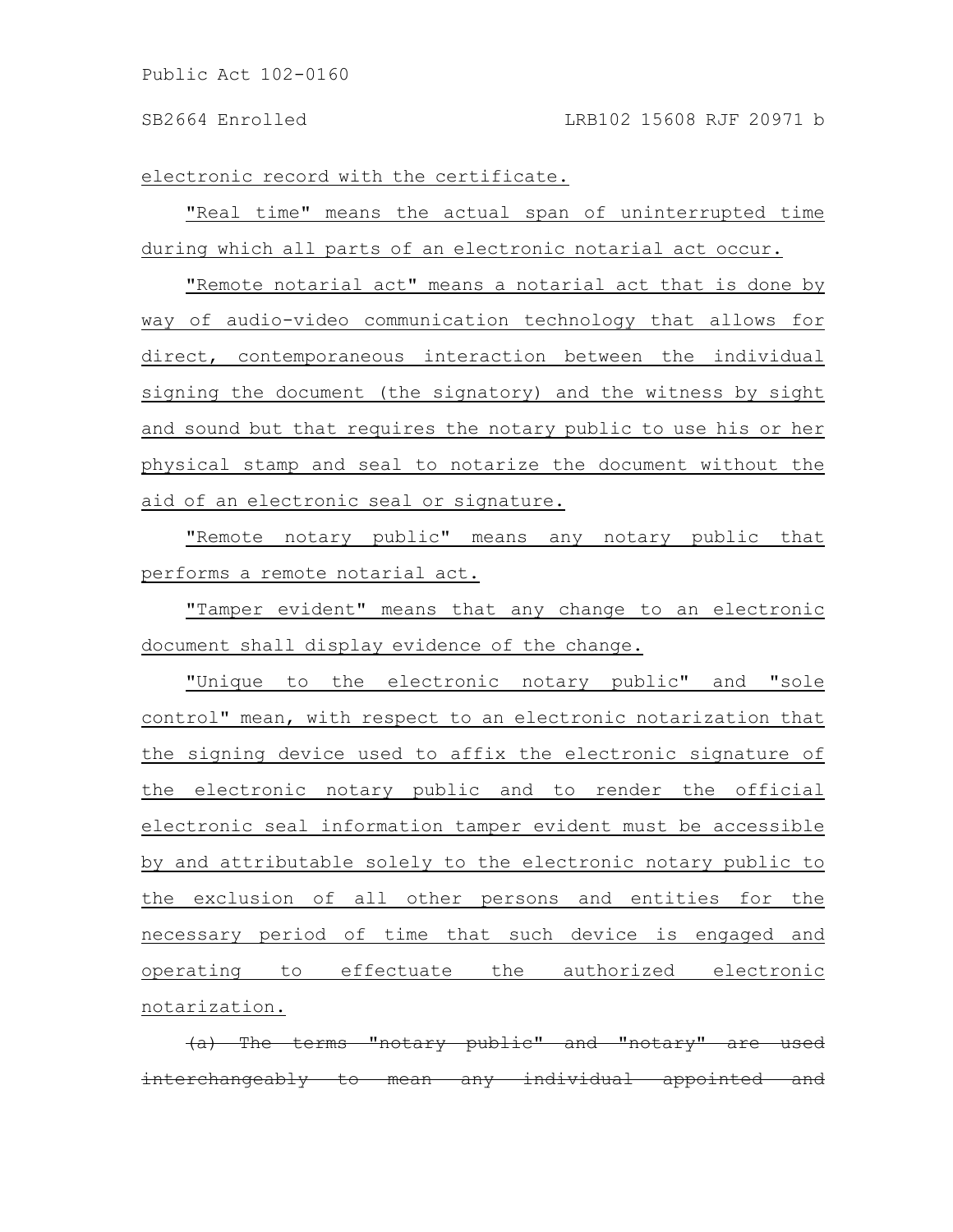commissioned to perform notarial acts.

(b) "Notarization" means the performance of a notarial act.

(c) "Accredited immigration representative" means a not-for-profit organization recognized by the Board of Immigration Appeals under 8 C.F.R. 292.2(a) and employees of those organizations accredited under 8 C.F.R. 292.2(d).

(Source: P.A. 93-1001, eff. 8-23-04.)

(5 ILCS 312/1-106 new)

Sec. 1-106. Electronic Notarization Fund. The Electronic Notarization Fund is created as a special fund in the State treasury. Moneys in the Electronic Notarization Fund during the preceding calendar year, shall be distributed, subject to appropriation, to the Secretary of State to fund the Department of Index's implementation and maintenance of the electronic notarization commissions. This Section is effective on and after July 1, 2022.

(5 ILCS 312/2-101) (from Ch. 102, par. 202-101)

Sec. 2-101. Appointment.

(a) The Secretary of State may appoint and commission as notaries public for a 4-year term as many persons resident in a county in this State as he deems necessary. The Secretary of State may appoint and commission as notaries public for a one-year term as many persons who are residents of a state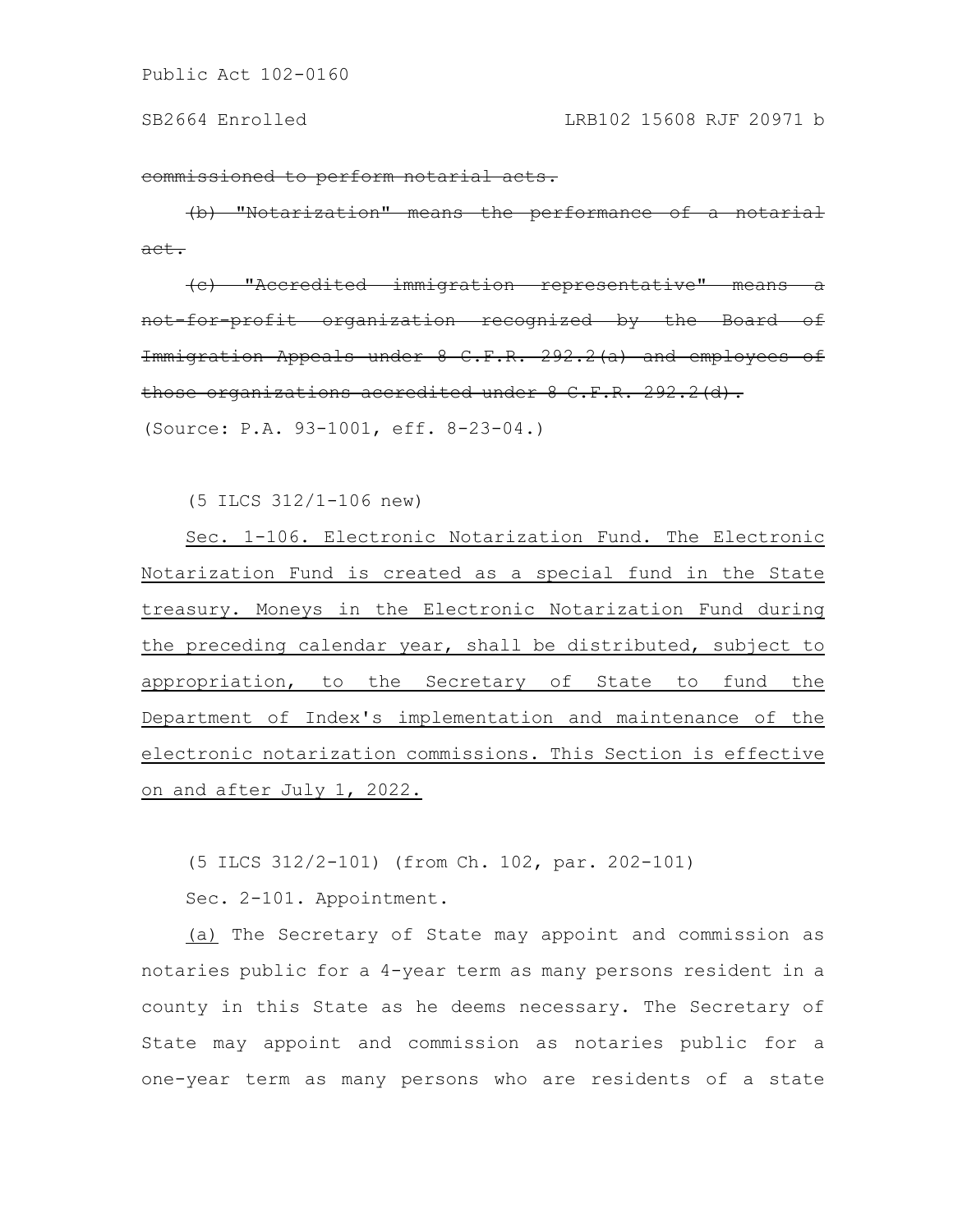bordering Illinois whose place of work or business is within a county in this State as the Secretary deems necessary, but only if the laws of that state authorize residents of Illinois to be appointed and commissioned as notaries public in that state.

(b) A notary public commissioned in this State may apply for an electronic notary public commission to perform electronic notarial acts with the name that appears on the notary's commission.

(c) An individual may apply for a notary public commission and apply for an electronic notary public commission at the same time.

(d) Any notary or electronic notary appointed by the Secretary of State may elect not to perform a notarial act or an electronic notarial act for any reason.

(e) The commission of a notary public and an electronic notary public shall have the same term pursuant to subsection (a).

(f) The electronic notary public commission of a notary public is suspended by operation of law when the notary public is no longer appointed and commissioned as a notary public in this State under this Act. If the commission of the notary public has been revoked or suspended, the Secretary of State shall immediately notify the notary public in writing that his or her commission as a notary public and as an electronic notary public will be suspended by operation of law until he or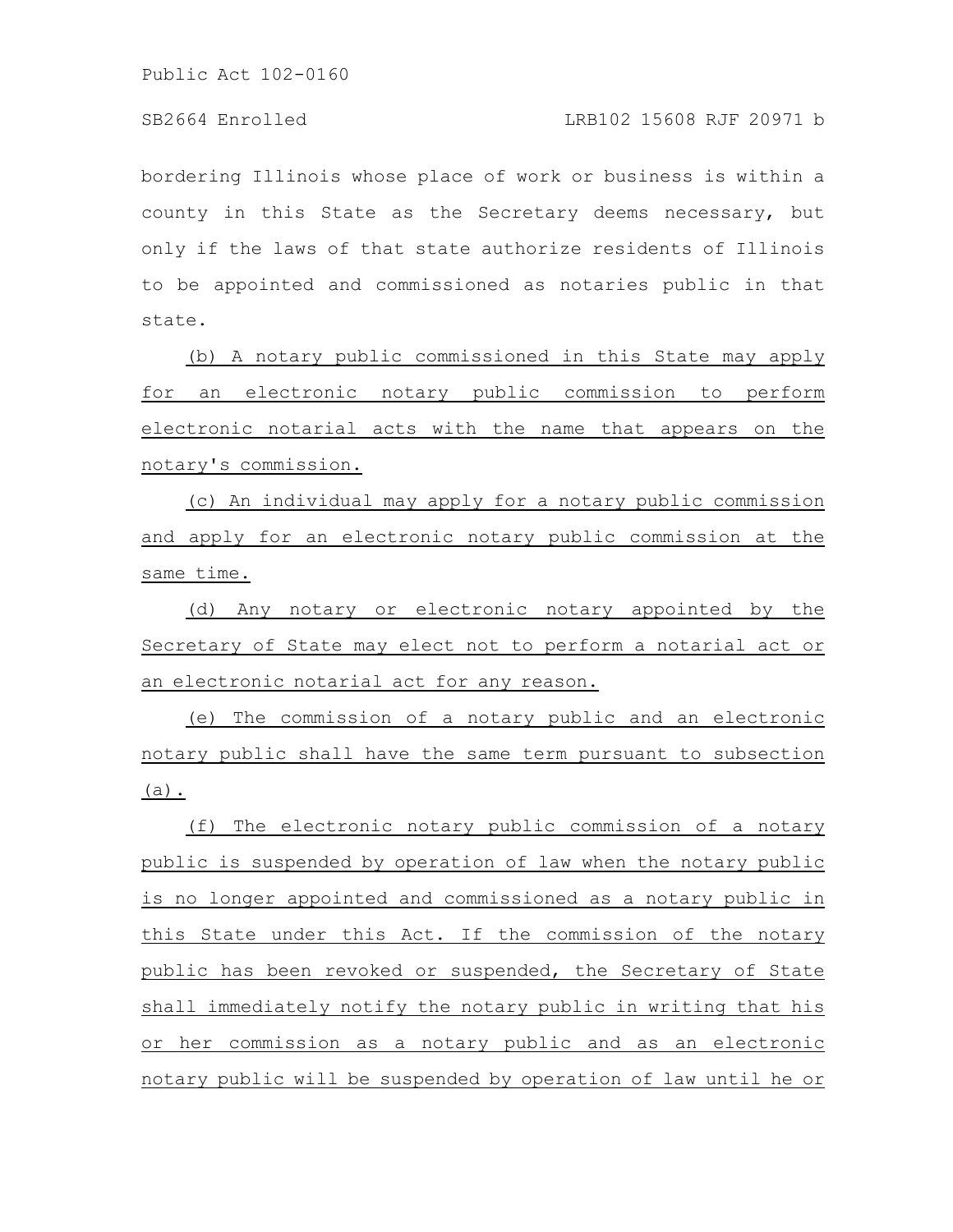SB2664 Enrolled LRB102 15608 RJF 20971 b

she is reappointed.

(Source: P.A. 91-818, eff. 6-13-00.)

(5 ILCS 312/2-101.5 new)

Sec. 2-101.5. Course of study and examination.

(a) Applicants applying for the first time as a notary public or as an electronic notary public or applying to renew his or her appointment as a notary public or as an electronic notary public shall:

(1) complete any course of study on notarization and electronic notarization that is required by the Secretary of State; and

(2) pass an examination at the completion of the course.

(b) The Secretary of State shall have the authority to adopt administrative rules mandating a course of study and examination and establishing the course of study content, length of the course of study to be required, and to approve any course of study providers.

(5 ILCS 312/2-102) (from Ch. 102, par. 202-102)

Sec. 2-102. Application.

(a) Application for notary public commission. Every applicant for appointment and commission as a notary shall complete an application in a format prescribed by the Secretary of State to be filed with the Secretary of State,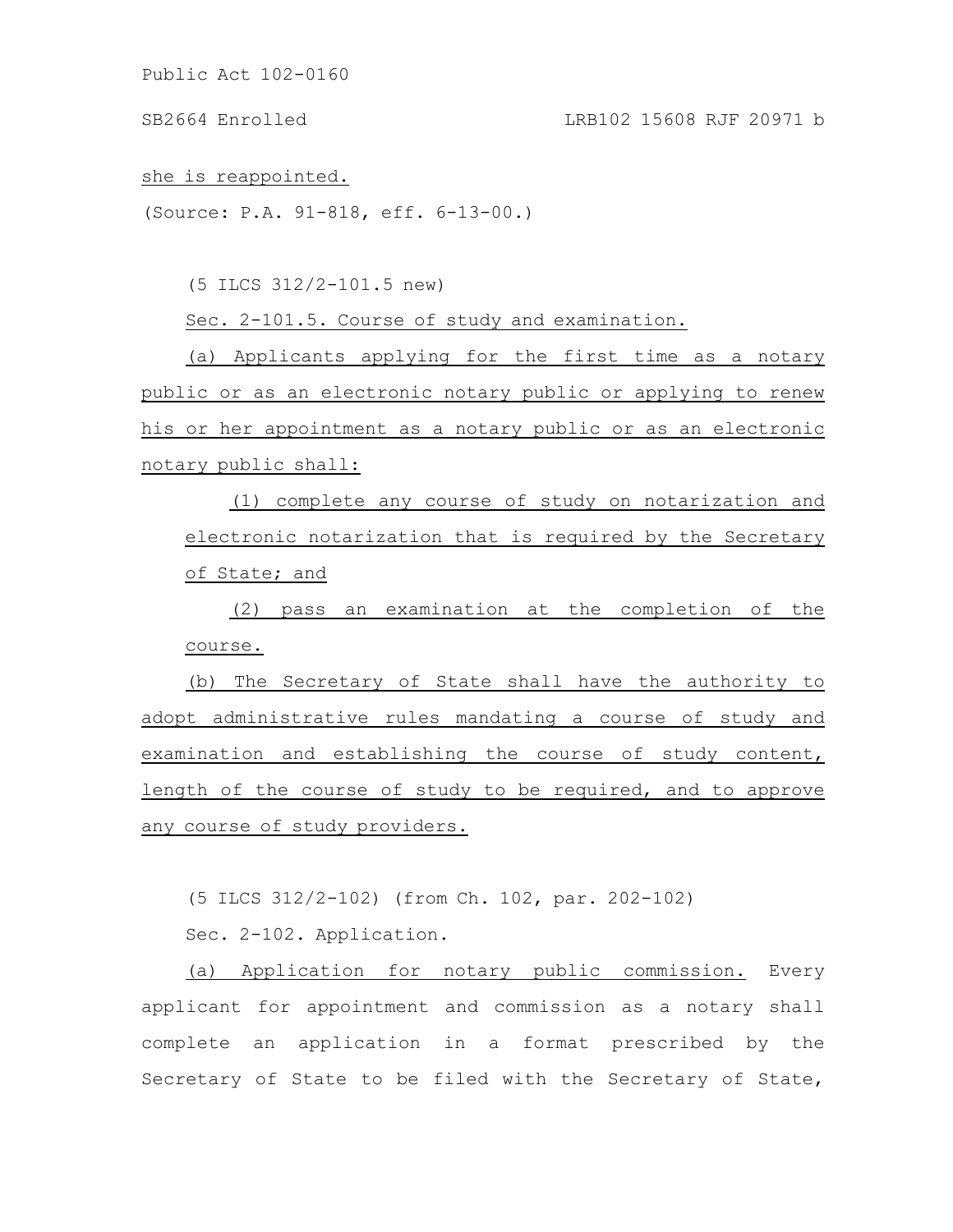stating:

(1)  $\left( \text{a} \right)$  the applicant's official name, as it appears on his or her current driver's license or state-issued identification card;

(2)  $(b)$  the county in which the applicant resides or, if the applicant is a resident of a state bordering Illinois, the county in Illinois in which that person's principal place of work or principal place of business is located;

(3)  $\left\{\text{e}\right\}$  the applicant's residence address, as it appears on his or her current driver's license or state-issued identification card;

(4) the applicant's e-mail address;

 $(5)$   $\leftarrow$   $\leftarrow$   $\leftarrow$   $\leftarrow$   $\leftarrow$   $\leftarrow$   $\leftarrow$   $\leftarrow$   $\leftarrow$   $\leftarrow$   $\leftarrow$   $\leftarrow$   $\leftarrow$   $\leftarrow$   $\leftarrow$   $\leftarrow$   $\leftarrow$   $\leftarrow$   $\leftarrow$   $\leftarrow$   $\leftarrow$   $\leftarrow$   $\leftarrow$   $\leftarrow$   $\leftarrow$   $\leftarrow$   $\leftarrow$   $\leftarrow$   $\leftarrow$   $\leftarrow$   $\leftarrow$   $\leftarrow$   $\leftarrow$   $\leftarrow$   $\leftarrow$   $\leftarrow$ different than the applicant's residence address, if performing notarial acts constitutes any portion of the applicant's job duties;

(6)  $\left(\frac{d}{dt}\right)$  that the applicant has resided in the State of Illinois for 30 days preceding the application or that the applicant who is a resident of a state bordering Illinois has worked or maintained a business in Illinois for 30 days preceding the application;

(7) (e) that the applicant is a citizen of the United States or an alien lawfully admitted for permanent residence in the United States;

(8)  $(f)$  the applicant's date of birth;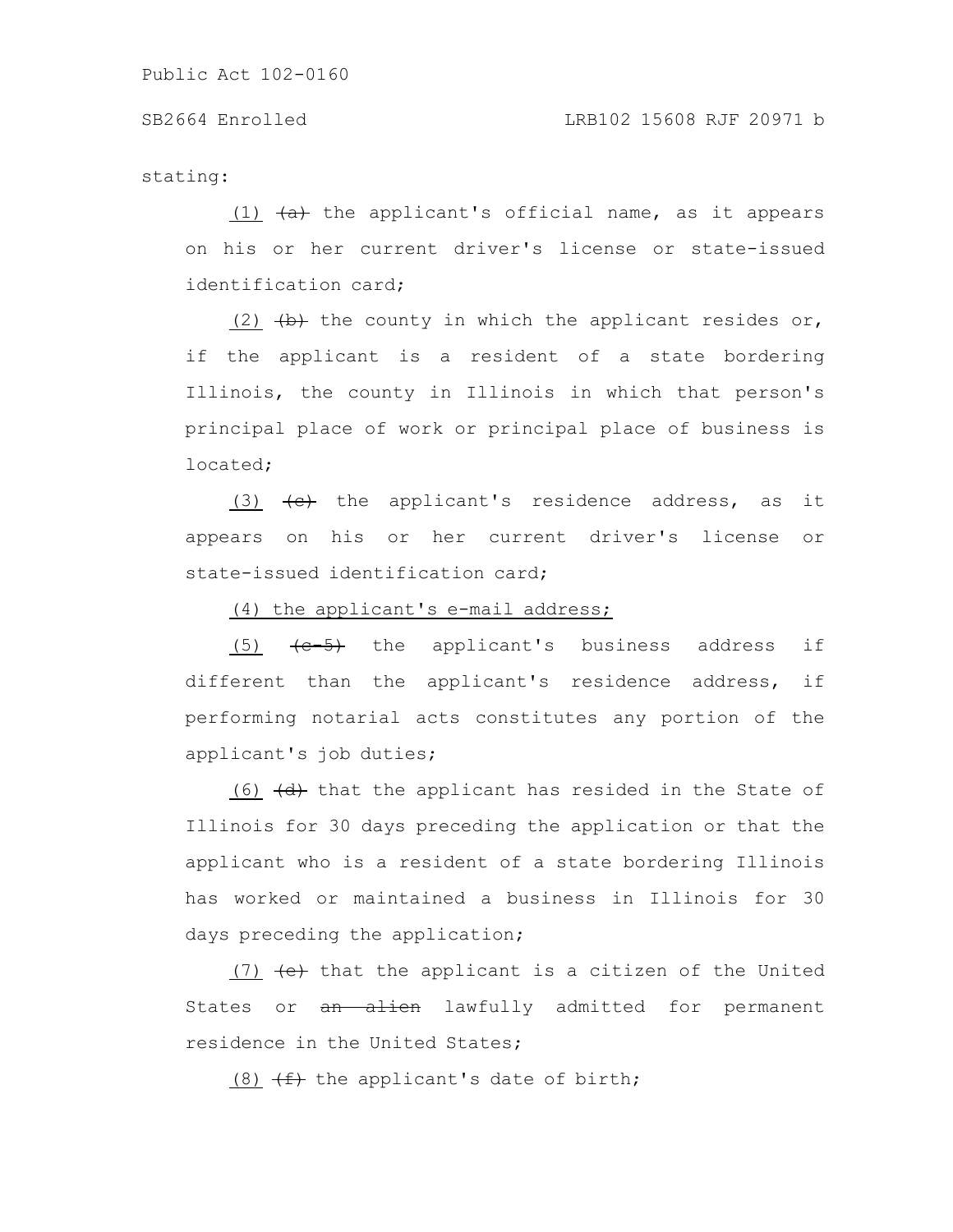(9)  $\left(\theta\right)$  that the applicant is proficient in the able to read and write the English language;

(10) that the applicant has not had a prior application or commission revoked due to a finding or decision by the Secretary of State (h) that the applicant has never been the holder of a notary public appointment that was revoked or suspended during the past 10 years;

(11)  $\overline{(i)}$  that the applicant has not been convicted of a felony;

(12)  $\leftarrow \leftarrow$  that the applicant's signature authorizes the Office of the Secretary of State to conduct a verification to confirm the information provided in the application, including a criminal background check of the applicant, if necessary; and

(13) that the applicant has provided satisfactory proof to the Secretary of State that the applicant has successfully completed any required course of study on notarization; and

(14)  $\overline{(+)}$  any other information the Secretary of State deems necessary.

(b) Any notary appointed under subsection (a) shall have the authority to conduct remote notarizations.

(c) Application for electronic notary public commission. An application for an electronic notary public commission must be filed with the Secretary of State in a manner prescribed by the Secretary of State. Every applicant for appointment and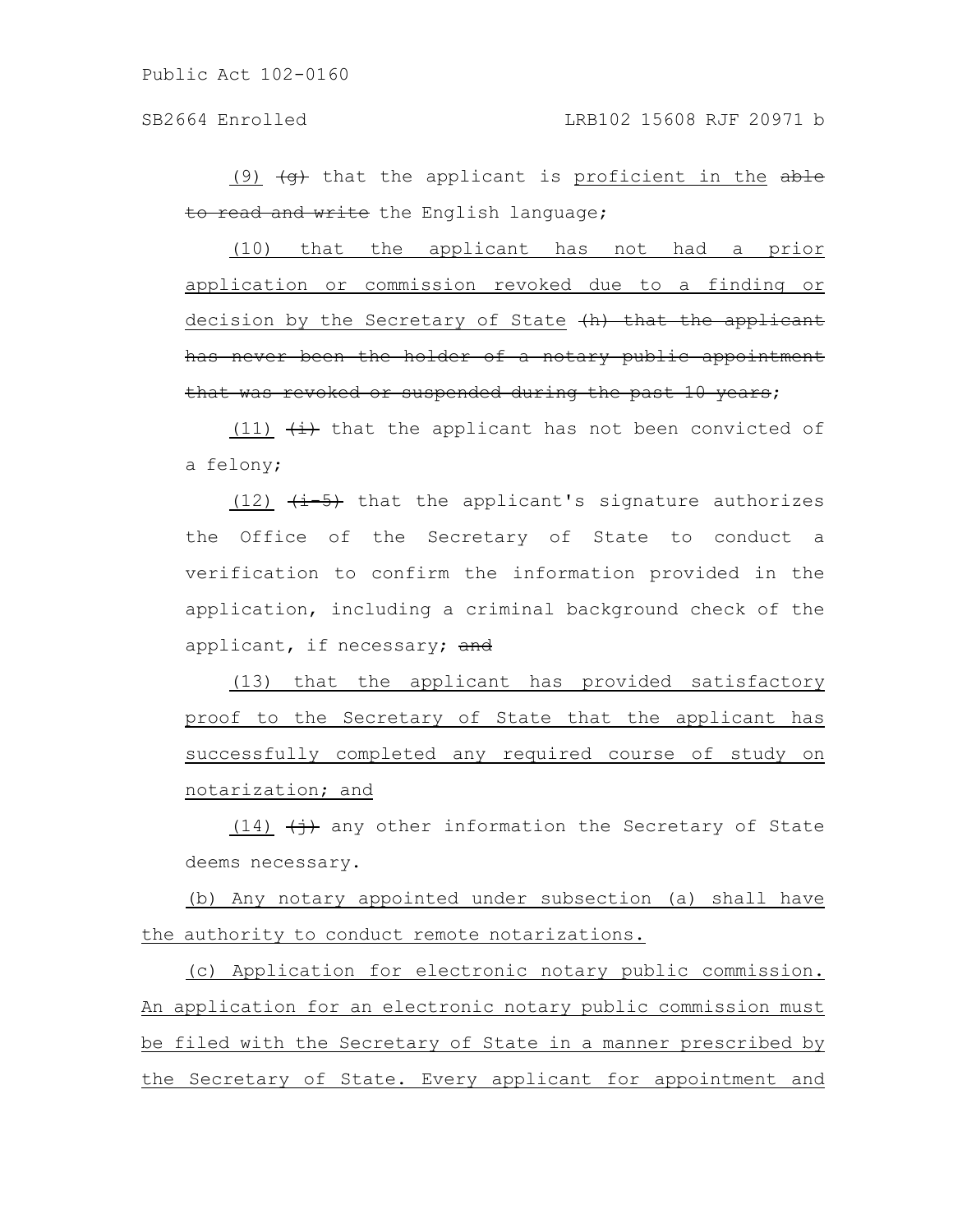commission as an electronic notary public shall complete an application to be filed with the Secretary of State, stating:

(1) all information required to be included in an application for appointment as an electronic notary public, as provided under subsection (a);

(2) that the applicant is commissioned as a notary public under this Act;

(3) the applicant's email address;

(4) that the applicant has provided satisfactory proof to the Secretary of State that the applicant has successfully completed any required course of study on electronic notarization and passed a qualifying examination;

(5) a description of the technology or device that the applicant intends to use to create his or her electronic signature in performing electronic notarial acts;

(6) the electronic signature of the applicant; and

(7) any other information the Secretary of State deems necessary.

(d) Electronic notarial acts. Before an electronic notary public performs an electronic notarial act using audio-video communication, he or she must be granted an electronic notary public commission by the Secretary of State under this Section, and identify the technology that the electronic notary public intends to use, which must be approved by the Secretary of State.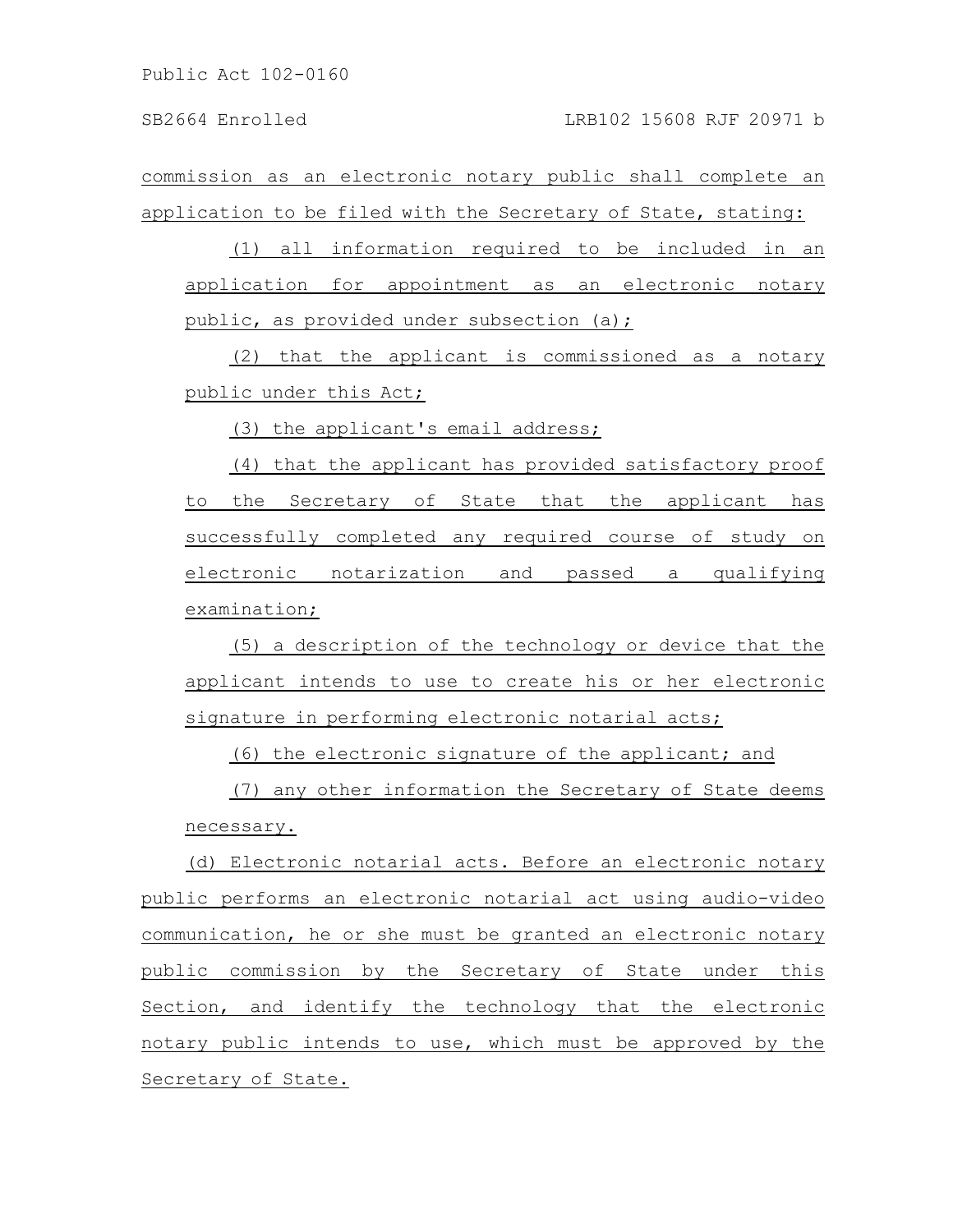SB2664 Enrolled LRB102 15608 RJF 20971 b

(e) Approval of commission. Upon the applicant's fulfillment of the requirements for a notarial commission or an electronic notary public commission, the Secretary of State shall approve the commission and issue to the applicant a unique commission number.

(f) Rejection of application. The Secretary of State may reject an application for a notarial commission or an electronic notary public commission if the applicant fails to comply with any Section of this Act.

(Source: P.A. 99-112, eff. 1-1-16; 100-809, eff. 1-1-19.)

(5 ILCS 312/2-102.5)

Sec. 2-102.5. Online notary public application system.

(a) The Secretary of State may establish and maintain an online application system that permits an Illinois resident to apply for appointment and commission as a notary public or electronic notary public.

(b) Any such online notary public application system shall employ security measures to ensure the accuracy and integrity of notary public applications submitted electronically under this Section.

(c) The Secretary of State may cross reference information provided by applicants with that contained in the Secretary of State's driver's license and Illinois Identification Card databases in order to match the information submitted by applicants, and may receive from those databases the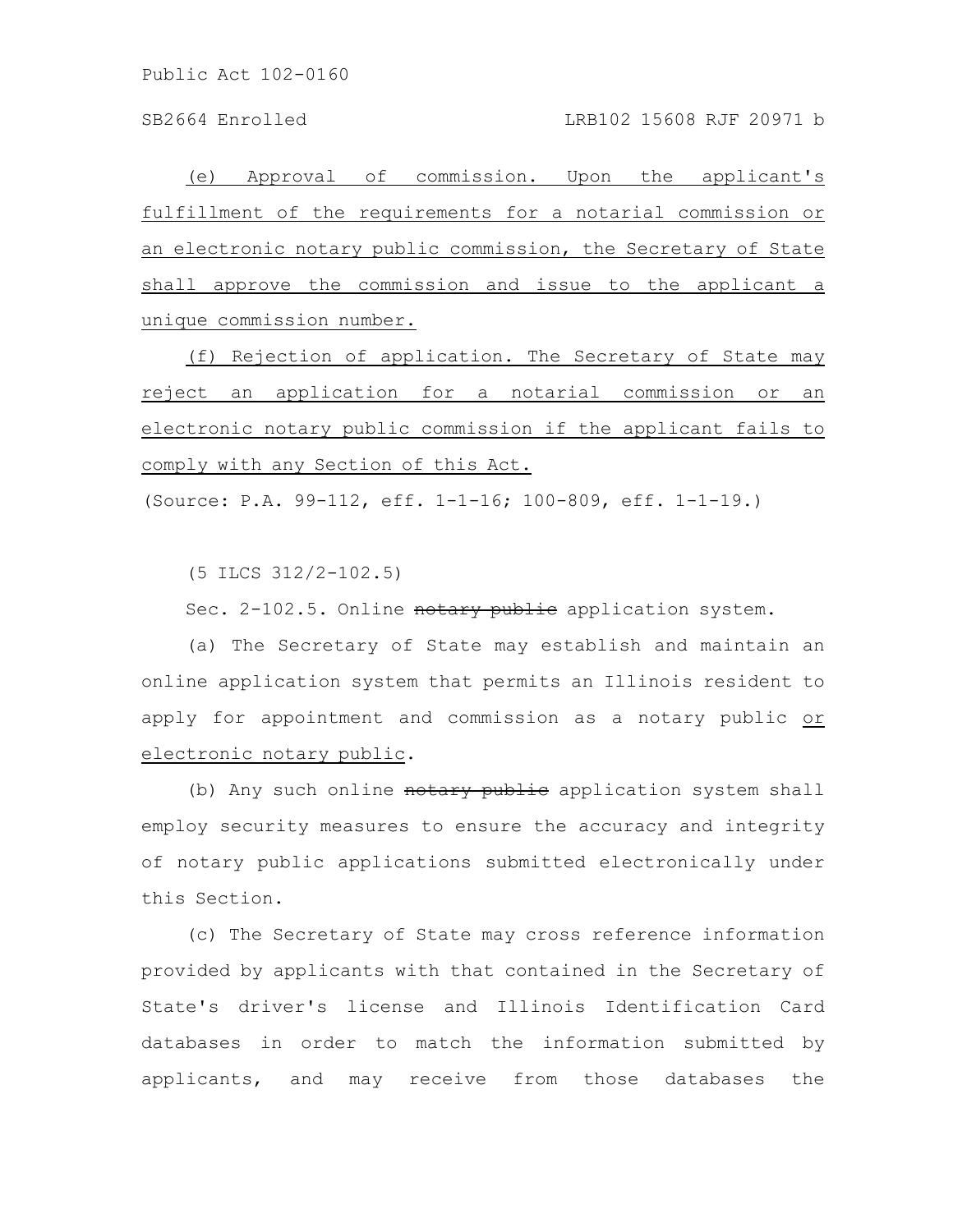applicant's digitized signature upon a successful match of the applicant's information with that information contained in the databases.

(d) An online notary public application shall contain all of the information that is required for a paper application as provided in Section 2-102 of this Act. The applicant shall also be required to provide:

(1) the applicant's full Illinois driver's license or Illinois Identification Card number;

(2) the date of issuance of the Illinois driver's license or Illinois Identification Card; and

(3) the applicant's e-mail address for notices to be provided under this Section.

(e) For his or her application to be accepted, the applicant shall mark the box associated with the following statement included as part of the online notary public application: "By clicking on the box below, I swear or affirm all of the following:

(1) I am the person whose name and identifying information is provided on this form, and I desire to be appointed and commissioned as a notary public in the State of Illinois.

(2) All the information I have provided on this form is true and correct as of the date I am submitting this form.

(3) I authorize the Secretary of State to utilize my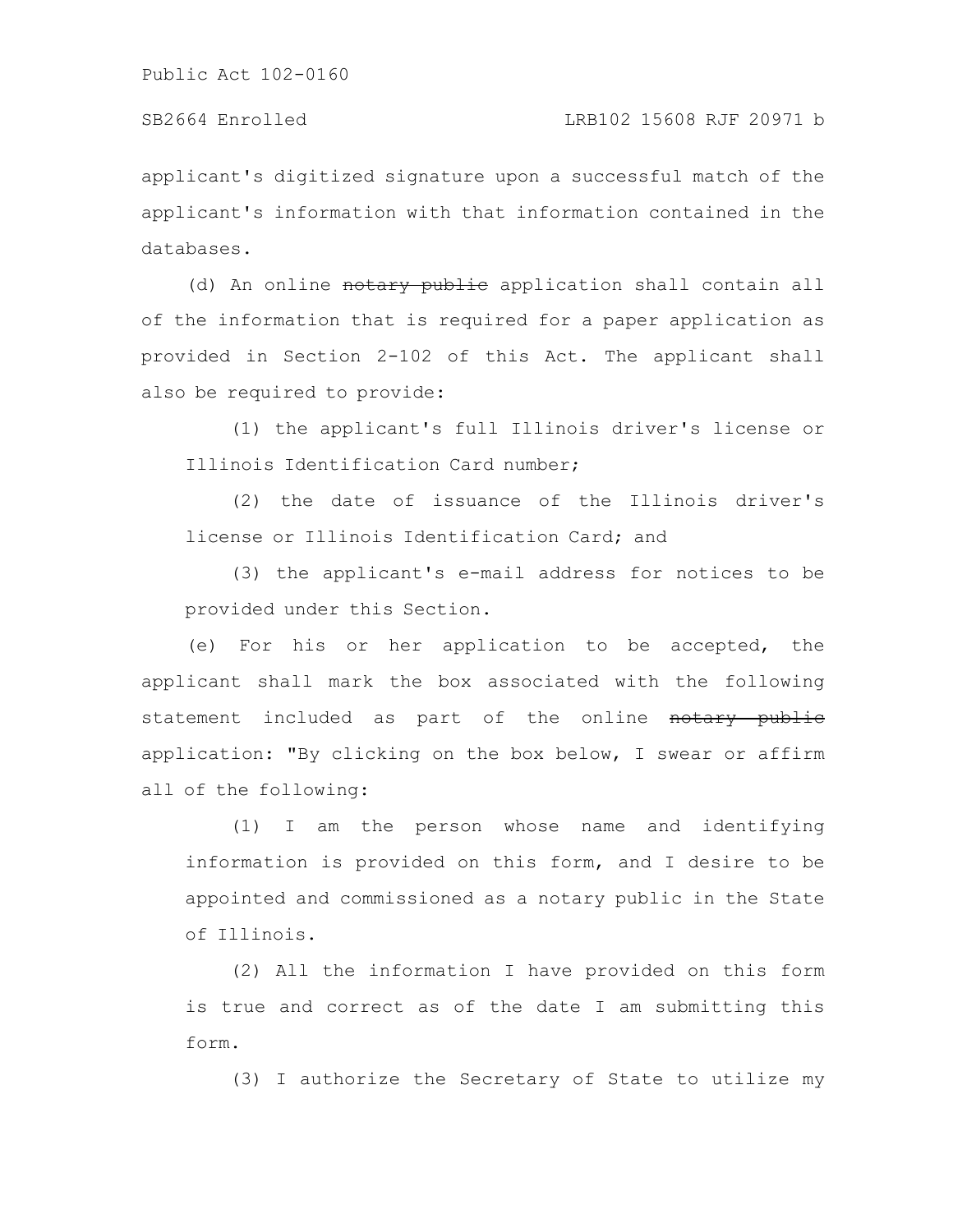# SB2664 Enrolled LRB102 15608 RJF 20971 b

signature on file with the Secretary of State driver's license and Illinois Identification Card databases and understand that such signature will be used on this online notary public application for appointment and commission as a notary public or electronic notary as if I had signed this form personally."

(4) I authorize the Secretary of State to utilize my signature to conduct a verification to confirm the information provided in the application, including a criminal background check, if necessary."

(f) Immediately upon receiving a completed online notary publie application, the online system shall send by electronic mail a confirmation notice that the application has been received. Upon completion of the procedure outlined in subsection (c) of this Section, the online notary public application system shall send by electronic mail a notice informing the applicant of whether the following information has been matched with the Secretary of State driver's license and Illinois Identification Card databases:

(1) that the applicant has an authentic Illinois driver's license or Illinois Identification Card issued by the Secretary of State and that the driver's license or Illinois Identification Card number provided by the applicant matches the driver's license or Illinois Identification Card number for that person on file with the Secretary of State;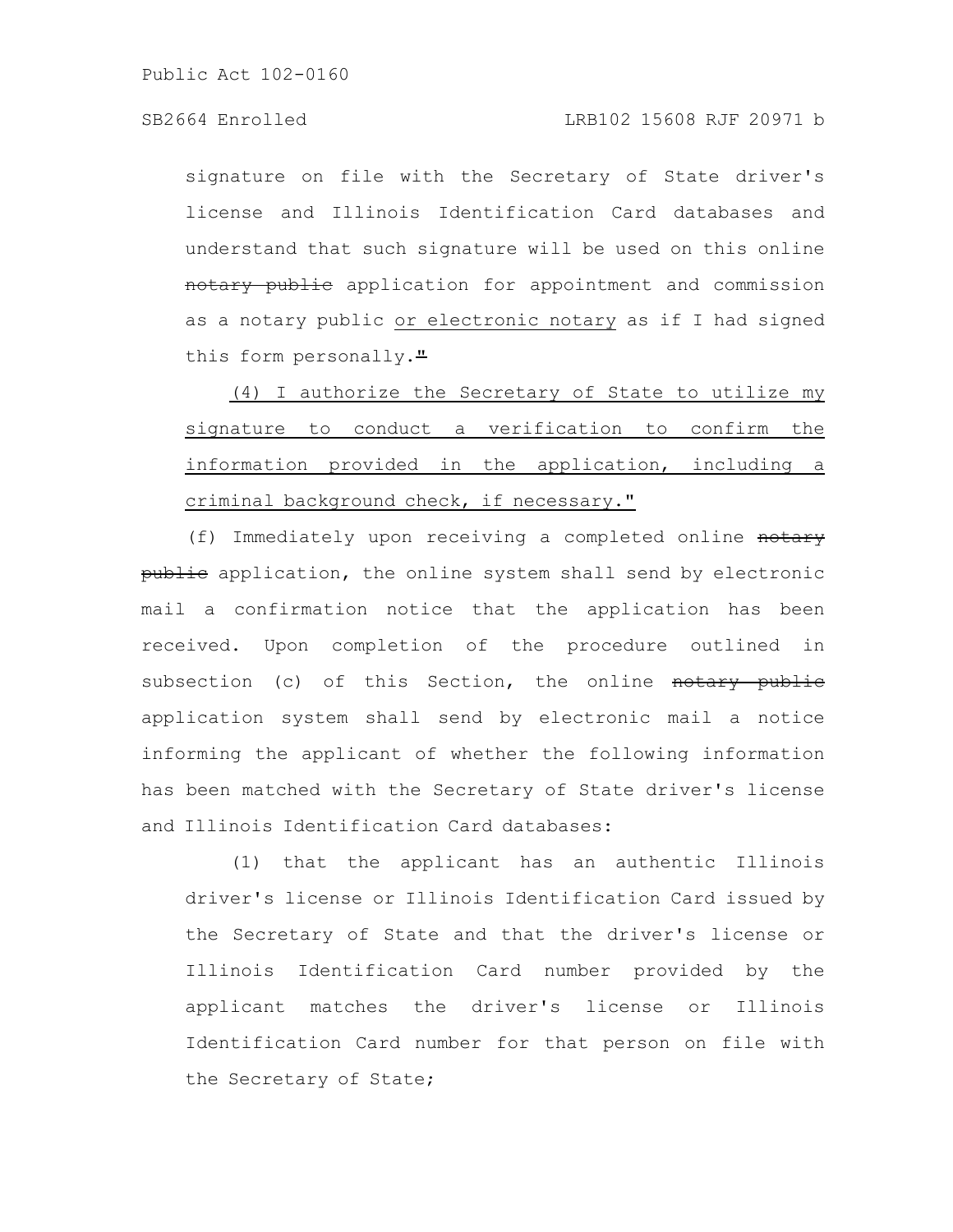# SB2664 Enrolled LRB102 15608 RJF 20971 b

(2) that the date of issuance of the Illinois driver's license or Illinois Identification Card listed on the application matches the date of issuance of that license or card for that person on file with the Secretary of State;

(3) that the date of birth provided by the applicant matches the date of birth for that person on file with the Secretary of State; and

(4) that the residence address provided by the applicant matches the residence address for that person on file with the Secretary of State; and-

(5) the last 4 digits of the applicant's social security number.

(g) If the information provided by the applicant matches all of the criteria identified in subsection (f) of this Section, the online notary public application system shall retrieve from the Secretary of State's database files an electronic copy of the applicant's signature from his or her Illinois driver's license or Illinois Identification Card and such signature shall be deemed to be the applicant's signature on his or her online notary public application.

(Source: P.A. 99-112, eff. 1-1-16.)

(5 ILCS 312/2-102.6 new)

Sec. 2-102.6. Database of notaries public. The Secretary of State may maintain a database of notaries public on a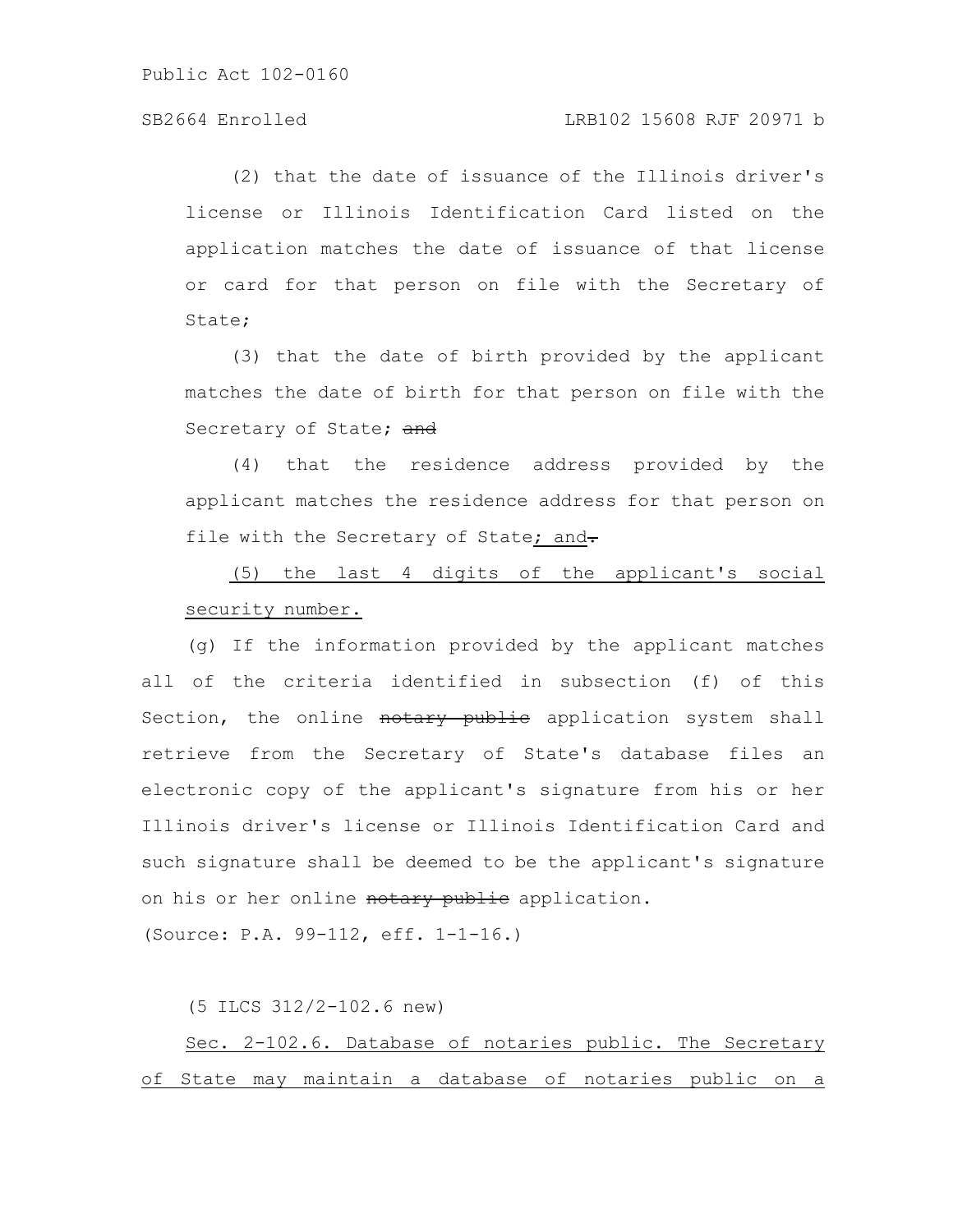publicly-accessible website which: (1) any interested person may use to verify the authority and good standing of a listed individual to perform notarial acts; (2) indicates whether a notary holds a valid electronic commission and is able to lawfully perform electronic notarial acts; and (3) describes any administrative or disciplinary action taken against the notary by the Secretary of State.

(5 ILCS 312/2-102.7 new)

Sec. 2-102.7. Registration of electronic notarization technology.

(a) Notaries holding an electronic notary public commission shall register the capability to notarize electronically before performing any electronic notarial acts with the Secretary of State. The registration shall be made with the Secretary of State every time an electronic notary public adopts a new or additional technology with which to perform electronic notarial acts and the technology or vendor must first be approved by the Secretary of State.

(b)Prior to any electronic notarial acts being performed in this State, the vendor of electronic notarization technology must submit the technology to the Secretary of State and receive approval by the Secretary of State for use in this State.

(c) The Secretary of State shall adopt rules applicable to this Section, setting forth the standards electronic notary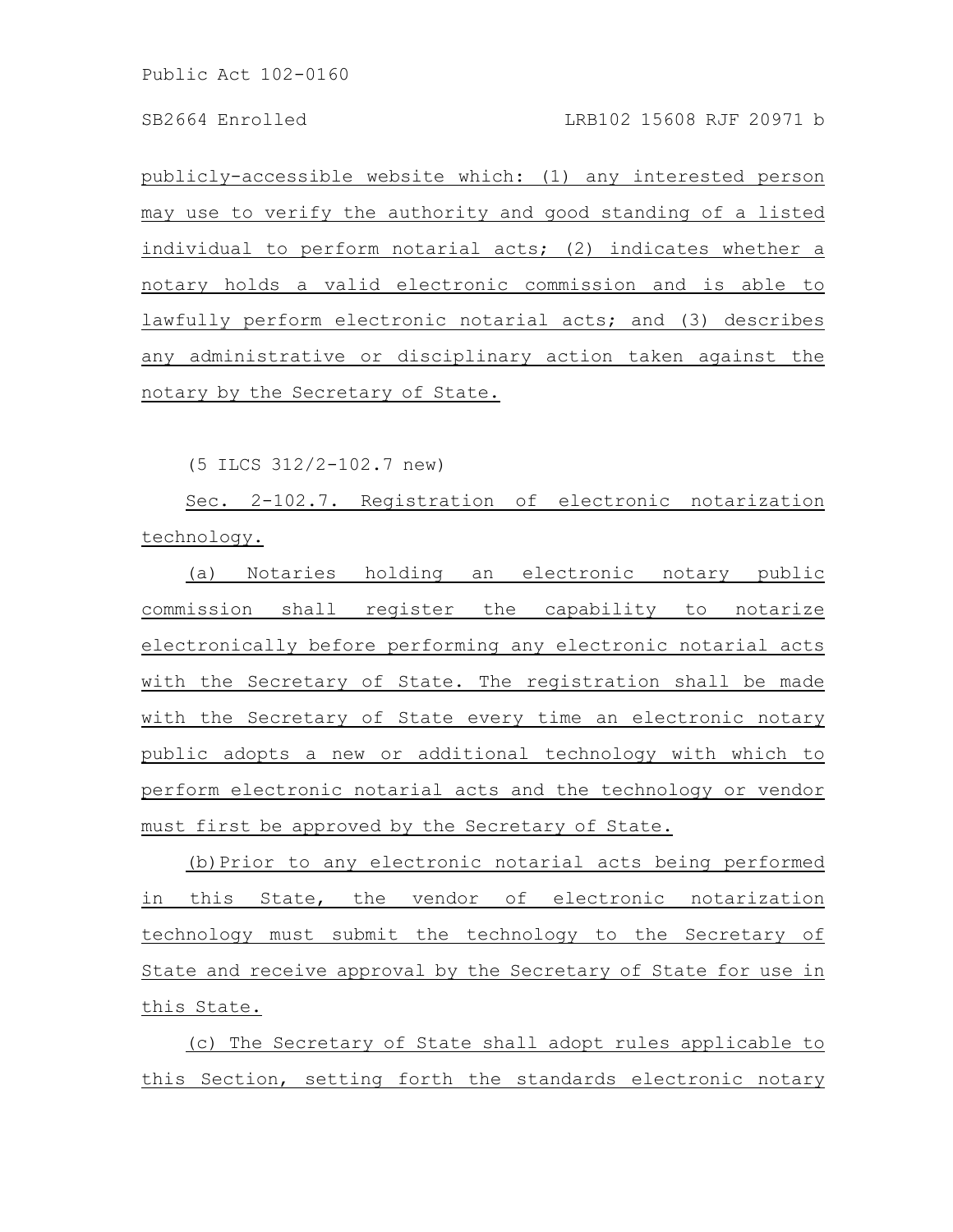platforms must achieve to be approved for use in the State of Illinois and requirements with which vendors of electronic notary platforms must comply.

(5 ILCS 312/2-103) (from Ch. 102, par. 202-103)

Sec. 2-103. Appointment Fee.

(a) Every applicant for appointment and commission as a notary public shall pay to the Secretary of State a fee of \$15  $$10.$  Ten dollars from each applicant fee shall be deposited in the General Revenue Fund. Five dollars from each applicant fee shall be deposited in the Electronic Notarization Fund.

(b) Every applicant for a commission as an electronic notary public shall pay to the Secretary of State a fee of \$25. This fee is in addition to the fee proscribed for a commission as a notary public and shall be deposited in the Electronic Notarization Fund.

(c) The changes made to this Section by this amendatory Act of the 102nd General Assembly are effective on and after July 1, 2022.

(Source: P.A. 85-1396.)

(5 ILCS 312/2-104) (from Ch. 102, par. 202-104)

Sec. 2-104. Oath.

(a) Every applicant for appointment and commission as a notary public shall take the following oath:

"I, (name of applicant), solemnly affirm, under the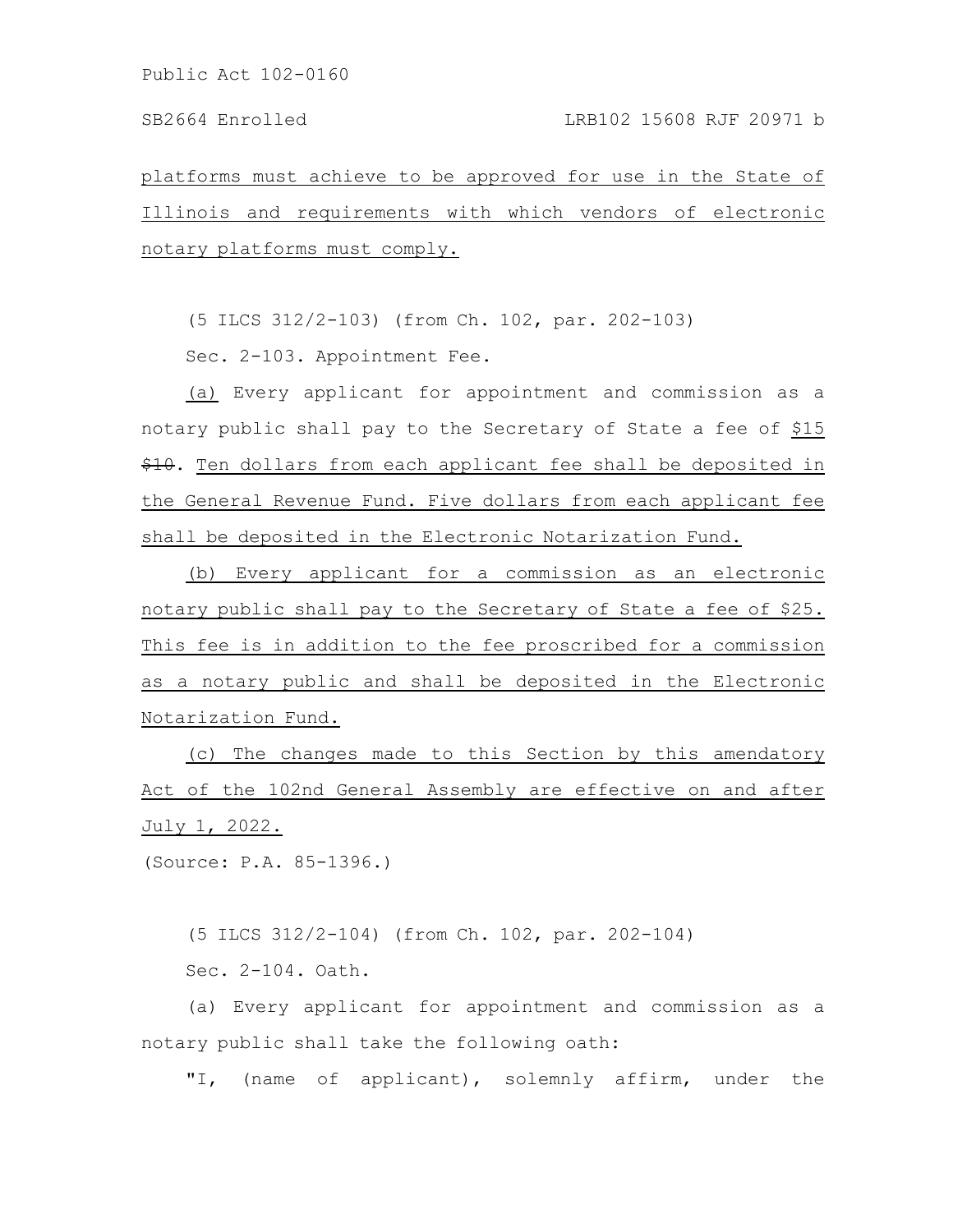# SB2664 Enrolled LRB102 15608 RJF 20971 b

penalty of perjury, that the answers to all questions in this application are true, complete, and correct; that I have carefully read the notary law of this State; and that, if appointed and commissioned as a notary public, I will perform faithfully, to the best of my ability, all notarial acts in accordance with the law.".

(b) In the event that the applicant completes a paper application for appointment and commission as a notary public, he or she shall take the oath in the presence of a person qualified to administer an oath in this State. The printed oath shall be followed by the signature of the applicant and notarized as follows:

" ................. (Signature of applicant)

#### State of Illinois

County of (name of county where the notarization is completed)

Subscribed and affirmed before me on (insert date) by (name of person who signature is being notarized).

................... (Official signature and official seal of notary)".

(c) In the event that the applicant completes an online application for appointment and commission as a notary public, he or she shall affirm the oath electronically. An electronic affirmation of the oath in the online notary publie application system shall have the same force and effect as an oath sworn and affirmed in person.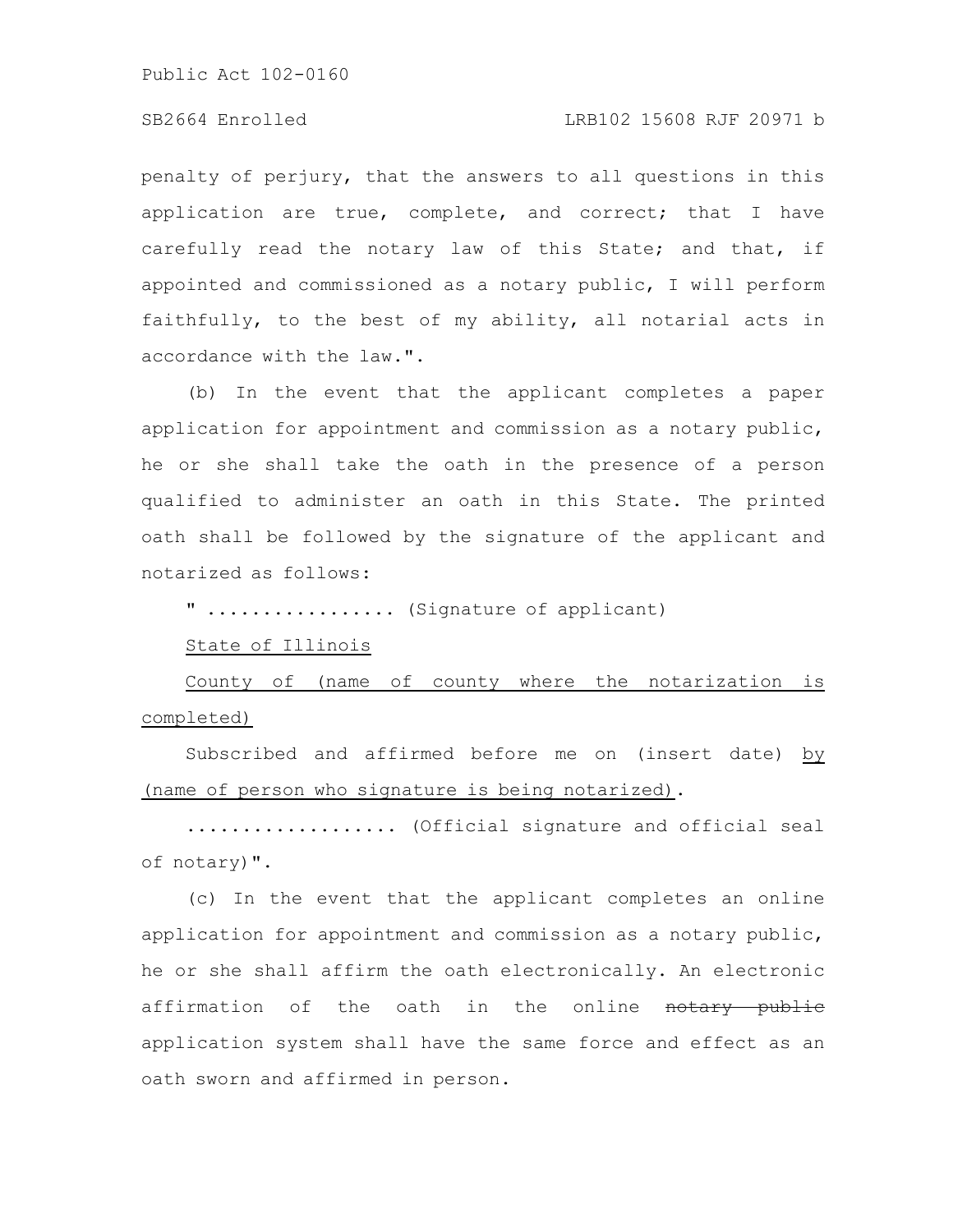### SB2664 Enrolled LRB102 15608 RJF 20971 b

(Source: P.A. 99-112, eff. 1-1-16.)

(5 ILCS 312/2-105) (from Ch. 102, par. 202-105)

Sec. 2-105. Bond.

(a) Every application for appointment and commission as a notary public shall be accompanied by or logically associated with an executed bond commencing on the date of the appointment with a term of 4 years, in the sum of \$5,000, with, as surety thereon, a company qualified to write surety bonds in this State. The bond shall be conditioned upon the faithful performance of all notarial acts in accordance with this Act. The Secretary of State may prescribe an official bond form.

(b) A notary public that performs notarizations either remotely or electronically and by means of audio-video communication shall obtain and maintain a surety bond in the amount of \$25,000 from a surety or insurance company licensed to do business in this State, and this bond shall be exclusively conditioned on the faithful performance of remote notarial acts or electronic notarial acts by means of audio-video communication. When a notary is required to hold both the \$5,000 bond and the \$25,000 bond, one bond totaling \$30,000 shall satisfy the provisions of this Section.

(c) The bonding company issuing the bond to a notary public or an electronic notary public shall submit verification of the bond information for the notary to the Secretary of State in a format prescribed by the Secretary of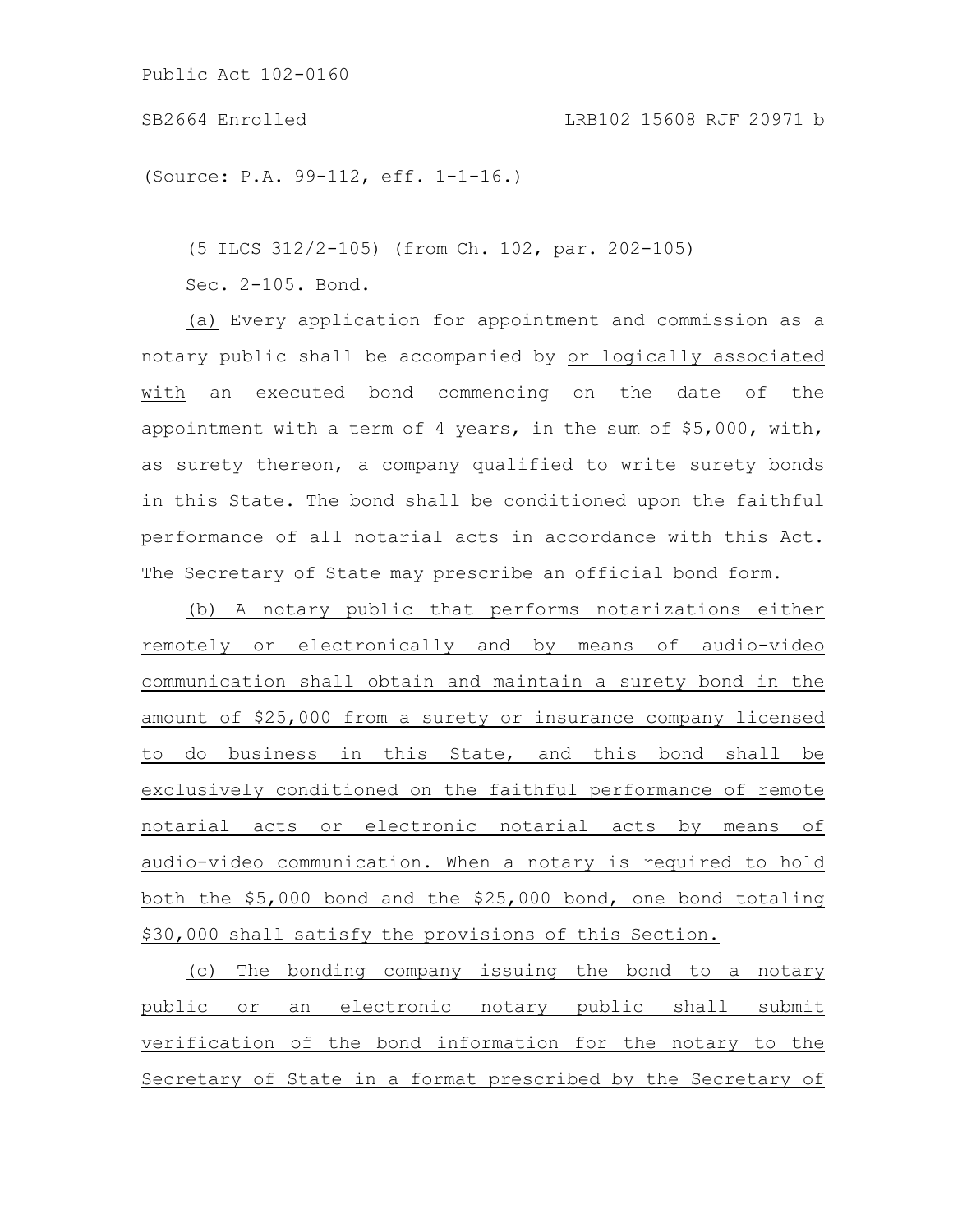State.

(Source: P.A. 84-322.)

(5 ILCS 312/2-107)

Sec. 2-107. Notary public remittance agent.

(a) Every company, corporation, association, organization, or person that remits notary public applications to the Secretary of State on behalf of applicants for appointment and commission as a notary public, for compensation or otherwise, shall comply with standards to qualify for licensure as a notary public remittance agent.

(b) The Secretary of State shall adopt rules describing the requirements for a notary public remittance agent to be licensed in the State of Illinois. The standards to qualify for licensure as a notary public remittance agent shall include, but not be limited to, the following:

(1) the applicant has not been the subject of any administrative citation, criminal complaint, action arising from his or her duties as a notary public remittance agent;

 $(2)$  the agent holds a surety bond in the \$20,000 for the purposes of acting as a remittance agent; and

(3) the agent complies with all requirements set forth by the Secretary of State for the submission of the notary public applications.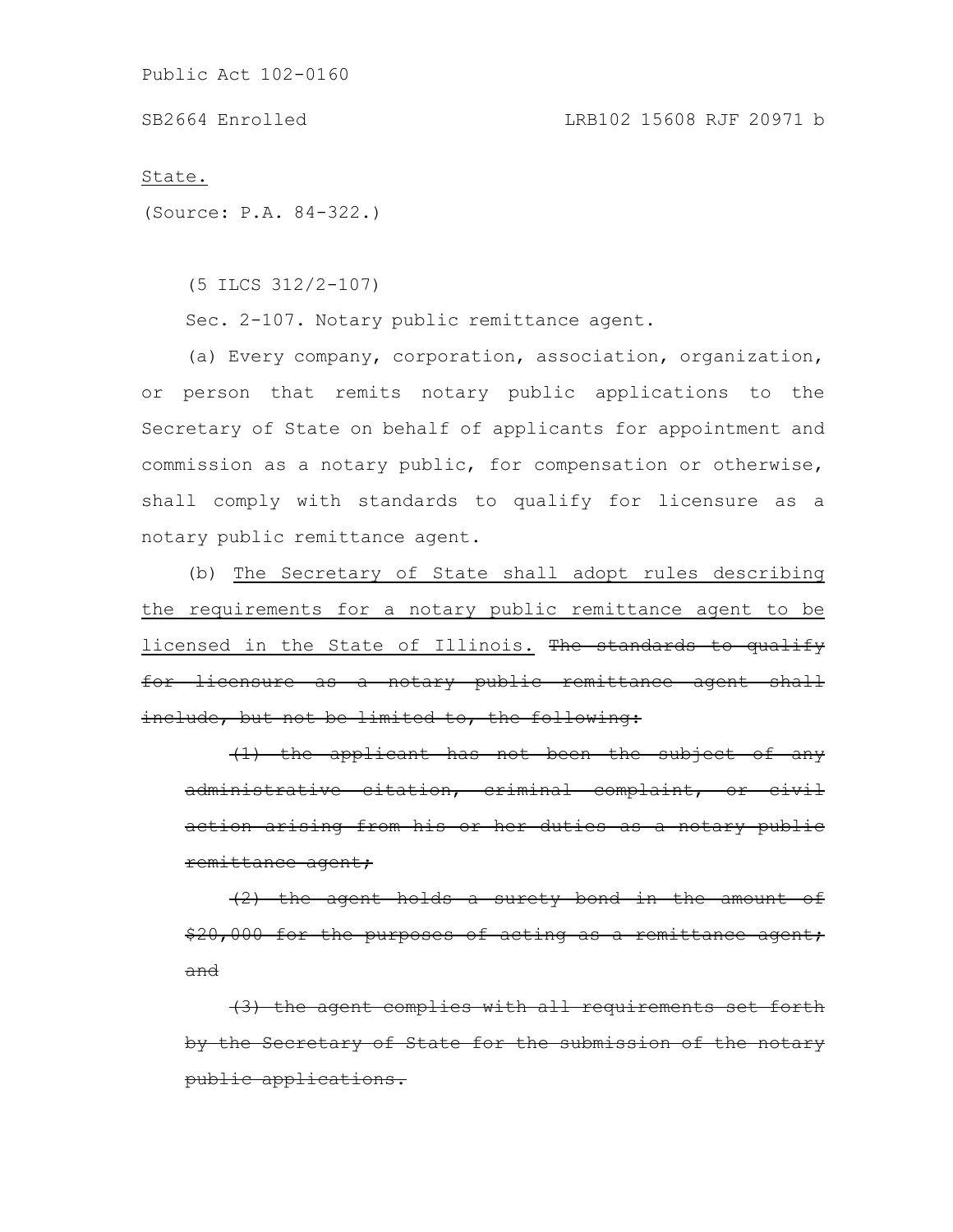(c) A notary public remittance agent submitting an application on behalf of an applicant for appointment and commission as a notary public shall remit the application and fee provided by the applicant within 30 days after receiving the application and fee from the applicant.

(d) The agent shall not modify a notary's application information in any way prior to submitting the application information to the Secretary of State.

(e) The agent shall not issue a notary seal or notary stamp to the notary applicant until sufficient evidence has been received that the notary applicant has received a commission from the Secretary of State.

(f) Any violation of this Act, including this Section, may result in an administrative citation, criminal complaint, or civil action arising from his or her duties as a notary public or notary public remittance agent.

(g)  $\left\{\leftrightarrow\right\}$  The provisions of this Section do not apply to units of  $\frac{1}{1}$  dovernment or private businesses that are making applications, and providing application fees for their employees.

(h) The Secretary of State shall adopt rules applicable to this Section.

(Source: P.A. 101-366, eff. 1-1-20.)

(5 ILCS 312/3-101) (from Ch. 102, par. 203-101) Sec. 3-101. Official seal.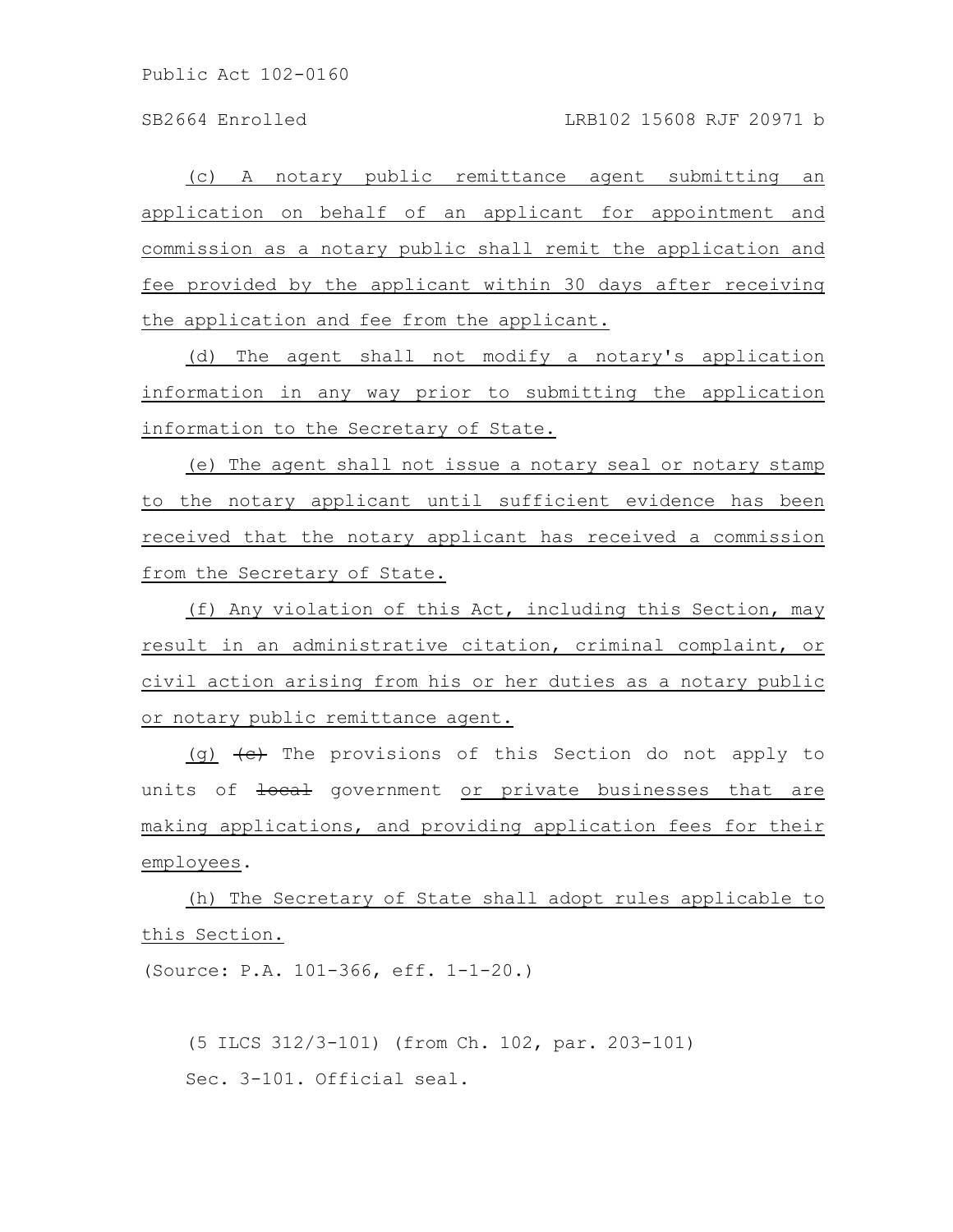# SB2664 Enrolled LRB102 15608 RJF 20971 b

(a) Notary public official seal. Each notary public shall, upon receiving the notary commission from the Secretary of State county clerk, obtain an official rubber stamp seal with which the notary shall authenticate his or her official acts. The rubber stamp seal shall contain the following information:

(1) the words "Official Seal";

(2) the notary's official name;

(3) the words "Notary Public", "State of Illinois", and "My commission expires ............ (commission expiration date)"; and

(4) a serrated or milled edge border in a rectangular form not more than one inch in height by two and one-half inches in length surrounding the information.

(b) (Blank).

(b-5) Electronic notary public electronic seal and electronic signature. An electronic notarial act must be evidenced by the following, which must be attached to or logically associated with the electronic document that is the subject of the electronic notarial act and which must be immediately perceptible and reproducible:

(1) the electronic signature of the electronic notary public;

(2) the electronic seal of the electronic notary public, which shall look identical to a traditional notary public seal;

(3) the words "Notary Public", "State of Illinois",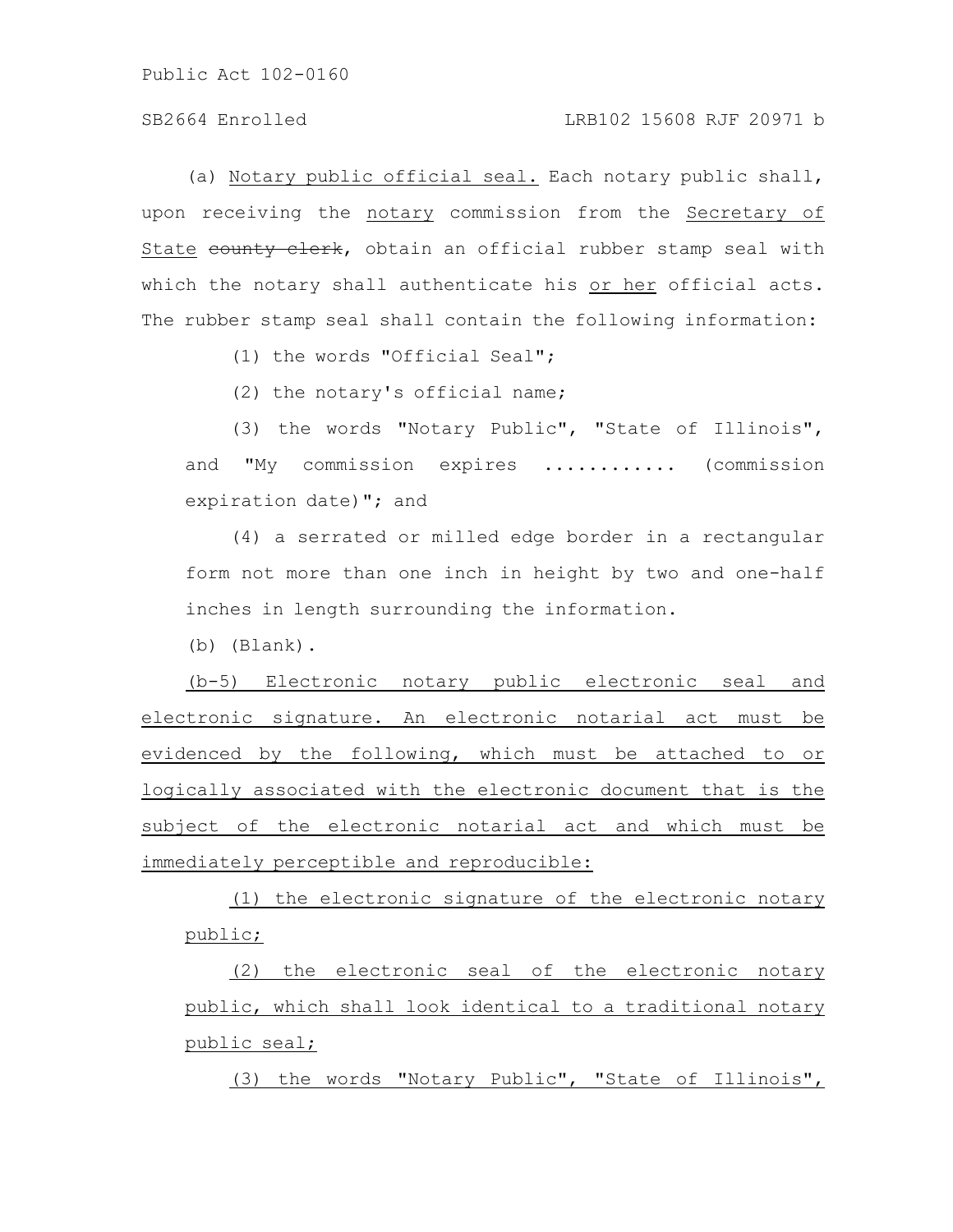and "My commission expires (commission expiration date)"; and

(4) language explicitly stating that the electronic notarial act was performed using audio-video communication, if applicable.

(c) Registered devices. An electronic notary shall register his or her chosen device with the Secretary of State before first use. Thereafter, electronic notary public shall take reasonable steps to ensure that any registered device used to create an electronic seal or electronic signature is current and has not been revoked or terminated by the device's issuing or registering authority. Upon learning that the technology or device used to create his or her electronic signature has been rendered ineffective or unsecure, an electronic notary public shall cease performing electronic notarial acts until:

(1) a new technology or device is acquired; and

(2) the electronic notary public sends an electronic message to the Secretary of State that includes the electronic signature of the electronic notary public required under paragraph (6) of subsection (b) of Section 2-102 relating to the new technology or device.

(d) Electronic signature and seal security.

(1) An electronic notary public shall keep the electronic notary public's electronic signature and electronic seal secure and under the notary public's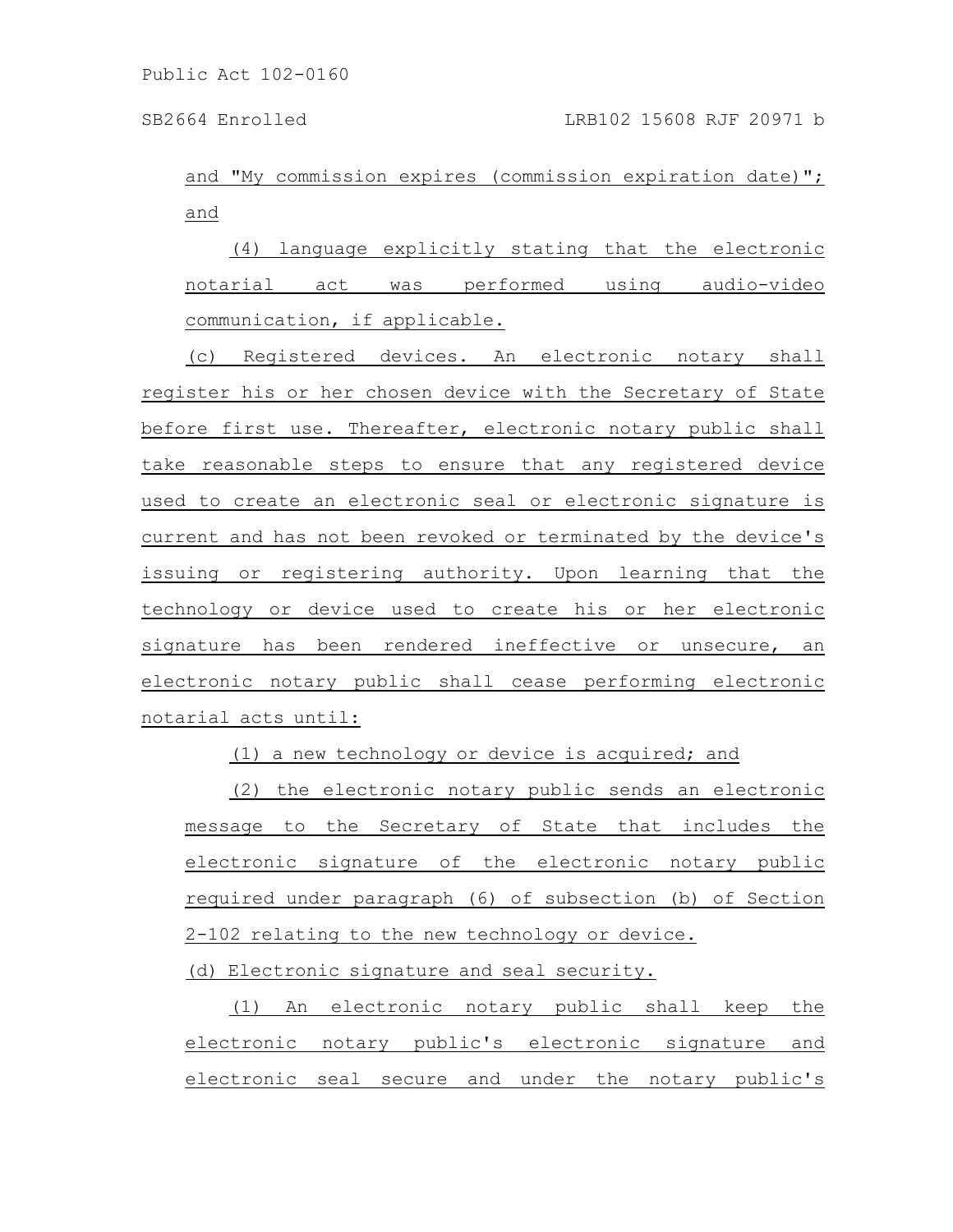exclusive control. The electronic notary public shall not allow another person to use his or her electronic signature or electronic seal.

(2) An electronic notary public shall notify an appropriate law enforcement agency, the vendor of the electronic notary technology, and the Secretary of State no later than the next business day after the theft, compromise, or vandalism of the electronic notary public's electronic signature or electronic seal.

(3) The electronic notary public shall not disclose any access information used to affix the electronic notary public's signature and seal except when requested by law enforcement.

(e) Certificate of electronic notarial act. An electronic notary public shall attach his or her electronic signature and electronic seal with the electronic notarial certificate of an electronic document in a manner that is capable of independent verification and renders any subsequent change or modification to the electronic document evident.

(f) The Secretary of State shall have the authority to adopt administrative rules to implement this Section. (Source: P.A. 100-81, eff. 1-1-18.)

(5 ILCS 312/3-101.5 new)

Sec. 3-101.5. Security of electronic signature and seal. The following requirements apply only to electronic notaries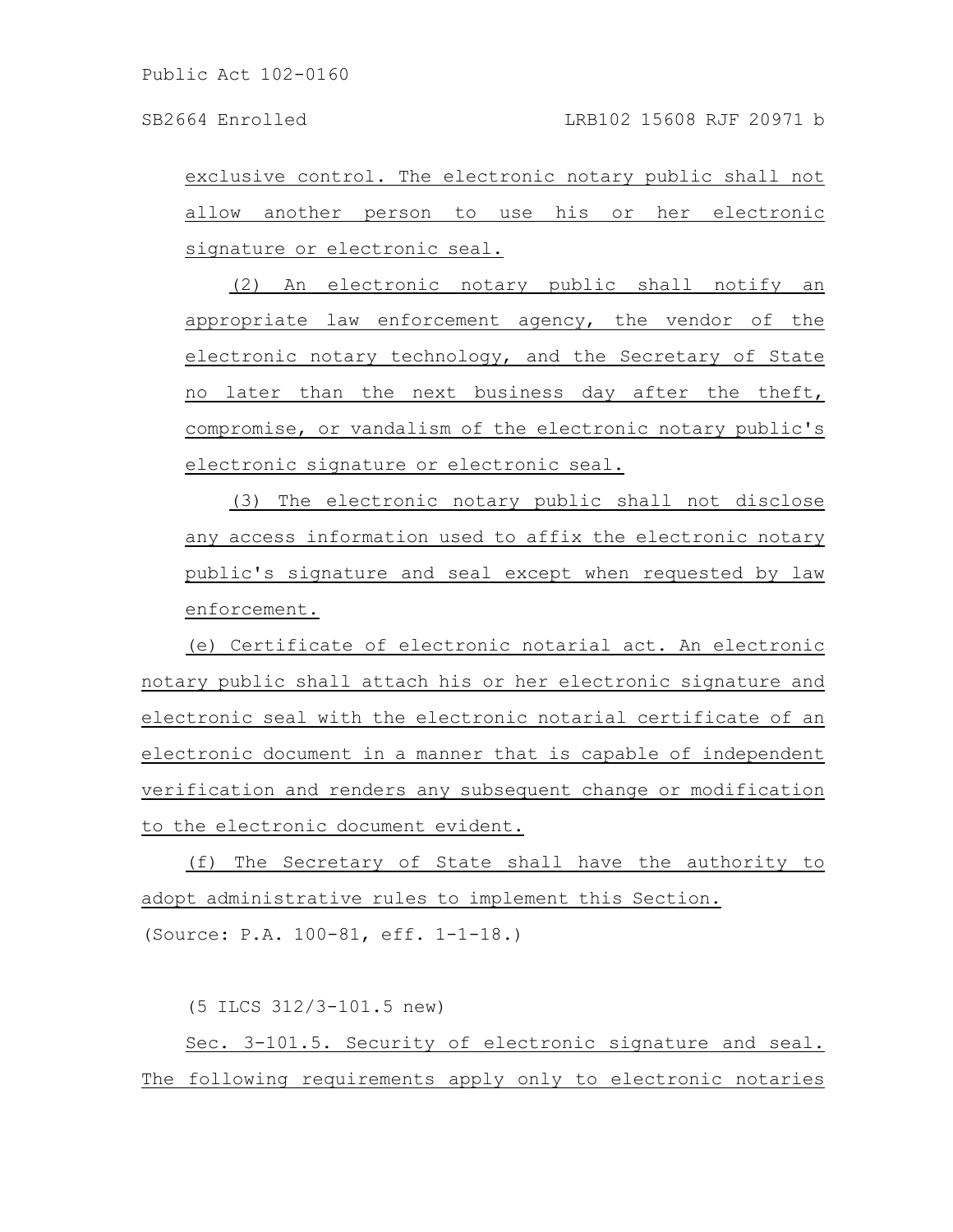public.

(a) The electronic signature and electronic seal of an electronic notary public must be used only for the purposes of performing electronic notarial acts.

(b) The electronic notary public's electronic signature and electronic seal are deemed to be reliable if the following requirements are met:

(1) it is unique to the electronic notary public;

(2) it is capable of independent verification;

(3) it is retained under the electronic notary public's sole control;

(4) it is attached to or logically associated with the electronic document in a tamper evident manner. Evidence of tampering pursuant to this standard may be used to determine whether the electronic notarial act is valid or invalid;

(5) the electronic notary public has chosen technology or a vendor that meets the minimum requirements established by the Secretary of State and is approved by the Secretary of State; and

(6) the technology adheres to any other standards or requirements set by the Secretary of State in administrative rule.

(c) The electronic notary public shall be prohibited from selling or transferring personal information learned through the course of an electronic notarization, except when required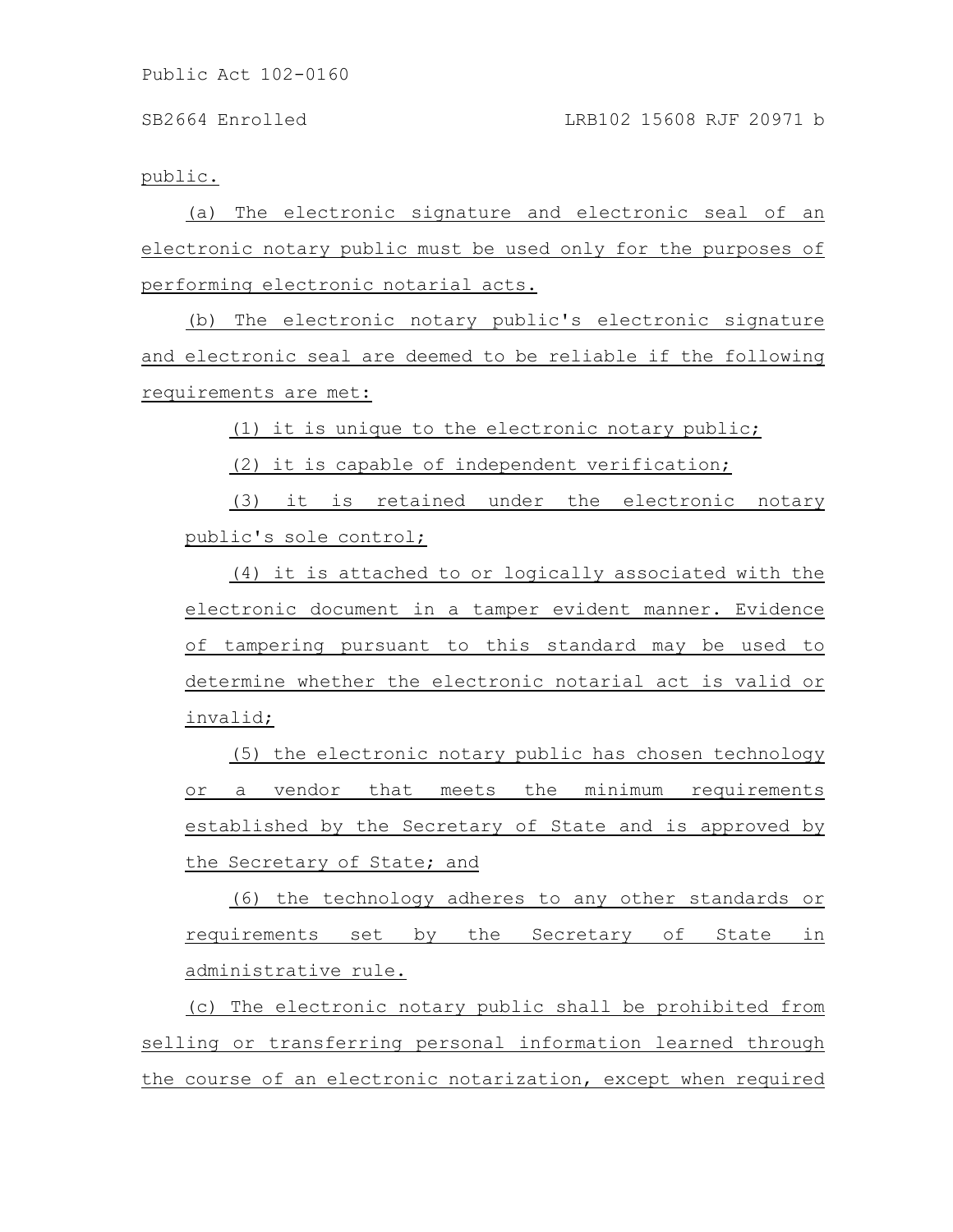by law, law enforcement, the Secretary of State or court order.

(d) The Secretary of State shall have the authority to adopt administrative rules to implement this Section.

(5 ILCS 312/3-103) (from Ch. 102, par. 203-103)

Sec. 3-103. Notice.

(a) Every notary public who is not an attorney or an accredited immigration representative who advertises the services of a notary public in a language other than English, whether by radio, television, signs, pamphlets, newspapers, electronic communications, or other written communication, with the exception of a single desk plaque, shall include in the document, advertisement, stationery, letterhead, business card, or other comparable written or electronic material the following: notice in English and the language in which the written or electronic communication appears. This notice shall be of a conspicuous size, if in writing or electronic communication, and shall state: "I AM NOT AN ATTORNEY LICENSED TO PRACTICE LAW IN ILLINOIS. I AM NOT ALLOWED TO DRAFT LEGAL DOCUMENTS OR RECORDS, NOR MAY I GIVE LEGAL ADVICE ON ANY MATTER, INCLUDING, BUT NOT LIMITED TO, MATTERS OF IMMIGRATION, OR ACCEPT OR CHARGE FEES FOR THE PERFORMANCE OF THOSE ACTIVITIES ". If such advertisement is by radio or television, the statement may be modified but must include substantially the same message.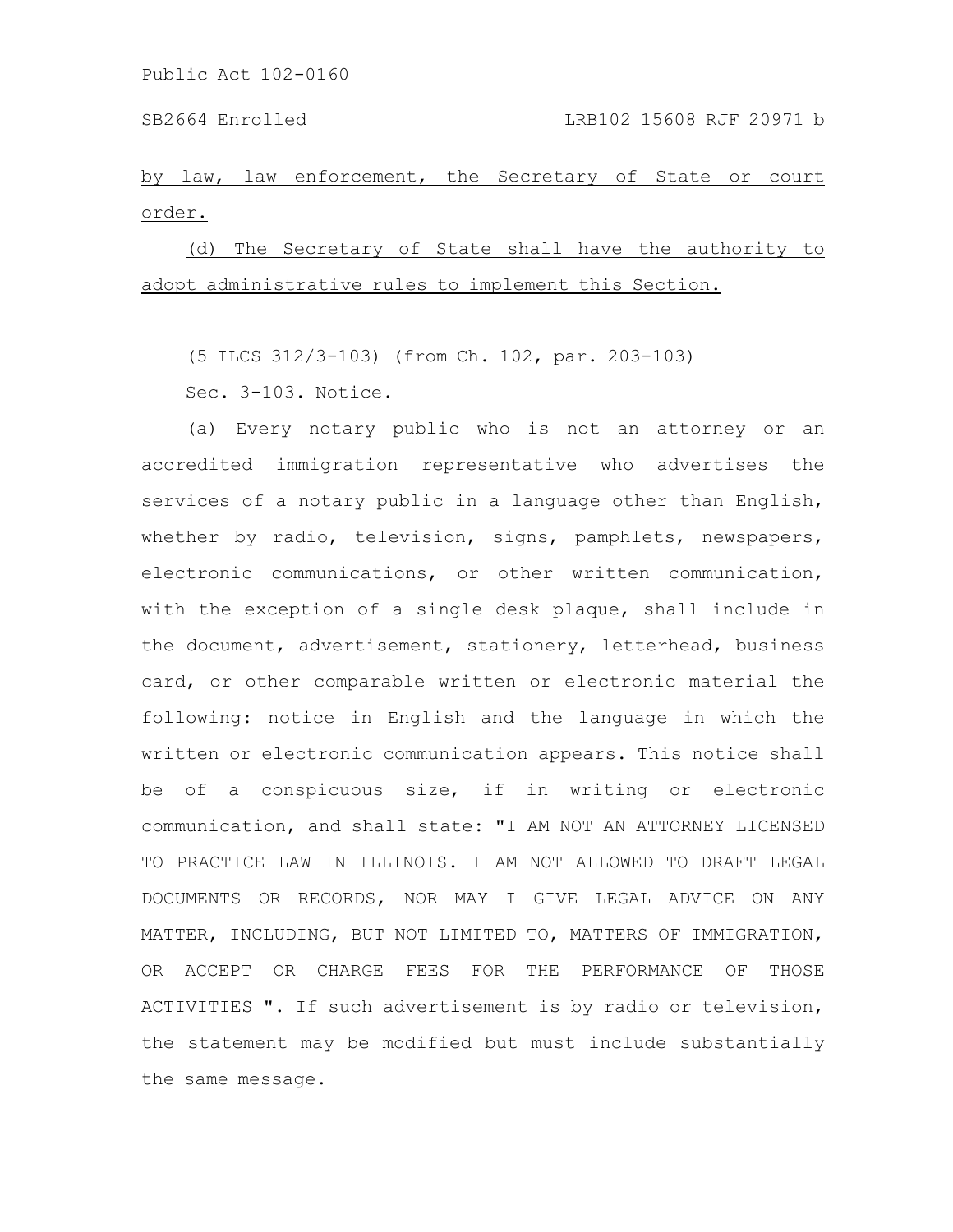# SB2664 Enrolled LRB102 15608 RJF 20971 b

A notary public shall not, in any document, advertisement, stationery, letterhead, business card, electronic communication, or other comparable written material describing the role of the notary public, literally translate from English into another language terms or titles including, but not limited to, notary public, notary, licensed, attorney, lawyer, or any other term that implies the person is an attorney. To illustrate, the word "notario" is prohibited under this provision.

Failure to follow the procedures in this Section shall result in a fine of \$1,500 for each written violation. The second violation shall result in permanent revocation of the commission of notary public. Violations shall not preempt or preclude additional appropriate civil or criminal penalties.

(b) All notaries public required to comply with the provisions of subsection (a) shall prominently post at their place of business as recorded with the Secretary of State pursuant to Section 2-102 of this Act a schedule of fees established by law which a notary public may charge. The fee schedule shall be written in English and in the non-English language in which notary services were solicited and shall contain the disavowal of legal representation required above in subsection (a), unless such notice of disavowal is already prominently posted.

(c) No notary public, agency or any other person who is not an attorney shall represent, hold themselves out or advertise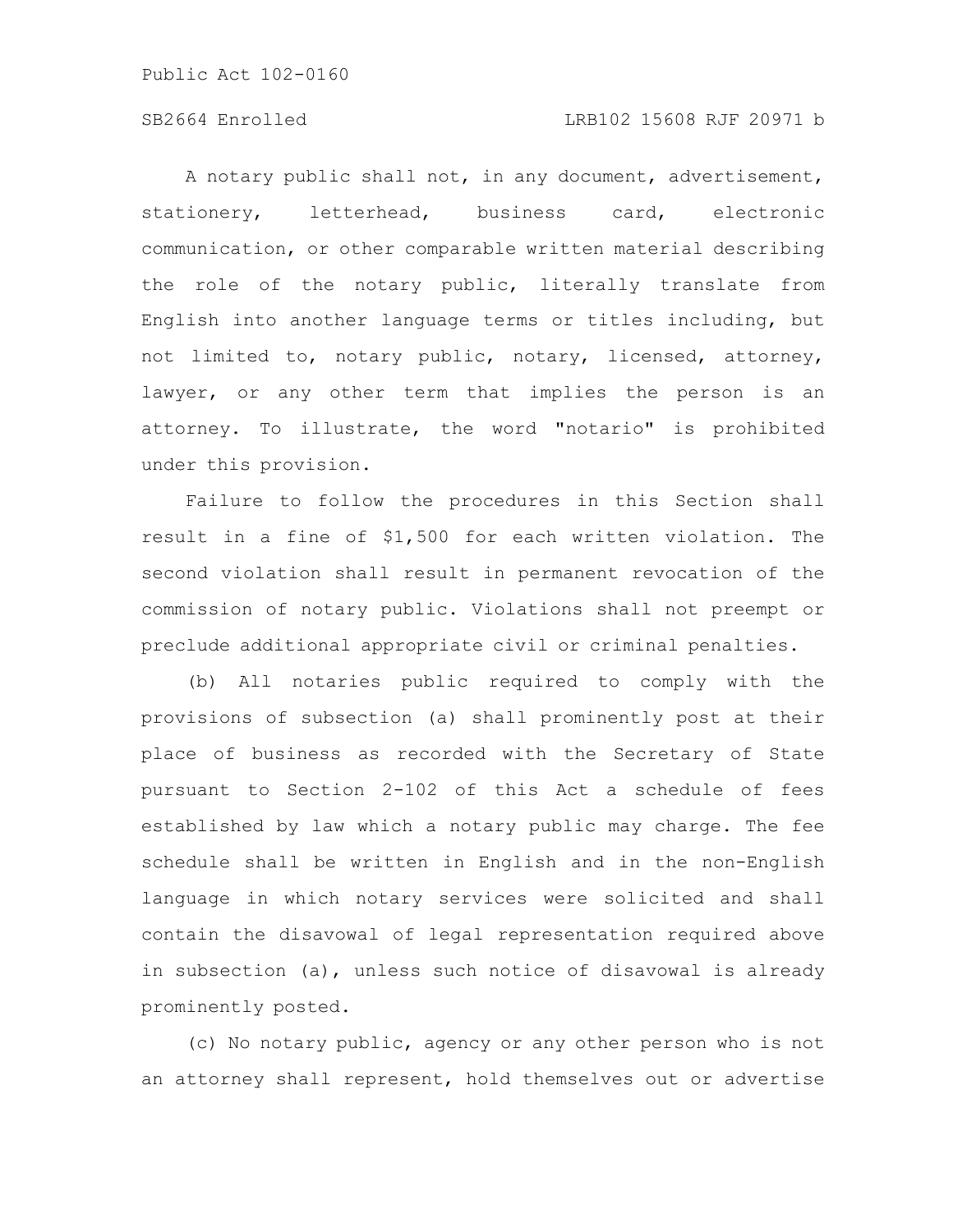that they are experts on immigration matters or provide any other assistance that requires legal analysis, legal judgment, or interpretation of the law unless they are a designated entity as defined pursuant to Section 245a.1 of Part 245a of the Code of Federal Regulations (8 CFR 245a.1) or an entity accredited by the Board of Immigration Appeals.

(c-5) In addition to the notice required under subsection (a), every notary public who is subject to subsection (a) shall, prior to rendering notary services or electronic notary services, provide any person seeking notary or electronic notary services services with a written acknowledgment that substantially states, in English and the language used in the advertisement for notary services the following: "I AM NOT AN ATTORNEY LICENSED TO PRACTICE LAW IN ILLINOIS. I AM NOT ALLOWED TO DRAFT LEGAL DOCUMENTS OR RECORDS, NOR MAY I GIVE LEGAL ADVICE ON ANY MATTER OR ACCEPT OR CHARGE FEES FOR THE PERFORMANCE OF THOSE ACTIVITIES". The Office of the Secretary of State shall translate this acknowledgement into Spanish and any other language the Secretary of State may deem necessary to achieve the requirements of this subsection (c-5), and shall make the translations available on the website of the Secretary of State. This acknowledgment shall be signed by the recipient of notary services or electronic notary services before notary services or electronic notary services are rendered, and the notary shall retain copies of all signed acknowledgments throughout their present commission and for 2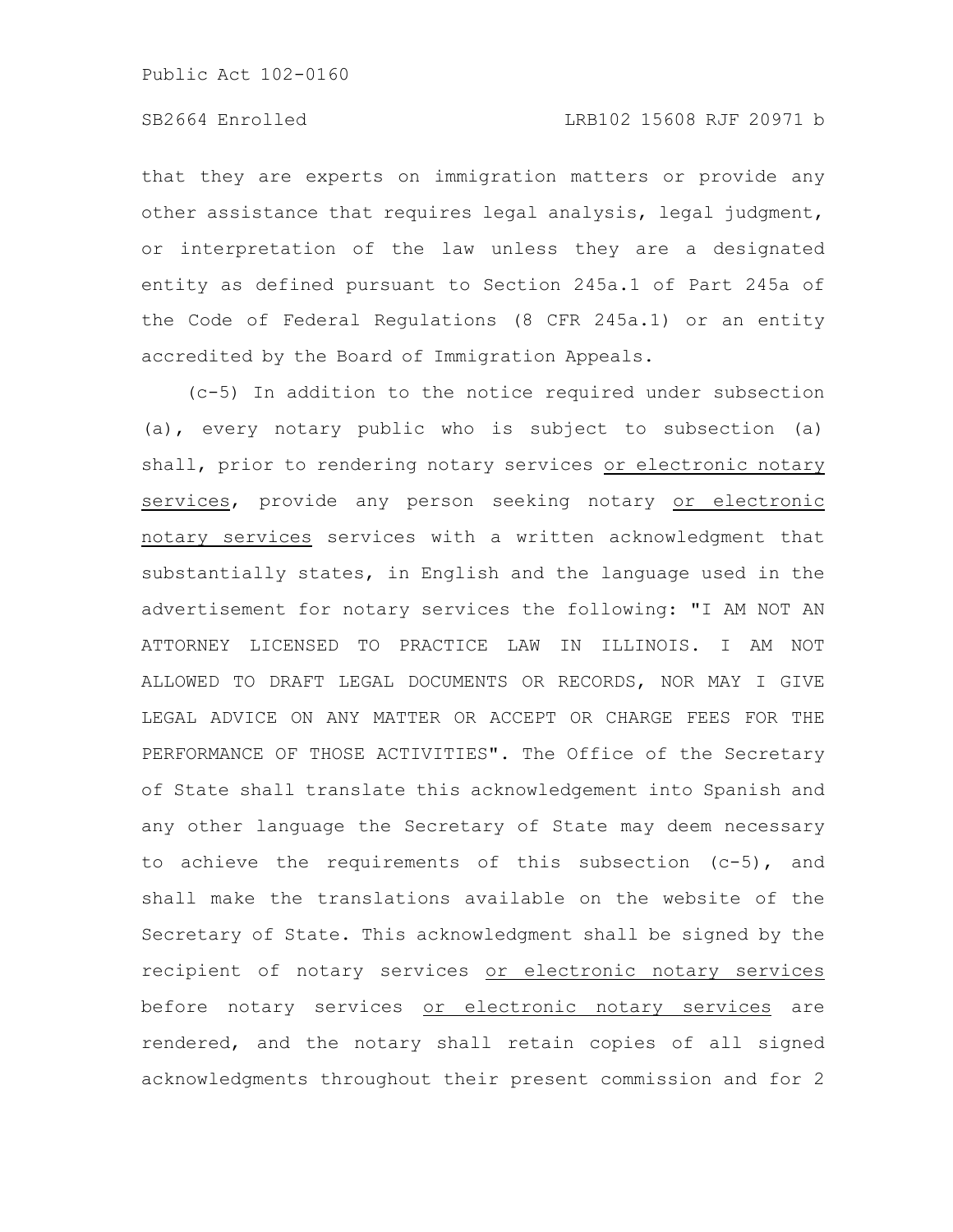### SB2664 Enrolled LRB102 15608 RJF 20971 b

years thereafter. Notaries shall provide recipients of notary services or electronic notary services with a copy of their signed acknowledgment at the time services are rendered. This provision shall not apply to notary services or electronic notary services related to documents prepared or produced in accordance with the Illinois Election Code.

(d) Any person who aids, abets or otherwise induces another person to give false information concerning immigration status shall be guilty of a Class A misdemeanor for a first offense and a Class 3 felony for a second or subsequent offense committed within 5 years of a previous conviction for the same offense.

Any notary public who violates the provisions of this Section shall be guilty of official misconduct and subject to fine or imprisonment.

Nothing in this Section shall preclude any consumer of notary public services from pursuing other civil remedies available under the law.

(e) No notary public who is not an attorney or an accredited representative shall accept payment in exchange for providing legal advice or any other assistance that requires legal analysis, legal judgment, or interpretation of the law.

(f) Violation of subsection (e) is a business offense punishable by a fine of 3 times the amount received for services, or \$1,001 minimum, and restitution of the amount paid to the consumer. Nothing in this Section shall be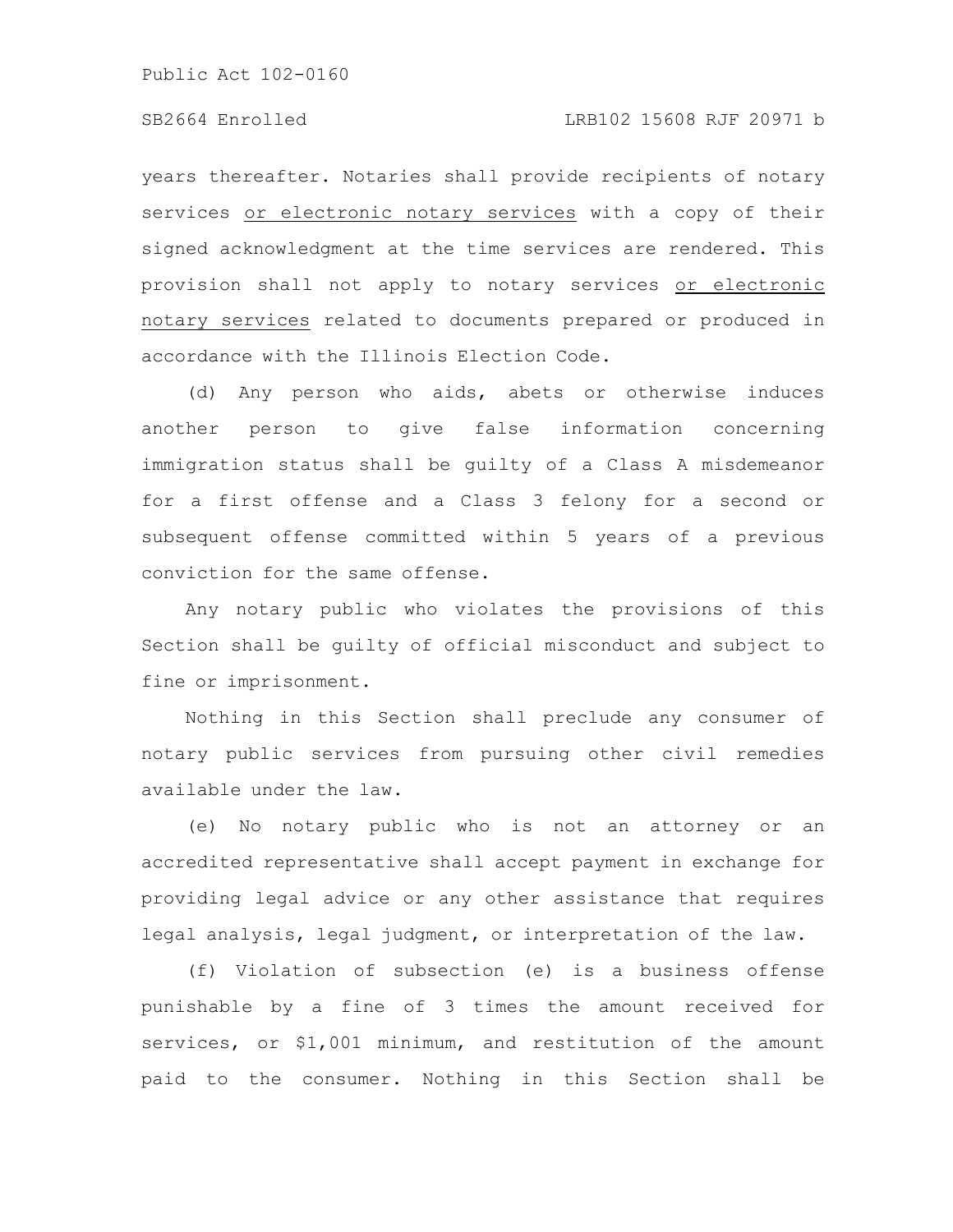construed to preempt nor preclude additional appropriate civil remedies or criminal charges available under law.

(g) If a notary public or electronic notary public of this State is convicted of a  $2$  or more business offense offenses involving a violation of this Act within a 12 month period while commissioned, or of 3 or more business offenses involving a violation of this Act within a 5-year period regardless of being commissioned, the Secretary shall automatically revoke the notary public commission or electronic notary public commission of that person on the date that the person's most recent business offense conviction is entered as a final judgment.

(Source: P.A. 100-81, eff. 1-1-18; 101-465, eff. 1-1-20.)

(5 ILCS 312/3-104) (from Ch. 102, par. 203-104)

Sec. 3-104. Maximum Fee.

(a) Except as otherwise provided in this subsection (a) provided in subsection (b) of this Section, the maximum fee for non-electronic notarization in this State is \$5 \$1.00 for any notarial act performed and $\frac{1}{1}$  until July 1, 2018, up to \$25 for any notarial act performed pursuant to Section 3-102.

(b) Fees for a notary public, agency, or any other person who is not an attorney or an accredited representative filling out immigration forms shall be limited to the following:

(1) \$10 per form completion;

(2) \$10 per page for the translation of a non-English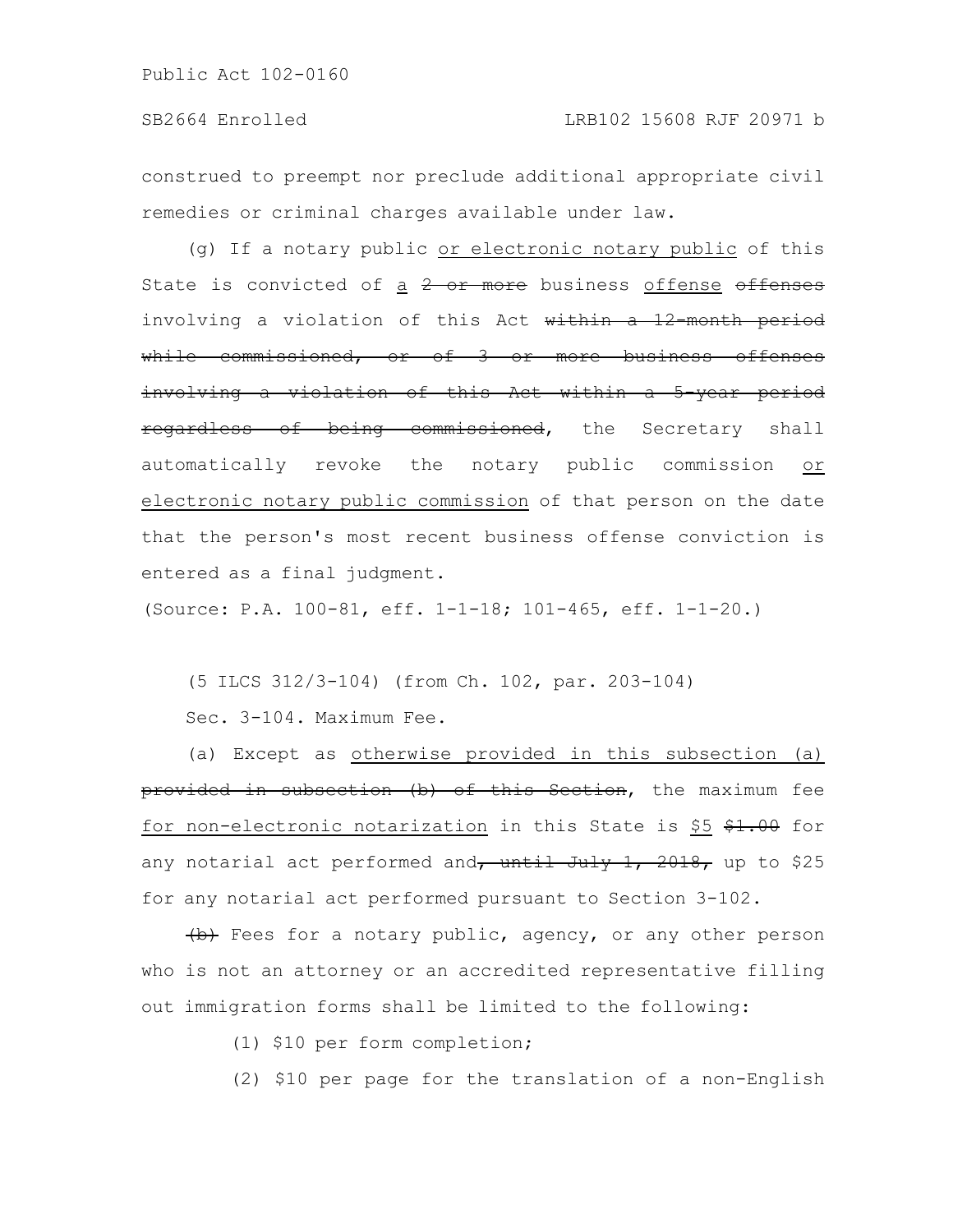language into English where such translation is required for immigration forms;

(3)  $$5$   $$4$  for notarizing;

(4) \$3 to execute any procedures necessary to obtain a document required to complete immigration forms; and

(5) A maximum of \$75 for one complete application.

Fees authorized under this subsection shall not include application fees required to be submitted with immigration applications.

(b) The maximum fee in this State up to \$25 for any electronic notarial act performed pursuant to this Act. An electronic notary public may charge a reasonable fee to recover any cost of providing a copy of an entry or a recording of an audio-video communication in an electronic journal maintained pursuant to Section 3-107.

(c) Any person who violates the provisions of  $\frac{1}{2}$ subsection (a) or (b) shall be guilty of a Class A misdemeanor for a first offense and a Class 3 felony for a second or subsequent offense committed within 5 years of a previous conviction for the same offense.

(d)  $\leftarrow$  Upon his own information or upon complaint of any person, the Attorney General or any State's Attorney, or their designee, may maintain an action for injunctive relief in the court against any notary public or any other person who violates the provisions of subsection (a) or (b) of this Section. These remedies are in addition to, and not in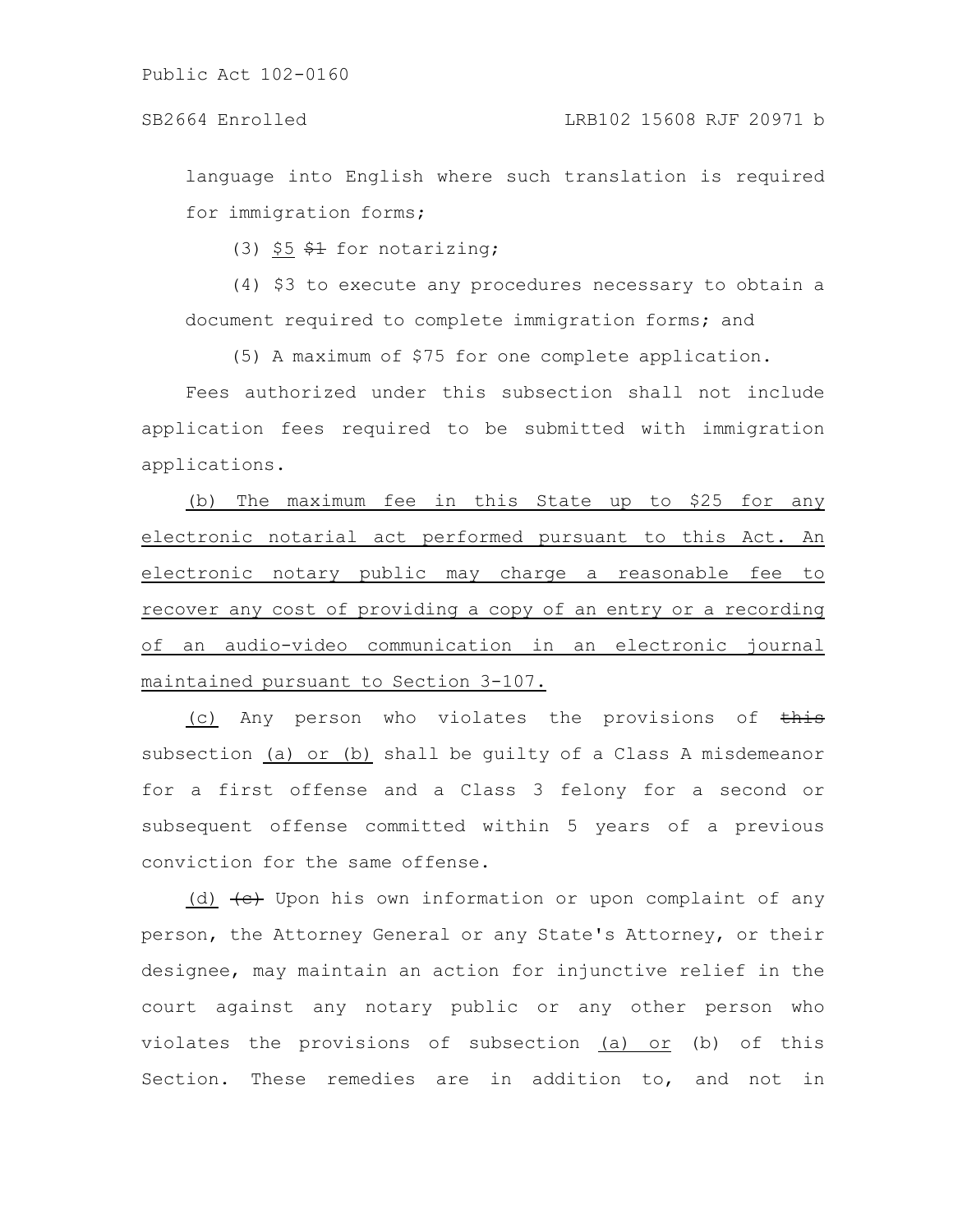substitution for, other available remedies.

If the Attorney General or any State's Attorney fails to bring an action as provided pursuant to this subsection within 90 days of receipt of a complaint, any person may file a civil action to enforce the provisions of this subsection and maintain an action for injunctive relief.

(e)  $\left(\text{d}\right)$  All notaries public must provide itemized receipts and keep records for fees accepted for services provided. Notarial fees must appear on the itemized receipt as separate and distinct from any other charges assessed. Failure to provide itemized receipts and keep records that can be presented as evidence of no wrongdoing shall be construed as a presumptive admission of allegations raised in complaints against the notary for violations related to accepting prohibited fees.

(Source: P.A. 98-29, eff. 6-21-13.)

(5 ILCS 312/3-105) (from Ch. 102, par. 203-105)

Sec. 3-105. Authority.

(a) A notary public shall have authority to perform notarial acts, or electronic notarial acts, if the notary holds an electronic notary public commission, throughout the State so long as the notary resides in the same county in which the notary was commissioned or, if the notary is a resident of a state bordering Illinois, so long as the notary's principal place of work or principal place of business is in the same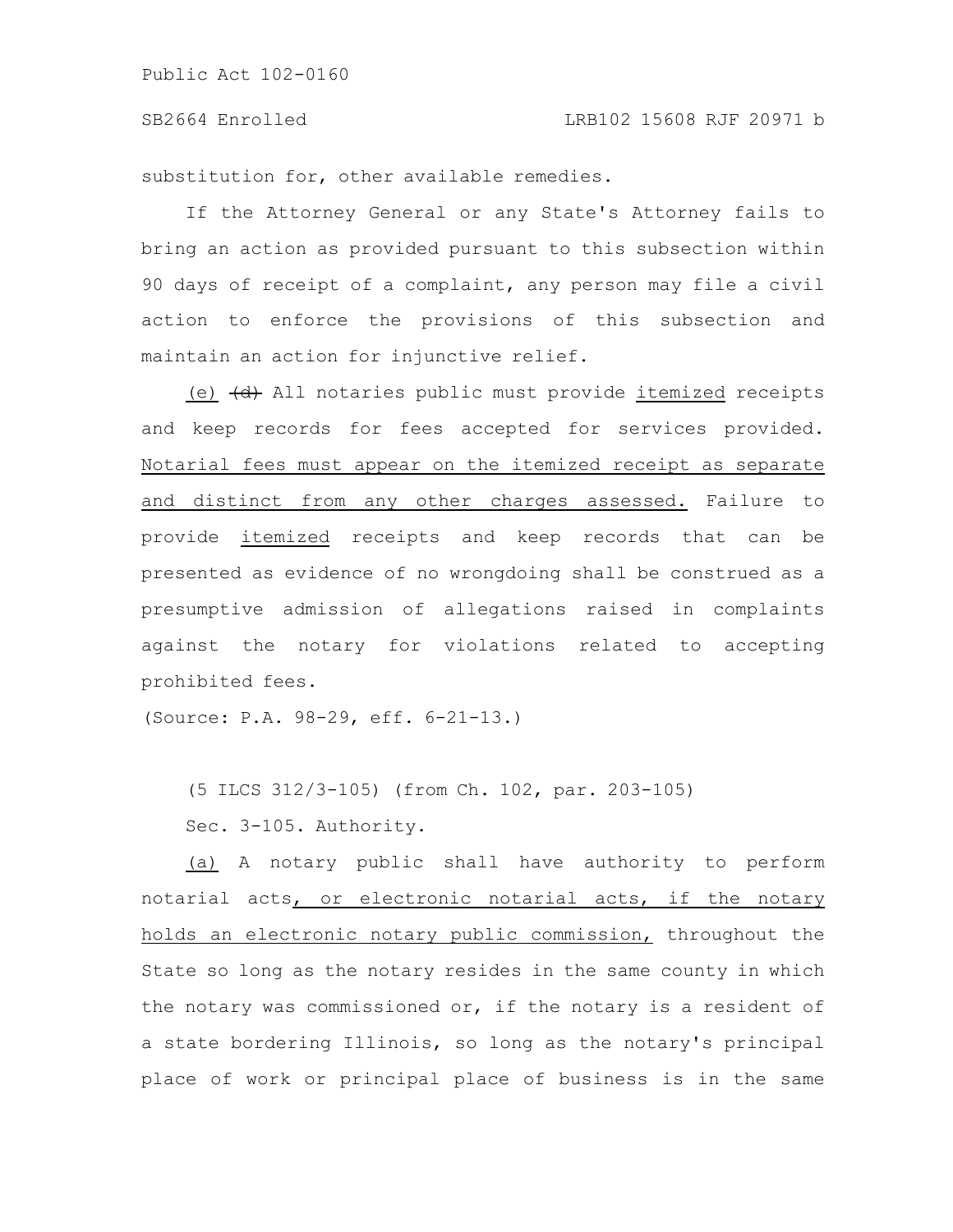county in Illinois in which the notary was commissioned.

(b) Except as provided under subsection (c), an electronic notary public who is physically located in this State may perform an electronic notarial act using communication technology in accordance with this Article and any rules adopted by the Secretary of State for a remotely located individual who is physically located: (i) in this State; or (ii) outside of this State, but not outside the United States.

(c) Notwithstanding subsection (b), an electronic notary public may perform an electronic notarial act for a remotely located individual outside of the United States if the record is to be filed with or relates to a matter before a public official or court, governmental entity, or other entity subject to the jurisdiction of the United States or involves property located in the territorial jurisdiction of the United States or involves a transaction substantially connected with the United States.

(Source: P.A. 91-818, eff. 6-13-00.)

(5 ILCS 312/3-106) (from Ch. 102, par. 203-106)

Sec. 3-106. Certificate of Authority. Upon the receipt of a written request, the notarized document, and a fee of \$2 payable to the Secretary of State or County Clerk, the Office of the Secretary of State or County Clerk shall provide a certificate of authority in substantially the following form:

I ............... (Secretary of State or ......... County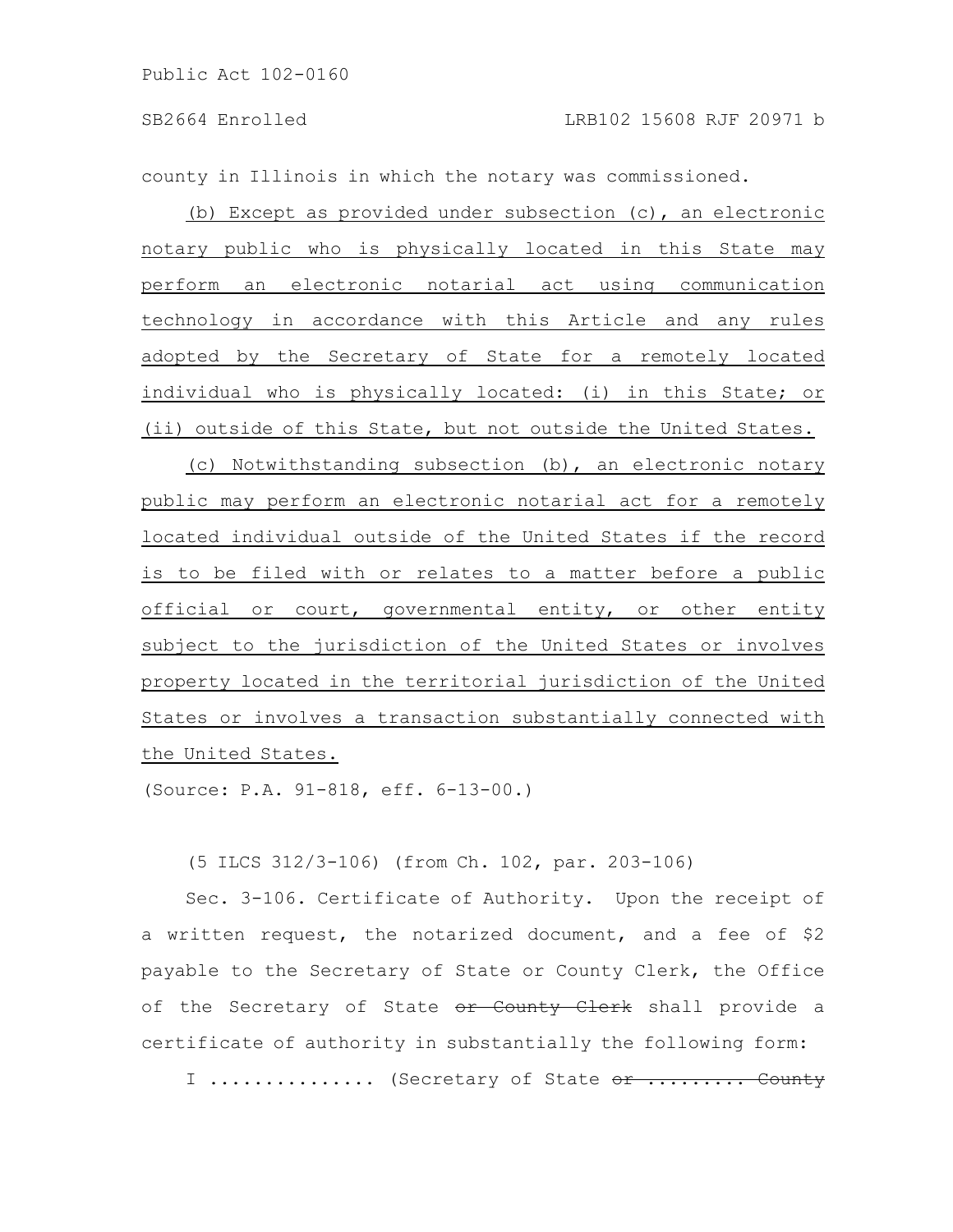Clerk) of the State of Illinois, which office is an office of record having a seal, certify that ........ (notary's name), by whom the foregoing or annexed document was notarized or electronically notarized, was, on (insert date), appointed and commissioned a notary public in and for the State of Illinois and that as such, full faith and credit is and ought to be given to this notary's official attestations. In testimony whereof, I have affixed my signature and the seal of this office on (insert date).

................................................ (Secretary of State or ...... County Clerk). (Source: P.A. 91-357, eff. 7-29-99.)

(5 ILCS 312/3-107 new)

Sec. 3-107. Journal.

(a) A notary public or an electronic notary public shall keep a journal of each notarial act or electronic notarial act which includes, without limitation, the requirements set by the Secretary of State in administrative rule, but shall not include any electronic signatures of the person for whom an electronic notarial act was performed or any witnesses.

(b) The Secretary of State shall adopt administrative rules that set forth, at a minimum:

(1) the information to be recorded for each notarization or electronic notarization;

(2) the period during which the notary public or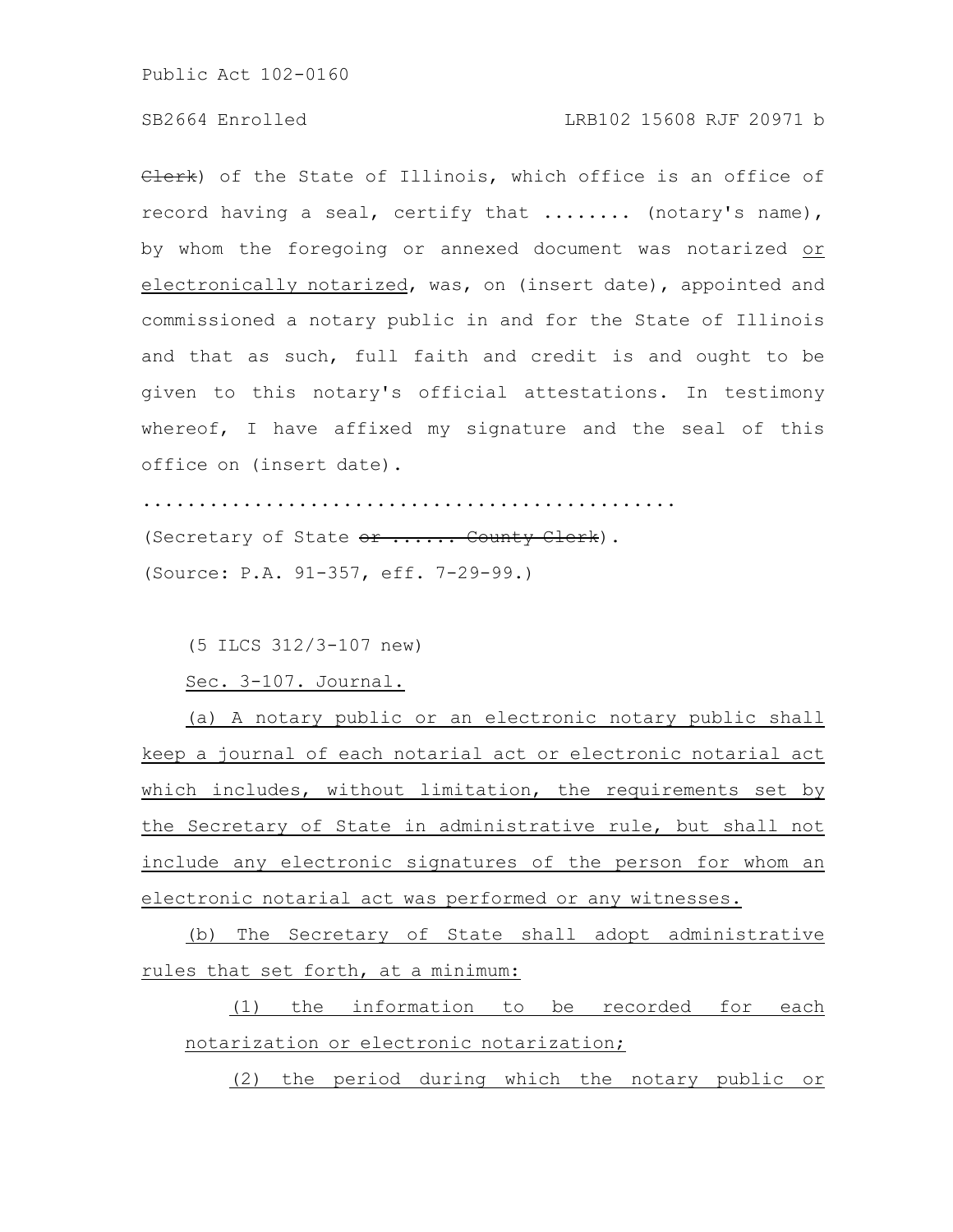electronic notary public must maintain the journal; and

(3) the minimum security requirements for protecting the information in the journal and access to the contents of the journal.

(c) A notary or electronic notary may maintain his or her journal in either paper form or electronic form and may maintain more than one journal or electronic journal to record notarial acts or electronic notarial acts.

(d) The fact that the employer or contractor of a notary or electronic notary public keeps a record of notarial acts or electronic notarial acts does not relieve the notary public of the duties required by this Section. A notary public or electronic notary public shall not surrender the journal to an employer upon termination of employment and an employer shall not retain the journal of an employee when the employment of the notary public or electronic notary public ceases.

(e) If the journal of a notary public or electronic notary public is lost, stolen, or compromised, the notary or electronic notary shall notify the Secretary of State within 10 business days after the discovery of the loss, theft, or breach of security.

(5 ILCS 312/4-101) (from Ch. 102, par. 204-101)

Sec. 4-101. Changes causing commission to cease to be in effect.

(a) When any notary public legally changes his or her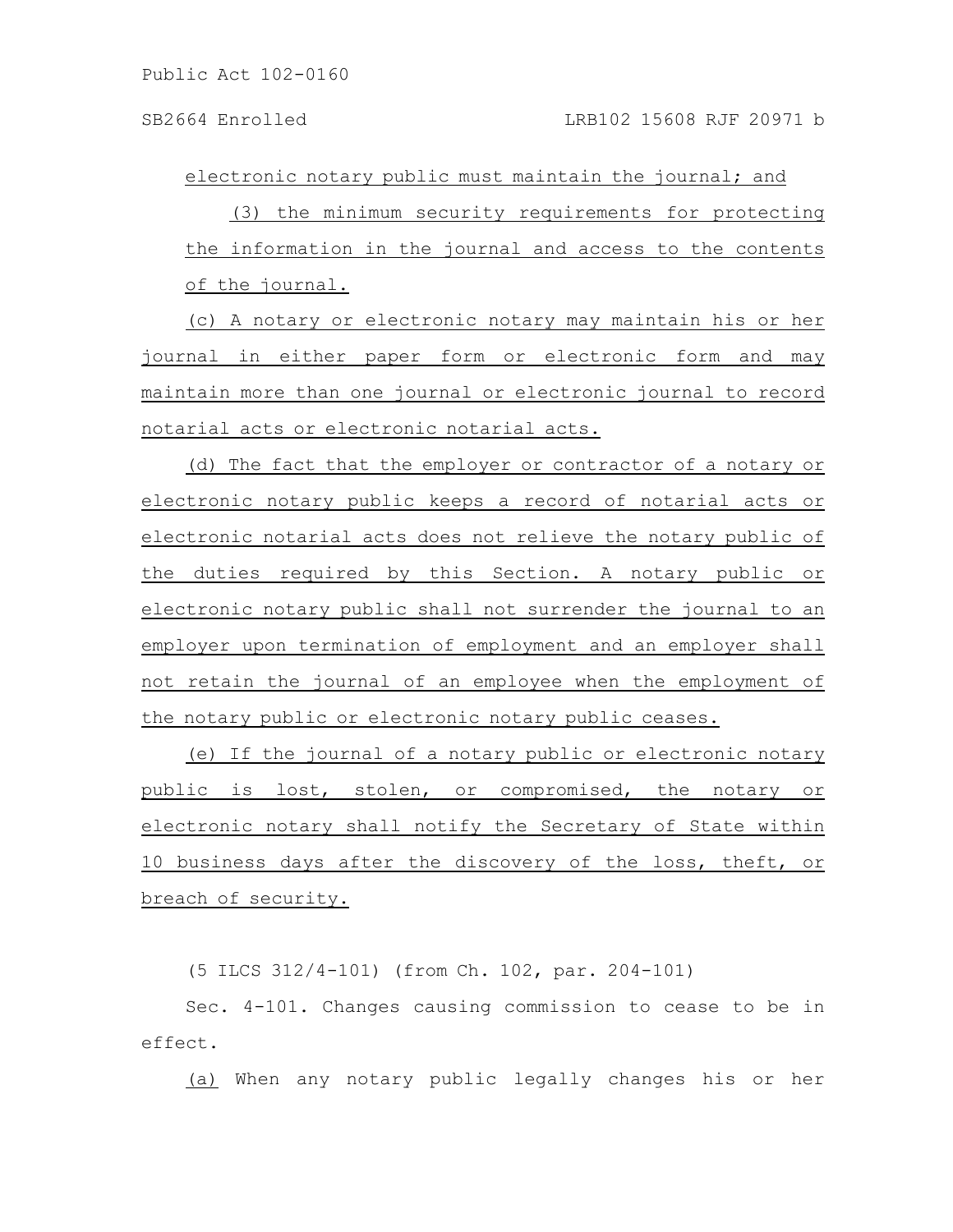name, changes his or her residential address or business address, or email address, without notifying the Index Department of the Secretary of State in writing within 30 days thereof, or, if the notary public is a resident of a state bordering Illinois, no longer maintains a principal place of work or principal place of business in the same county in Illinois in which he or she was commissioned, the commission of that notary ceases to be in effect. When the commission of a notary public ceases to be in effect, his or her notarial seal or electronic notary seal shall be surrendered to the Secretary of State, and his or her certificate of notarial commission or certificate of electronic notarial commission shall be destroyed. These individuals who desire to again become a notary public must file a new application, bond, and oath with the Secretary of State.

(b) Any change to the information submitted by an electronic notary public in registering to perform electronic notarial acts in compliance with any Section of this Act shall be reported by the notary within 30 business days to the Secretary of State.

(c) Any notary public or electronic notary public that fails to comply with this Section shall be prohibited from obtaining a new commission for a period of not less than 5 years.

(Source: P.A. 100-809, eff. 1-1-19.)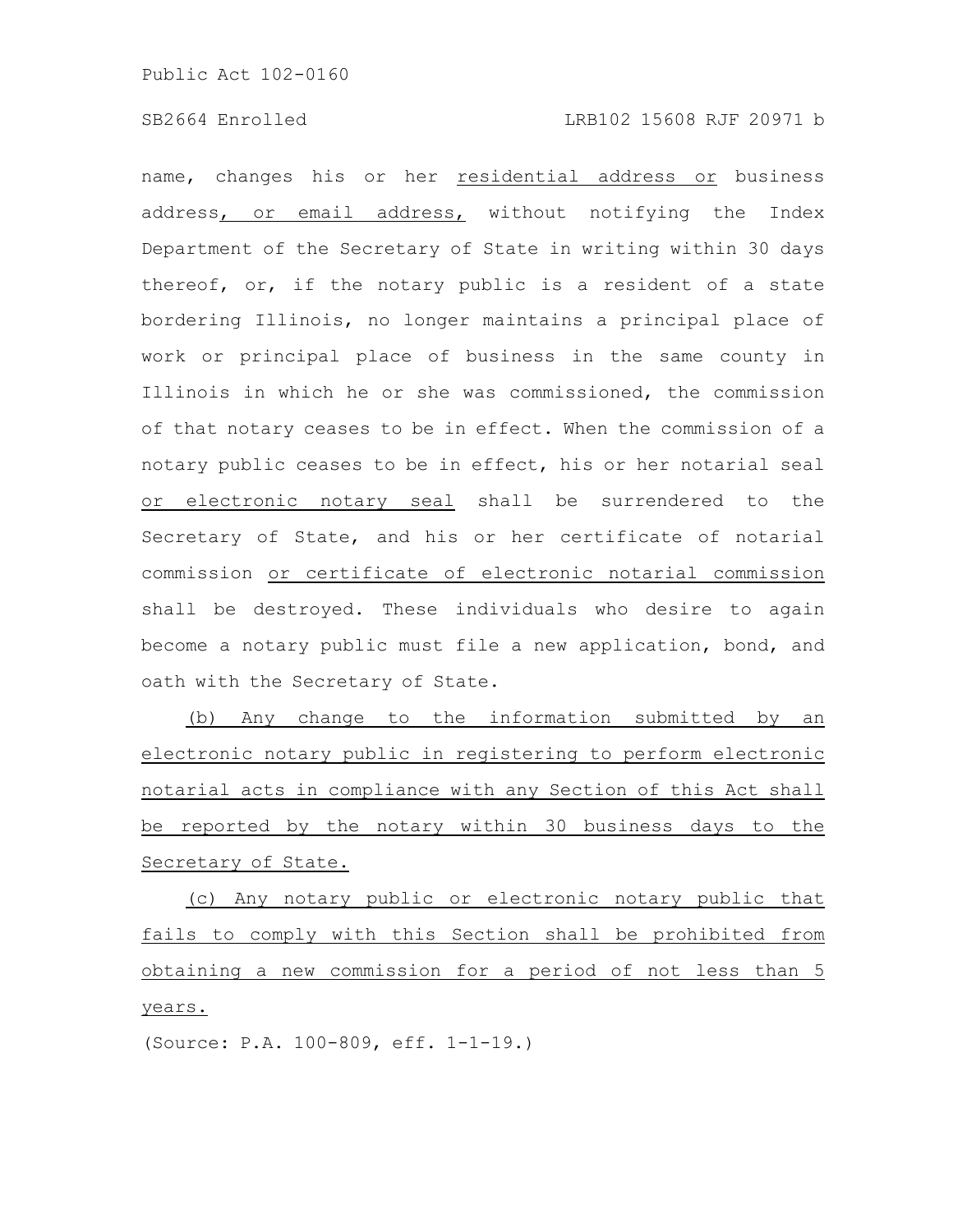#### SB2664 Enrolled LRB102 15608 RJF 20971 b

(5 ILCS 312/5-101) (from Ch. 102, par. 205-101)

Sec. 5-101. Reappointment. No person is automatically reappointed as a notary public or electronic notary public. At least 60 days prior to the expiration of a commission, the Secretary of State shall mail notice of the expiration date to the holder of a commission. Every notary public or electronic notary public who is an applicant for reappointment shall comply with the provisions of Article II of this Act. (Source: P.A. 84-322.)

(5 ILCS 312/5-102) (from Ch. 102, par. 205-102)

Sec. 5-102. Solicitation to Purchase Bond. No person shall solicit any notary public and offer to provide a surety bond more than 60 days in advance of the expiration date of the notary public's commission of a notary public or electronic notary public.

Nor shall any person solicit any applicant for a commission or reappointment thereof and offer to provide a surety bond for the notary commission unless any such solicitation specifically sets forth in bold face type not less than 1/4 inch in height the following: "WE ARE NOT ASSOCIATED WITH ANY STATE OR LOCAL GOVERNMENTAL AGENCY".

Whenever it shall appear to the Secretary of State that any person is engaged or is about to engage in any acts or practices which constitute or will constitute a violation of the provisions of this Section, the Secretary of State may, in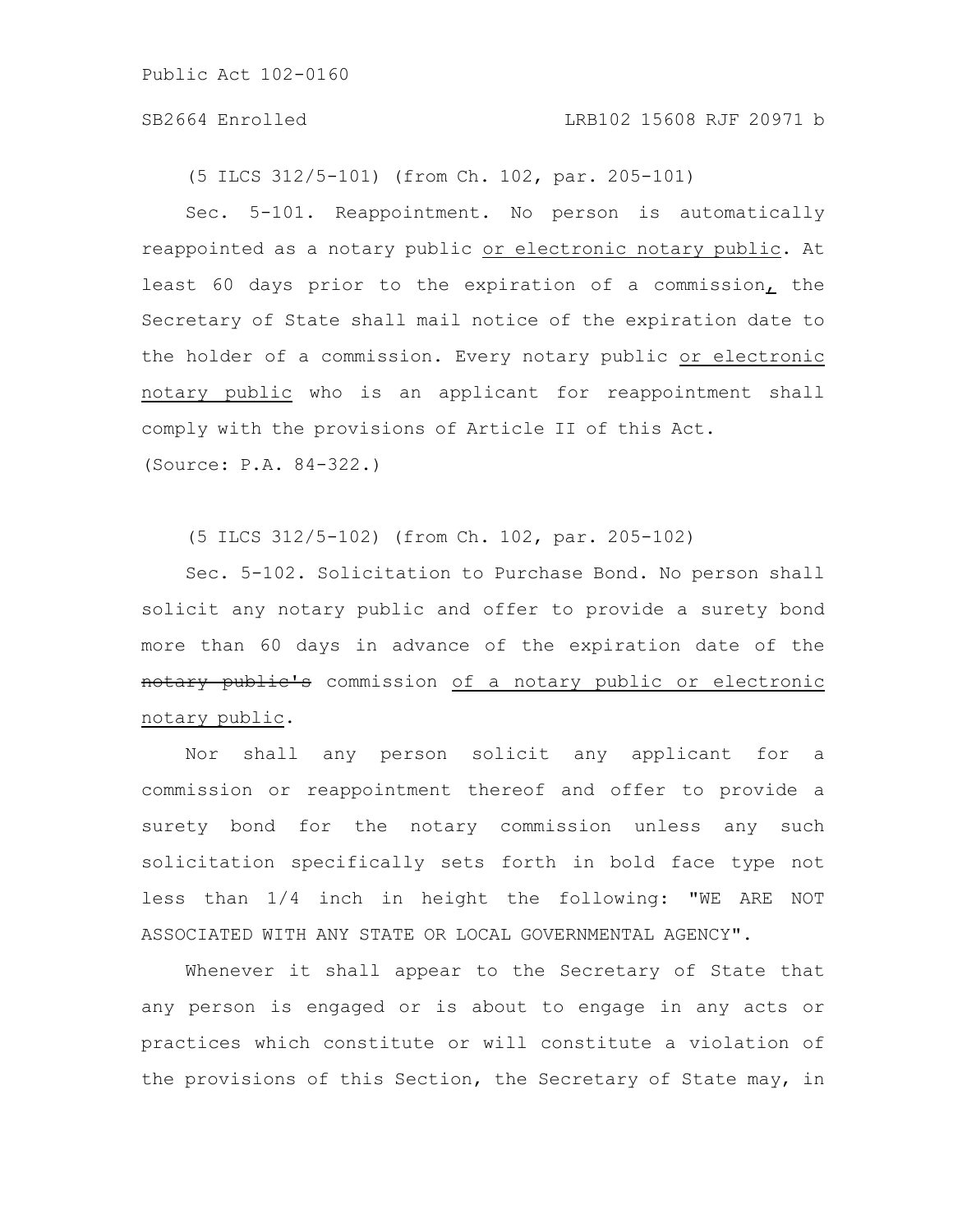# SB2664 Enrolled LRB102 15608 RJF 20971 b

his discretion, through the Attorney General, apply for an injunction, and, upon a proper showing, any circuit court shall have power to issue a permanent or temporary injunction or restraining order without bond to enforce the provisions of this Act, and either party to such suit shall have the right to prosecute an appeal from the order or judgment of the court.

Any person, association, corporation, or others who violate the provisions of this Section shall be guilty of a business offense and punishable by a fine of not less than \$500 for each offense.

(Source: P.A. 84-322.)

(5 ILCS 312/6-102) (from Ch. 102, par. 206-102)

Sec. 6-102. Notarial Acts.

(a) In taking an acknowledgment, the notary public must determine, either from personal knowledge or from satisfactory evidence, that the person appearing before the notary and making the acknowledgment is the person whose true signature is on the instrument.

(b) In taking a verification upon oath or affirmation, the notary public must determine, either from personal knowledge or from satisfactory evidence, that the person appearing before the notary and making the verification is the person whose true signature is on the statement verified.

(c) In witnessing or attesting a signature, the notary public must determine, either from personal knowledge or from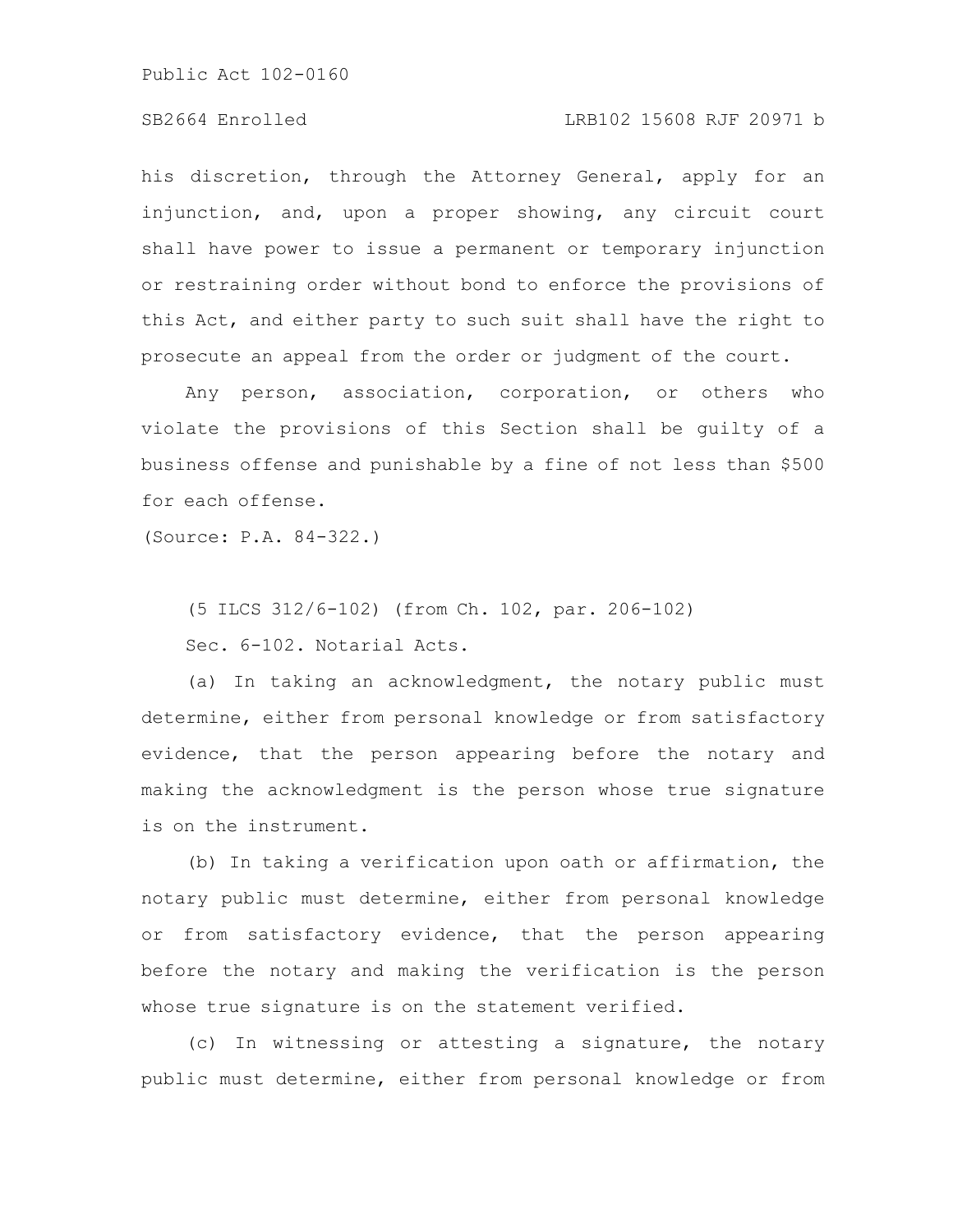SB2664 Enrolled LRB102 15608 RJF 20971 b

satisfactory evidence, that the signature is that of the person appearing before the notary and named therein.

(d) A notary public has satisfactory evidence that a person is the person whose true signature is on a document if that person:

(1) is personally known to the notary;

(2) is identified upon the oath or affirmation of a credible witness personally known to the notary; or

(3) is identified on the basis of identification documents. Identification documents are documents that are valid at the time of the notarial act, issued by a state agency, federal government agency, or consulate, and bearing the photographic image of the individual's face and signature of the individual.

(e) A notary public or electronic notary public shall have no obligation to perform any notarial or electronic notarial act, and may refuse to perform a notarial or electronic notarial act without further explanation.

(Source: P.A. 97-397, eff. 1-1-12; 98-29, eff. 6-21-13.)

(5 ILCS 312/6-102.5 new)

Sec. 6-102.5. Remote notarial acts.

(a) Any commissioned notary public may perform any notarial act described under Section 6-102 remotely, after first determining, either from personal knowledge or from satisfactory evidence, that the signature is that of the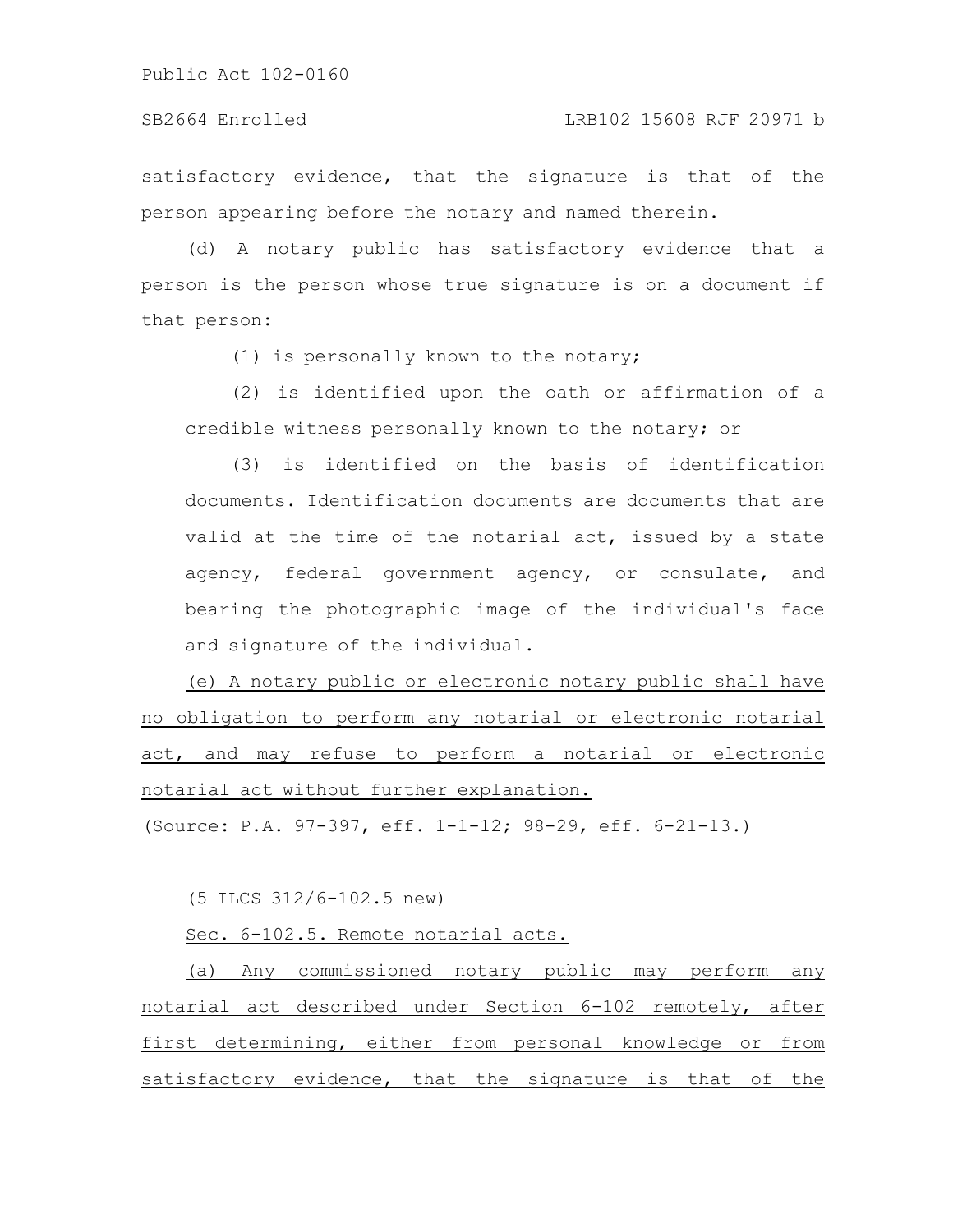person appearing before the notary and named therein. A notary public has satisfactory evidence that a person is the person whose true signature is on a document if that person:

(1) is personally known to the notary;

(2) is identified upon the oath or affirmation of a credible witness personally known to the notary; or

(3) is identified on the basis of identification documents. Identification documents are documents that are (i) valid at the time of the notarial act, (ii) issued by a State agency, federal government agency, or consulate, and (iii) bearing the photographic image of the individual's face and signature of the individual.

(b) A remote notarial action must be performed in accordance with the following audio-video communication requirements:

(1) Two-way audio-video communication technology must allow for remotely located notaries and principals to engage in direct, contemporaneous interaction between the individual signing the document (signatory) and the witness by sight and sound.

(2) The two-way audio video communication technology must be recorded and preserved by the signatory or the signatory's designee for a period of at least 3 years.

(3) The signatory must attest to being physically located in Illinois during the two-way audio-video communication.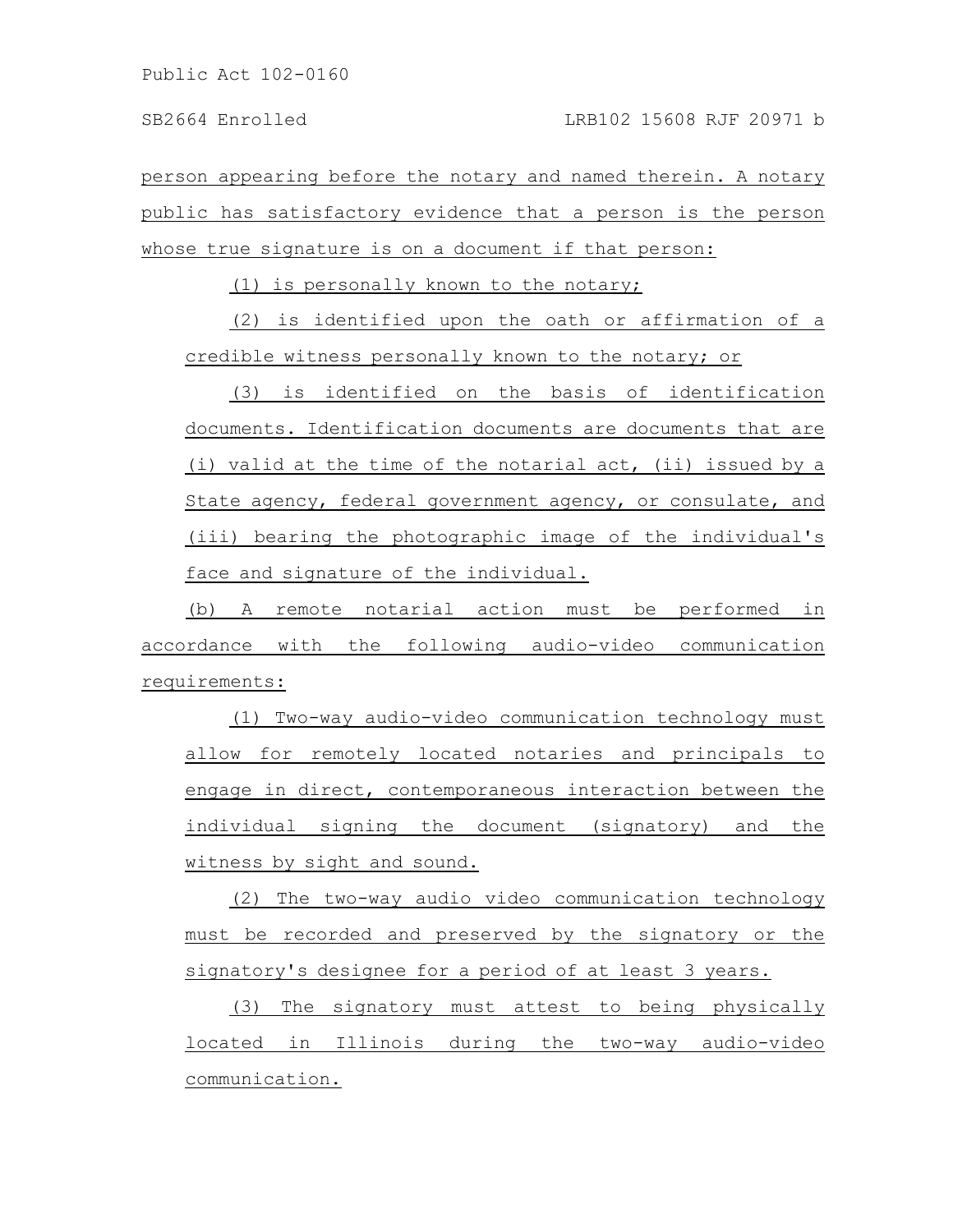(4) The signatory must affirmatively state on the two-way audio-video communication what document the signatory is signing.

(5) Each page of the document being witnessed must be shown to the witness on the two-way audio-video communication technology in a means clearly legible to the witness.

(6) The act of signing must be captured sufficiently up close on the two-way audio-video communication for the witness to observe.

(c) Application of the notary's seal and signature:

(1) The signatory must transmit by overnight mail, fax, or electronic means a legible copy of the entire signed document directly to the notary no later than the day after the document is signed.

(2) The notary must sign the transmitted copy of the document as a witness and transmit the signed copy of the document back to the signatory via overnight mail, fax, or electronic means within 24 hours after receipt.

(3) If necessary, the notary may sign the original signed document as of the date of the original execution by the signatory provided that the witness receives the original signed document together with the electronically witnessed copy within 30 days after the date of the remote notarization.

(d) The Secretary of State shall adopt administrative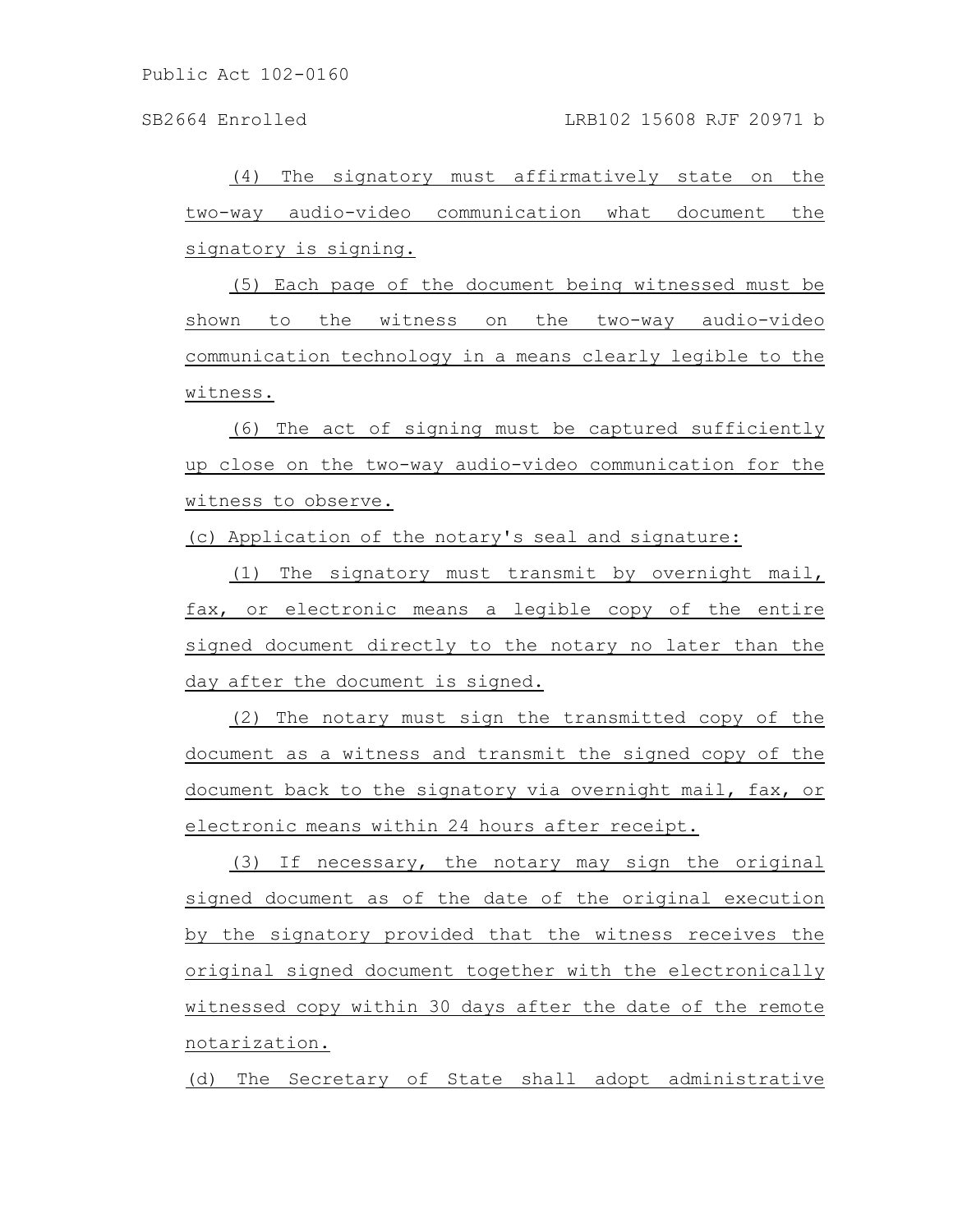#### SB2664 Enrolled LRB102 15608 RJF 20971 b

#### rules to implement this Section.

(5 ILCS 312/6-104) (from Ch. 102, par. 206-104)

Sec. 6-104. Acts prohibited.

(a) A notary public shall not use any name or initial in signing certificates other than that by which the notary was commissioned.

(b) A notary public shall not acknowledge any instrument in which the notary's name appears as a party to the transaction.

(c) A notary public shall not affix his signature to a blank form of affidavit or certificate of acknowledgment.

(d) A notary public shall not take the acknowledgment of or administer an oath to any person whom the notary actually knows to have been adjudged mentally ill by a court of competent jurisdiction and who has not been restored to mental health as a matter of record.

(e) A notary public shall not take the acknowledgment of any person who is blind until the notary has read the instrument to such person.

(f) A notary public shall not take the acknowledgment of any person who does not speak or understand the English language, unless the nature and effect of the instrument to be notarized is translated into a language which the person does understand.

(g) A notary public shall not change anything in a written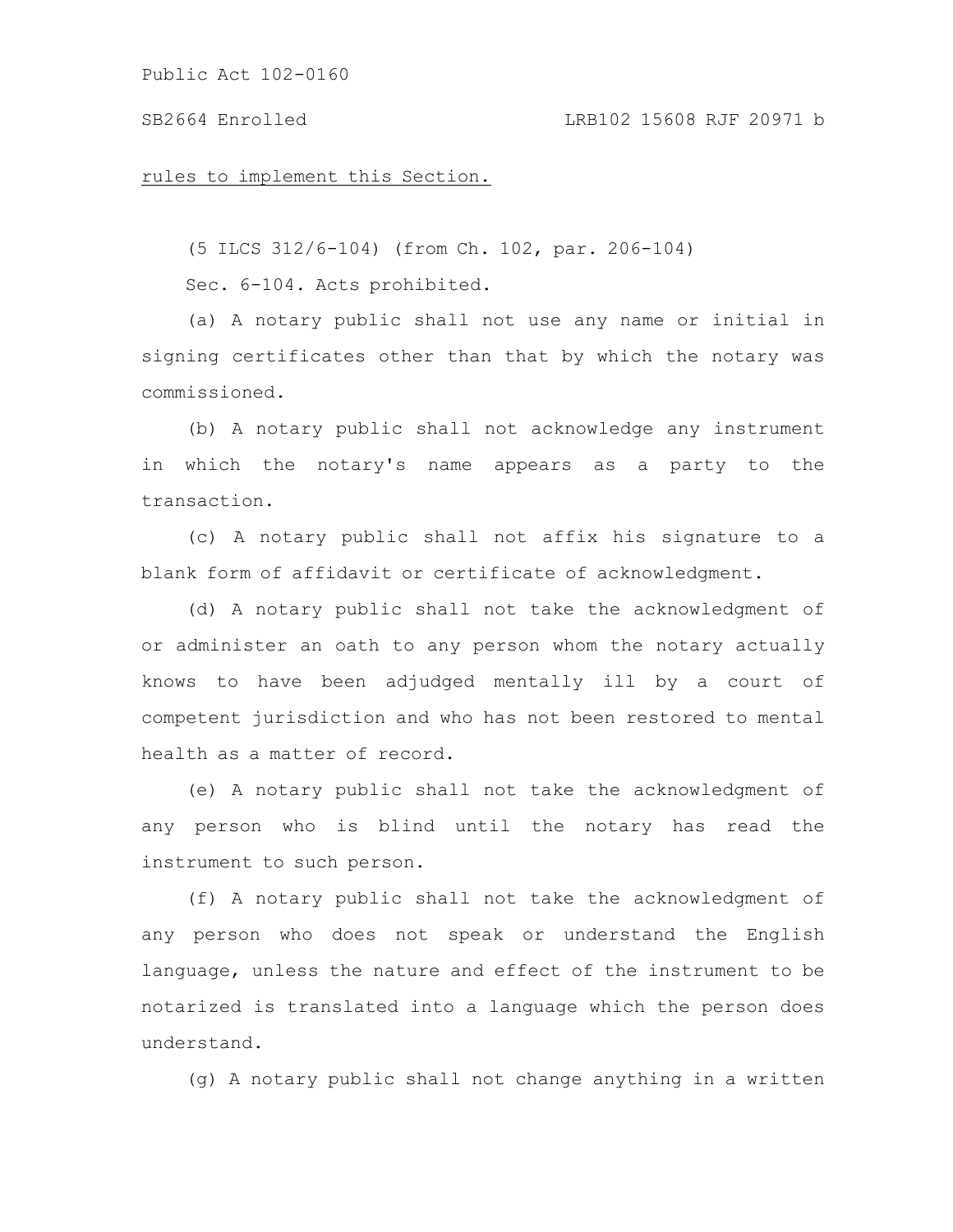# SB2664 Enrolled LRB102 15608 RJF 20971 b

instrument after it has been signed by anyone.

(h) No notary public shall be authorized to prepare any legal instrument, or fill in the blanks of an instrument, other than a notary certificate; however, this prohibition shall not prohibit an attorney, who is also a notary public, from performing notarial acts for any document prepared by that attorney.

(i) If a notary public accepts or receives any money from any one to whom an oath has been administered or on behalf of whom an acknowledgment has been taken for the purpose of transmitting or forwarding such money to another and willfully fails to transmit or forward such money promptly, the notary is personally liable for any loss sustained because of such failure. The person or persons damaged by such failure may bring an action to recover damages, together with interest and reasonable attorney fees, against such notary public or his bondsmen.

(j) A notary public shall not perform any notarial act when his or her commission is suspended or revoked, nor shall he or she fail to comply with any term of suspension which may be imposed for violation of this Section.

(k) No notary public shall be authorized to explain, certify, or verify the contents of any document; however, this prohibition shall not prohibit an attorney, who is also a notary public, from performing notarial acts for any document prepared by that attorney.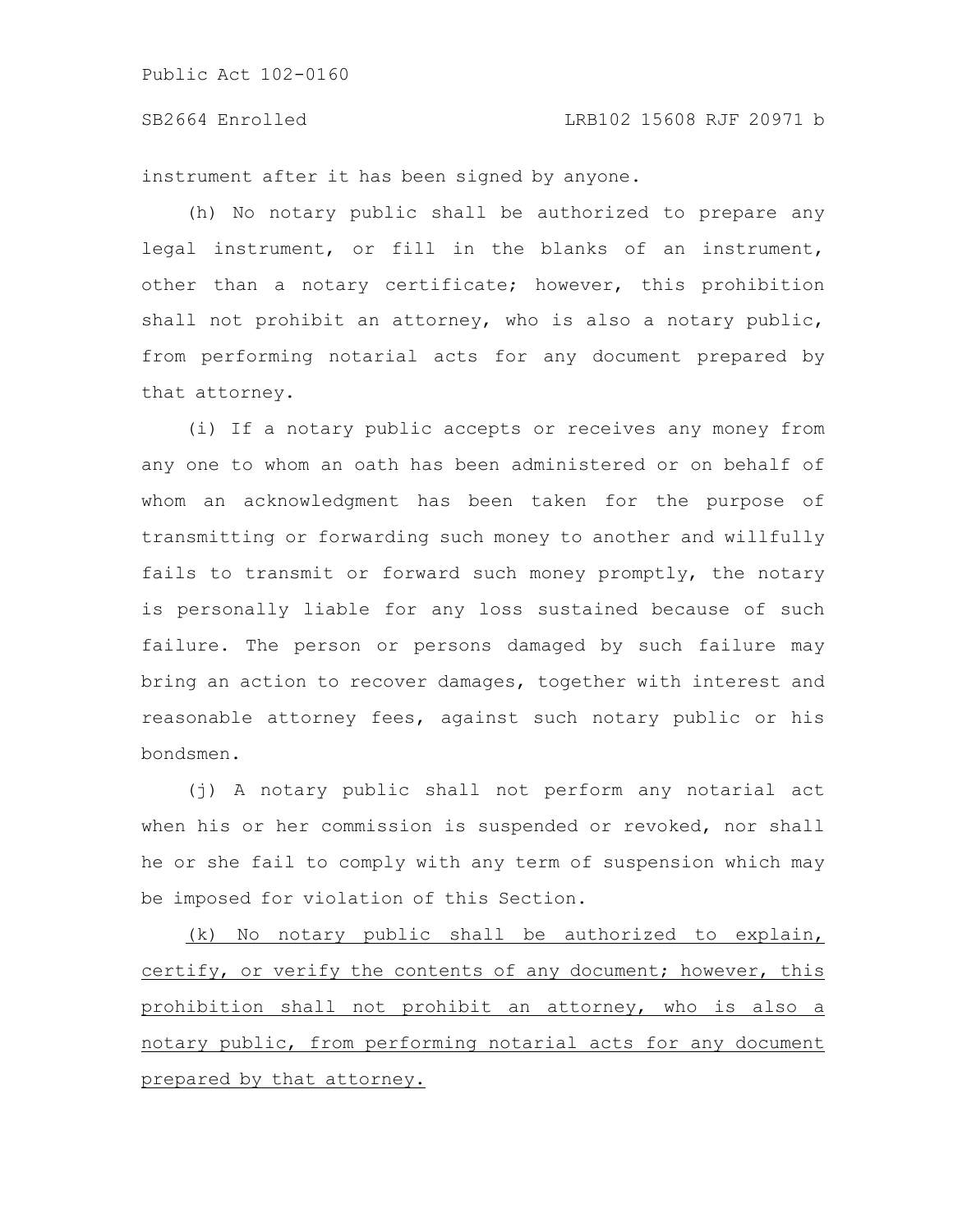(l) A notary public shall not represent himself or herself as an electronic notary public if the person has not been commissioned as an electronic notary public by the Secretary of State.

(m) No person shall knowingly create, manufacture, or distribute software or hardware for the purpose of allowing a person to act as an electronic notary public without being commissioned in accordance with this Act. A violation of this subsection (m) is a Class A misdemeanor.

(n) No person shall wrongfully obtain, conceal, damage, or destroy the technology or device used to create the electronic signature or seal of an electronic notary public. A violation of this subsection (n) is a Class A misdemeanor.

(o) A notary public shall not sell, rent, transfer, or otherwise make available to a third party, other than the electronic notarization platform, the contents of the notarial journal, audio-video recordings, or any other record associated with any notarial act, including personally identifiable information, except when required by law, law enforcement, the Secretary of State, or a court order. Upon written request of a third party, which request must include the name of the parties, the type of document, and the month and year in which a record was notarized, a notary public may supply a copy of the line item representing the requested transaction after personally identifying information has been redacted.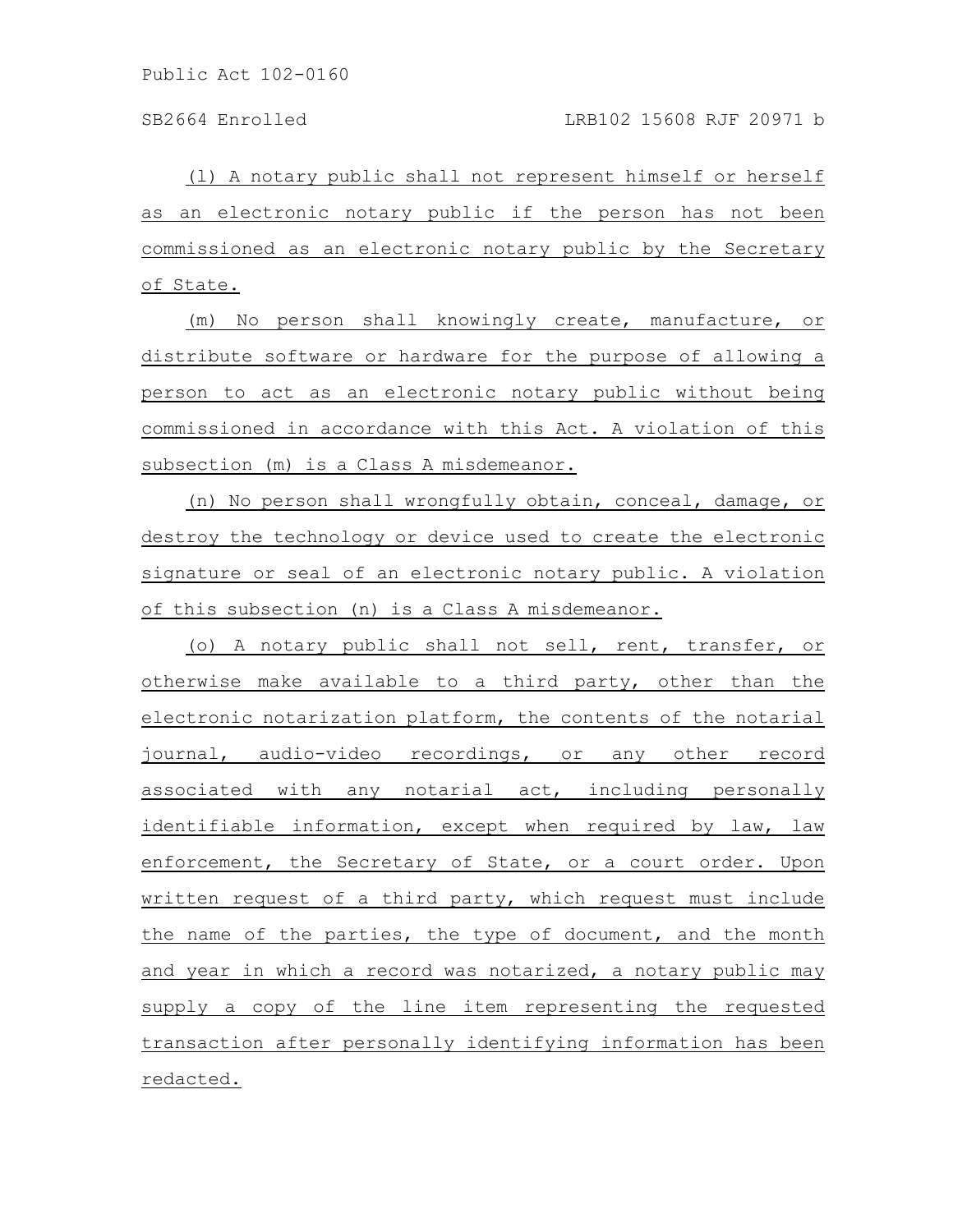(p) The Secretary of State may suspend the commission of a notary or electronic notary who fails to produce any journal entry within 10 days after receipt of a request from the Secretary of State.

(q) Upon surrender, revocation, or expiration of a commission as a notary or electronic notary, all notarial records or electronic notarial records required under this Section, except as otherwise provided by law, must be kept by the notary public or electronic notary for a period of 5 years after the termination of the registration of the notary public or electronic notary public.

(Source: P.A. 100-81, eff. 1-1-18; 100-809, eff. 1-1-19.)

(5 ILCS 312/Art. VI-A heading new)

#### ARTICLE VI-A

#### ELECTRONIC NOTARIAL ACTS AND FORMS

(5 ILCS 312/6A-101 new)

Sec. 6A-101. Requirements for systems and providers of electronic notarial technology.

(a) An electronic notarization system shall comply with this Act and any rules adopted by the Secretary of State.

(b) An electronic notarization system requiring enrollment shall enroll only persons commissioned as electronic notaries public by the Secretary of State.

(c) An electronic notarization vendor shall take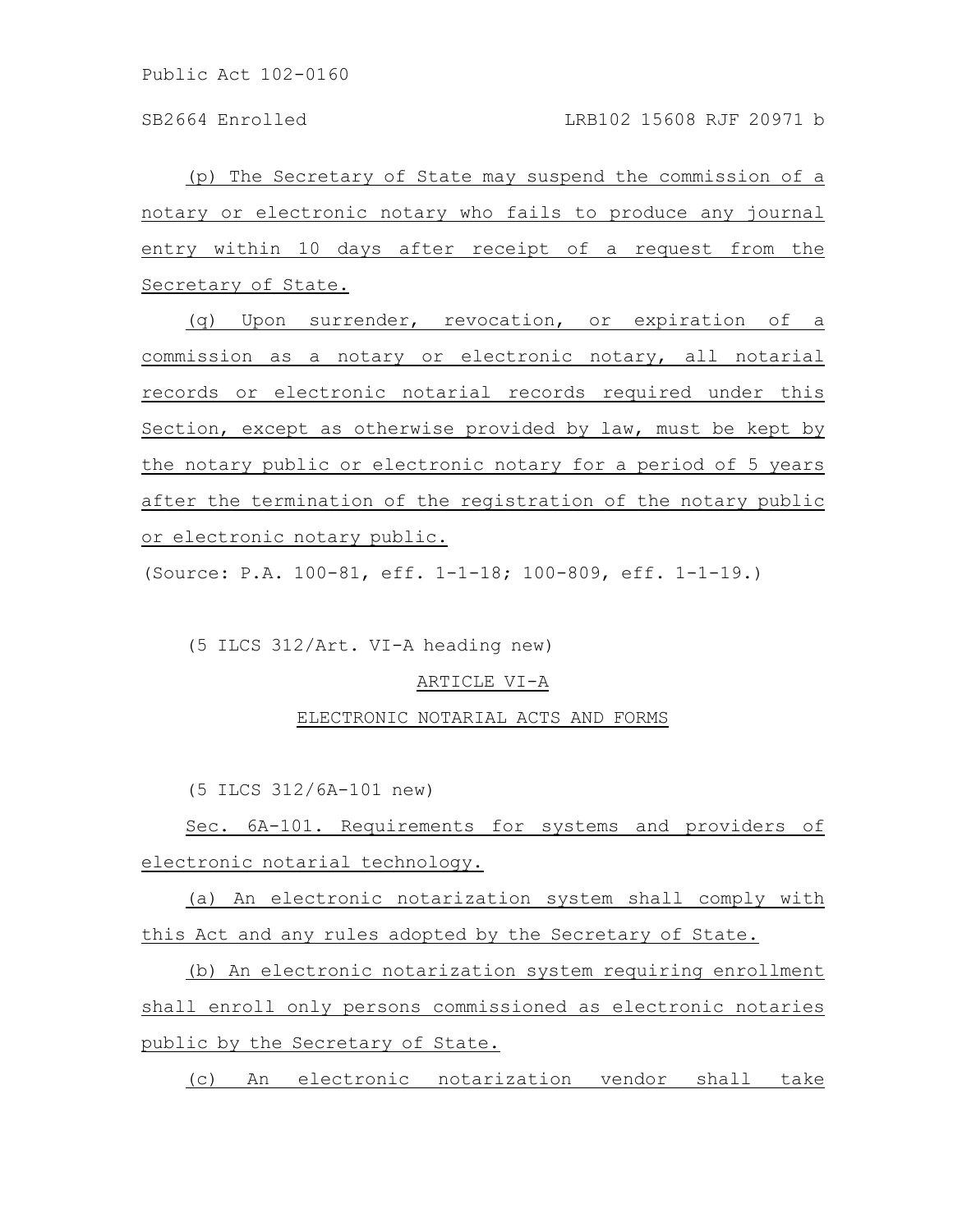reasonable steps to ensure that an electronic notary public who has enrolled to use the system has the knowledge to use it to perform electronic notarial acts in compliance with this Act.

(d) A provider of an electronic notarization system requiring enrollment shall notify the Secretary of State of the name of each electronic notary public who enrolls in the system within 5 days after enrollment by means prescribed by rule by the Secretary of State.

(e) The Secretary of State shall adopt administrative rules that set forth the requirements a provider of electronic notarization technology must meet in order to be approved for use in the State of Illinois. At a minimum, those administrative rules shall establish:

(1) minimum standards ensuring a secure means of authentication to be employed to protect the integrity of the electronic notary's electronic seal and electronic signature;

(2) minimum standards ensuring that documents electronically notarized be tamper-evident and protected from unauthorized use; and

(3) requirements for competent operation of the electronic platform.

(5 ILCS 312/6A-102 new) Sec. 6A-102. Electronic notary not liable for system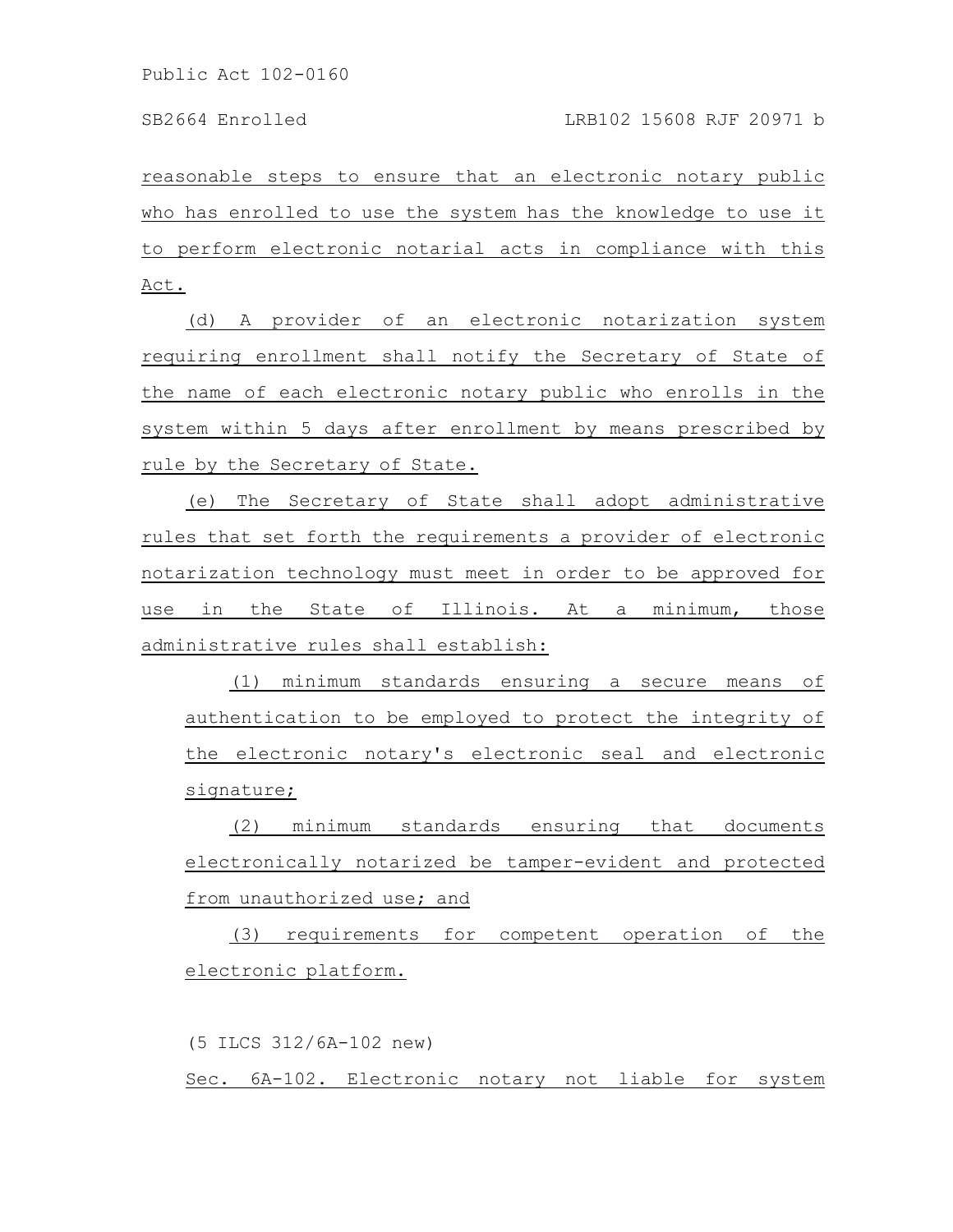### SB2664 Enrolled LRB102 15608 RJF 20971 b

failure. An electronic notary public who exercised reasonable care enrolling in and using an electronic notarization system shall not be liable for any damages resulting from the system's failure to comply with the requirements of this Act. Any provision in a contract or agreement between the electronic notary public and provider that attempts to waive this immunity shall be null, void, and of no effect.

(5 ILCS 312/6A-103 new)

Sec. 6A-103. Electronic notarial acts.

(a) An electronic notary public:

(1) is a notary public for purposes of this Act and is subject to all provisions of this Act;

(2) may perform notarial acts as provided by this Act in addition to performing electronic notarizations; and

(3) may perform an electronic notarization authorized under this Article.

(b) In performing an electronic notarization, an electronic notary public shall verify the identity of a person creating an electronic signature at the time that the signature is taken by using two-way audio and video conference technology that meets the requirements of this Act and rules adopted under this Article. For the purposes of performing an electronic notarial act for a person using audio-video communication, an electronic notary public has satisfactory or documentary evidence of the identity of the person if the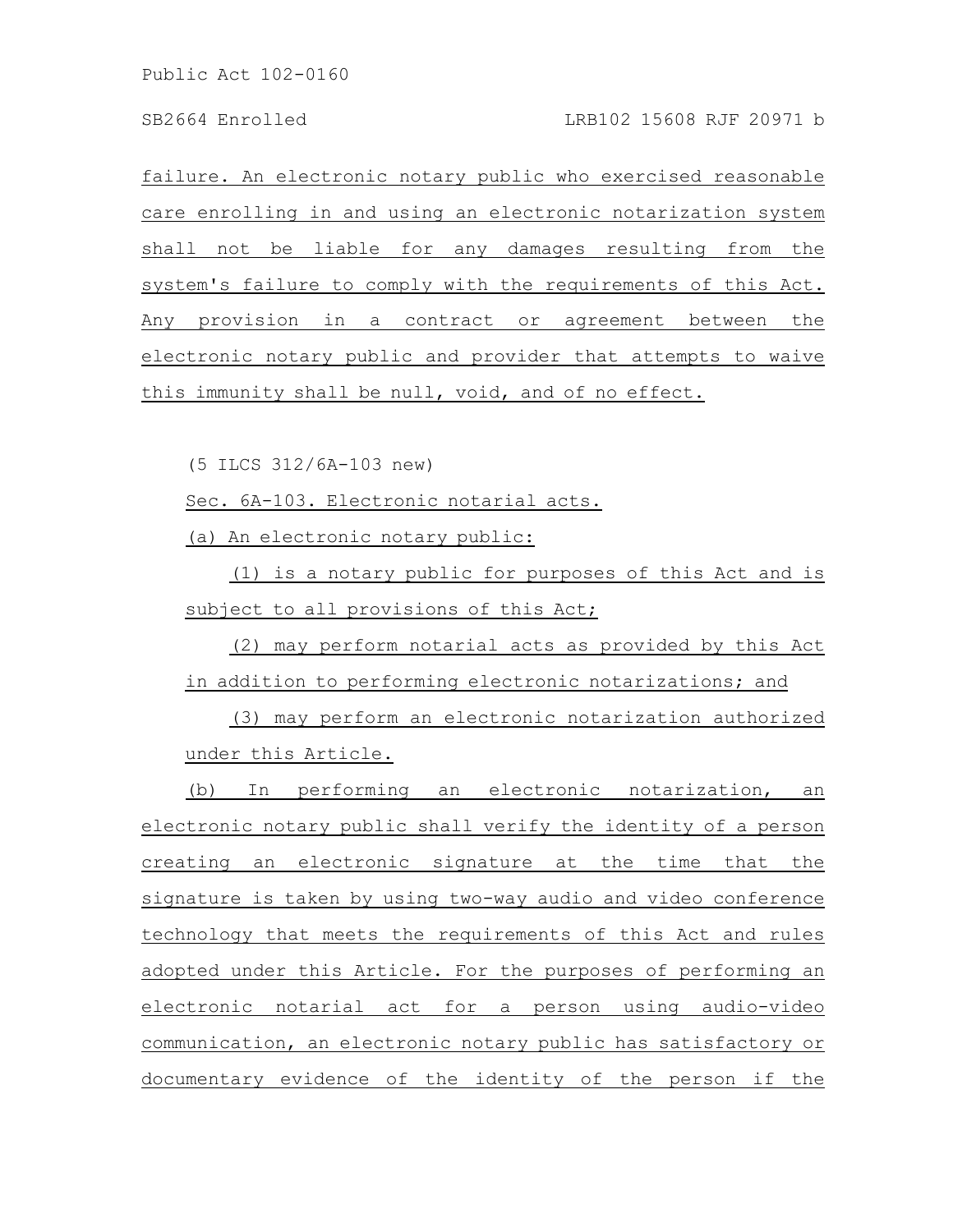electronic notary public confirms the identity of the person by:

(1) the electronic notary public's personal knowledge of the person creating the electronic signature; or

(2) each of the following:

(A) remote electronic presentation by the person creating the electronic signature of a government-issued identification credential, including a passport or driver's license, that contains the signature and a photograph of the person;

(B) credential analysis of the front and back of the government-issued identification credential and the data thereon; and

(C) a dynamic knowledge-based authentication assessment.

(c) An electronic notary public may perform any of the acts set forth in Section 6-102 using audio-video communication in accordance with this Section and any rules adopted by the Secretary of State.

(d) If an electronic notarial act is performed using audio-video communication:

(1) the technology must allow the persons communicating to see and speak to each other simultaneously;

(2) the signal transmission must be in real time; and (3) the electronic notarial act must be recorded.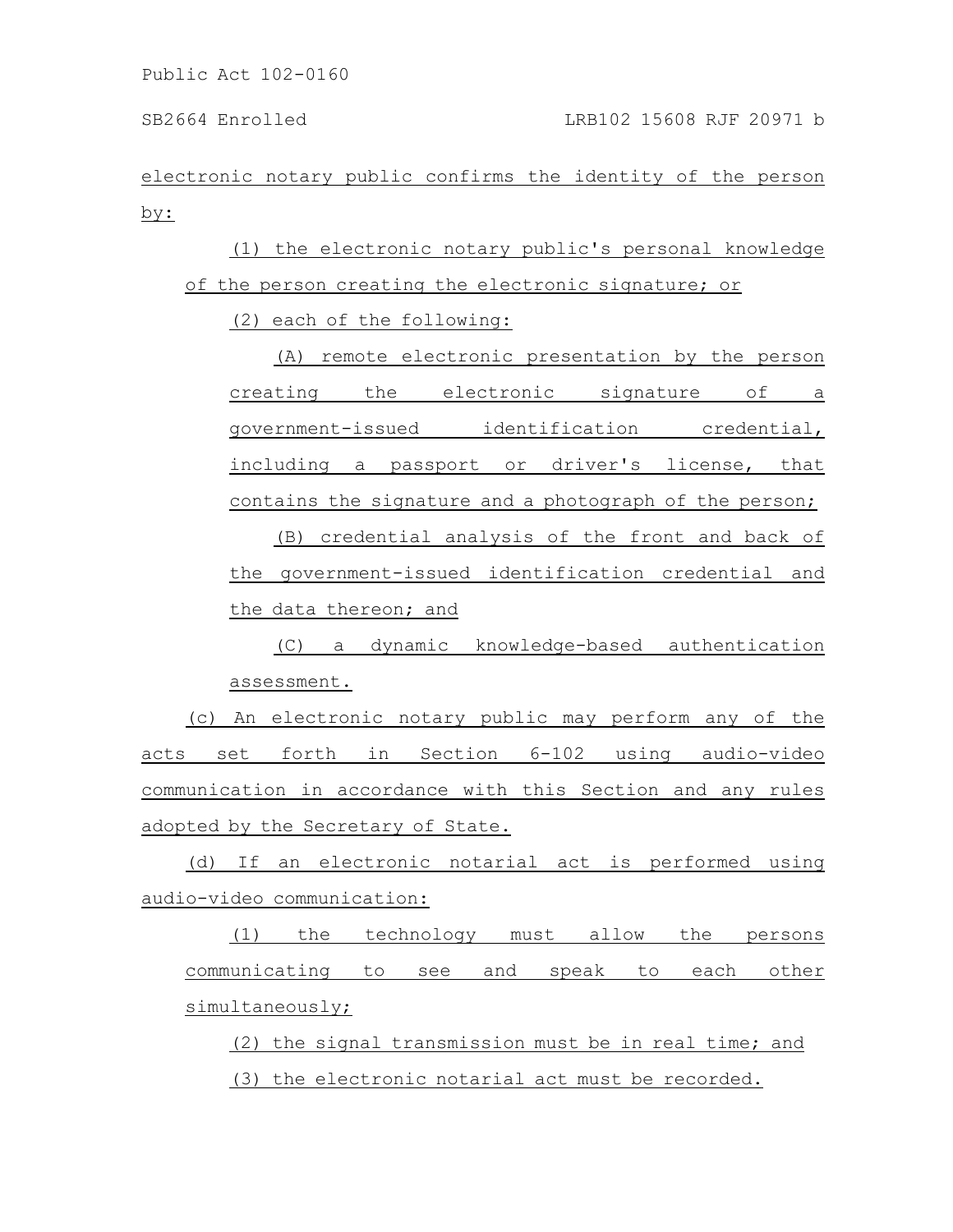SB2664 Enrolled LRB102 15608 RJF 20971 b

(e) The validity of the electronic notarial act will be determined by applying the laws of the State of Illinois.

(f) The electronic notarial certificate for an electronic notarization must include a notation that the notarization is an electronic notarization.

(g) When performing an electronic notarization, an electronic notary public shall complete an electronic notarial certificate and attach or logically associate the electronic notary's electronic signature and seal to that certificate in a tamper evident manner. Evidence of tampering pursuant to this standard may be used to determine whether the electronic notarial act is valid or invalid.

(h) The liability, sanctions, and remedies for improper performance of electronic notarial acts are the same as described and provided by law for the improper performance of non-electronic notarial acts as described under Section 7-108.

(i) Electronic notarial acts need to fulfill certain basic requirements to ensure non-repudiation and the capability of being authenticated by the Secretary of State for purposes of issuing apostilles and certificates of authentication. The requirements are as follows:

(1) the fact of the electronic notarial act, including the electronic notary's identity, signature, and electronic commission status, must be verifiable by the Secretary of State; and

(2) the notarized electronic document will be rendered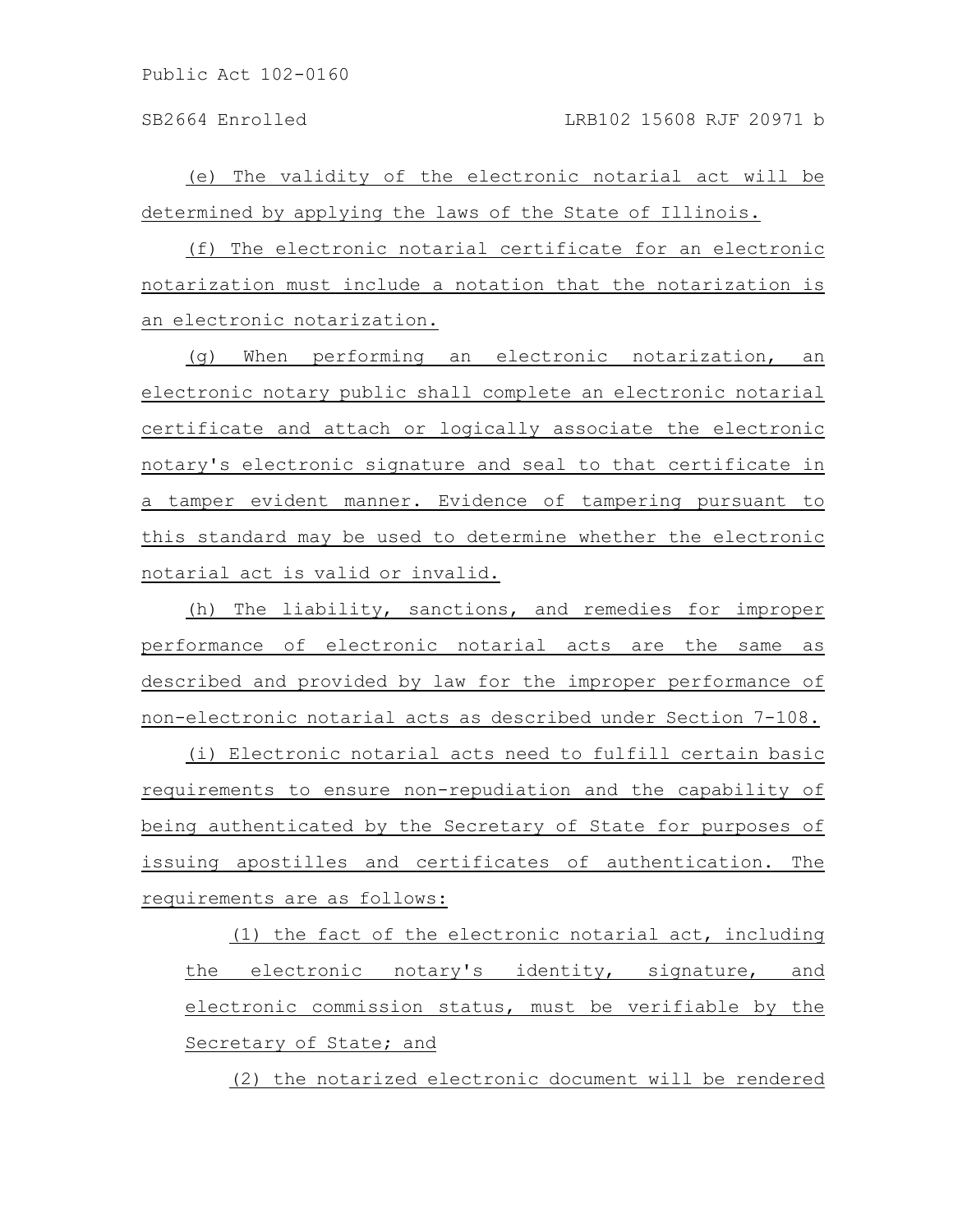ineligible for authentication by the Secretary of State if it is improperly modified after the time of electronic notarization, including any unauthorized alterations to the document content, the electronic notarial certificate, the electronic notary public's electronic signature, or the electronic notary public's official electronic seal.

(5 ILCS 312/6A-104 new)

Sec. 6A-104. Requirements for audio-video communication.

(a) An electronic notary public shall arrange for a recording to be made of each electronic notarial act performed using audio-video communication. The audio-video recording required by this Section shall be in addition to the journal entry for the electronic notarial act required by Section 3-107. Before performing any electronic notarial act using audio-video communication, the electronic notary public must inform all participating persons that the electronic notarization will be electronically recorded.

(b) If the person for whom the electronic notarial act is being performed is identified by personal knowledge, the recording of the electronic notarial act must include an explanation by the electronic notary public as to how he or she knows the person and how long he or she has known the person.

(c) If the person for whom the electronic notarial act is being performed is identified by a credible witness:

(1) the credible witness must appear before the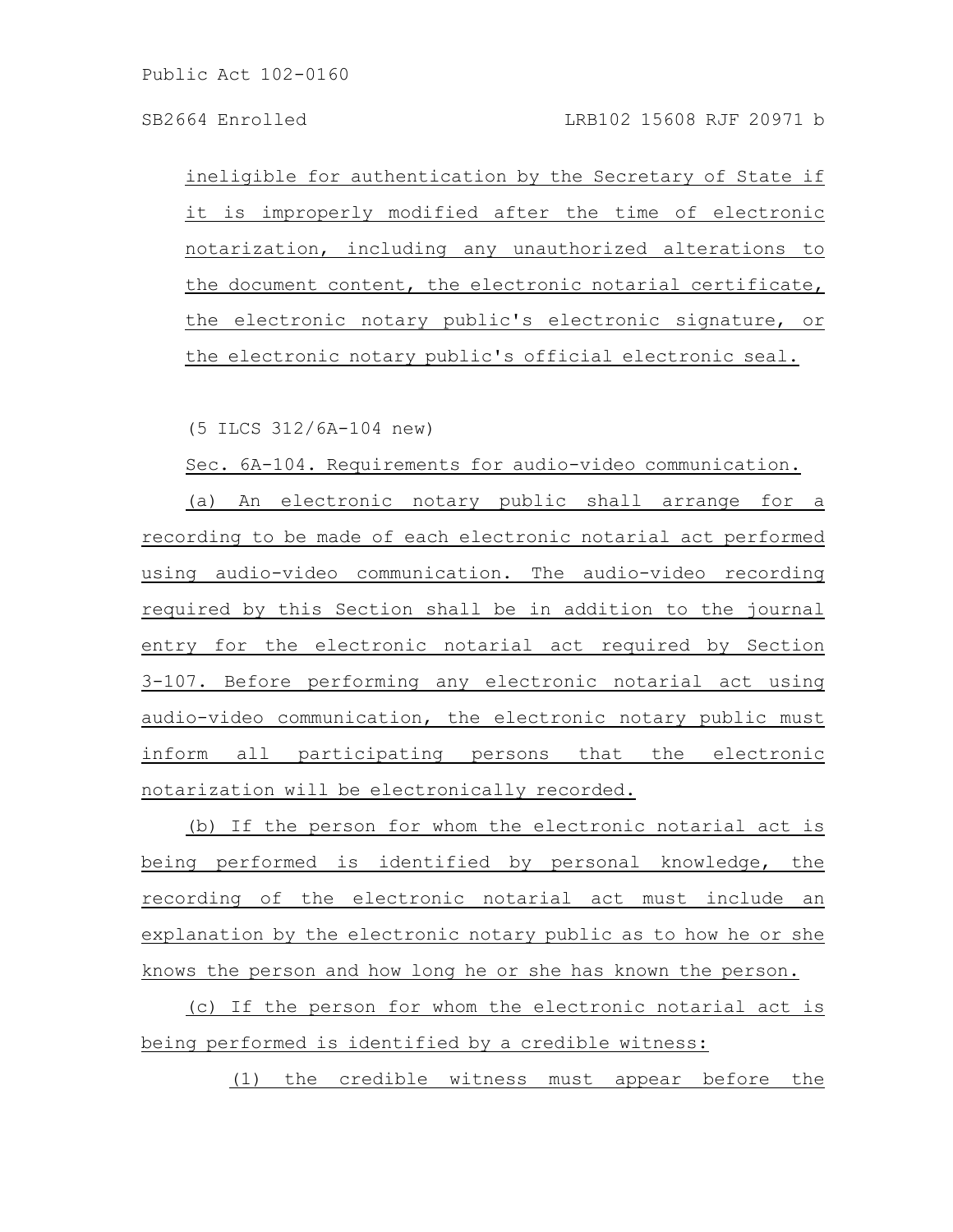electronic notary public; and

(2) the recording of the electronic notarial act must include:

(A) a statement by the electronic notary public as to whether he or she identified the credible witness by personal knowledge or satisfactory evidence; and

(B) an explanation by the credible witness as to how he or she knows the person for whom the electronic notarial act is being performed and how long he or she has known the person.

(d) An electronic notary public shall keep a recording made pursuant to this Section for a period of not less than 7 years, regardless of whether the electronic notarial act was actually completed.

(e) An electronic notary public who performs an electronic notarial act for a principal by means of audio-video communication shall be located within the State of Illinois at the time the electronic notarial act is performed. The electronic notary public shall include a statement in the electronic notarial certificate to indicate that the electronic notarial act was performed by means of audio-video communication. The statement may also be included in the electronic notarial seal.

(f) An electronic notary public who performs an electronic notarial act for a principal by means of audio-video communication shall: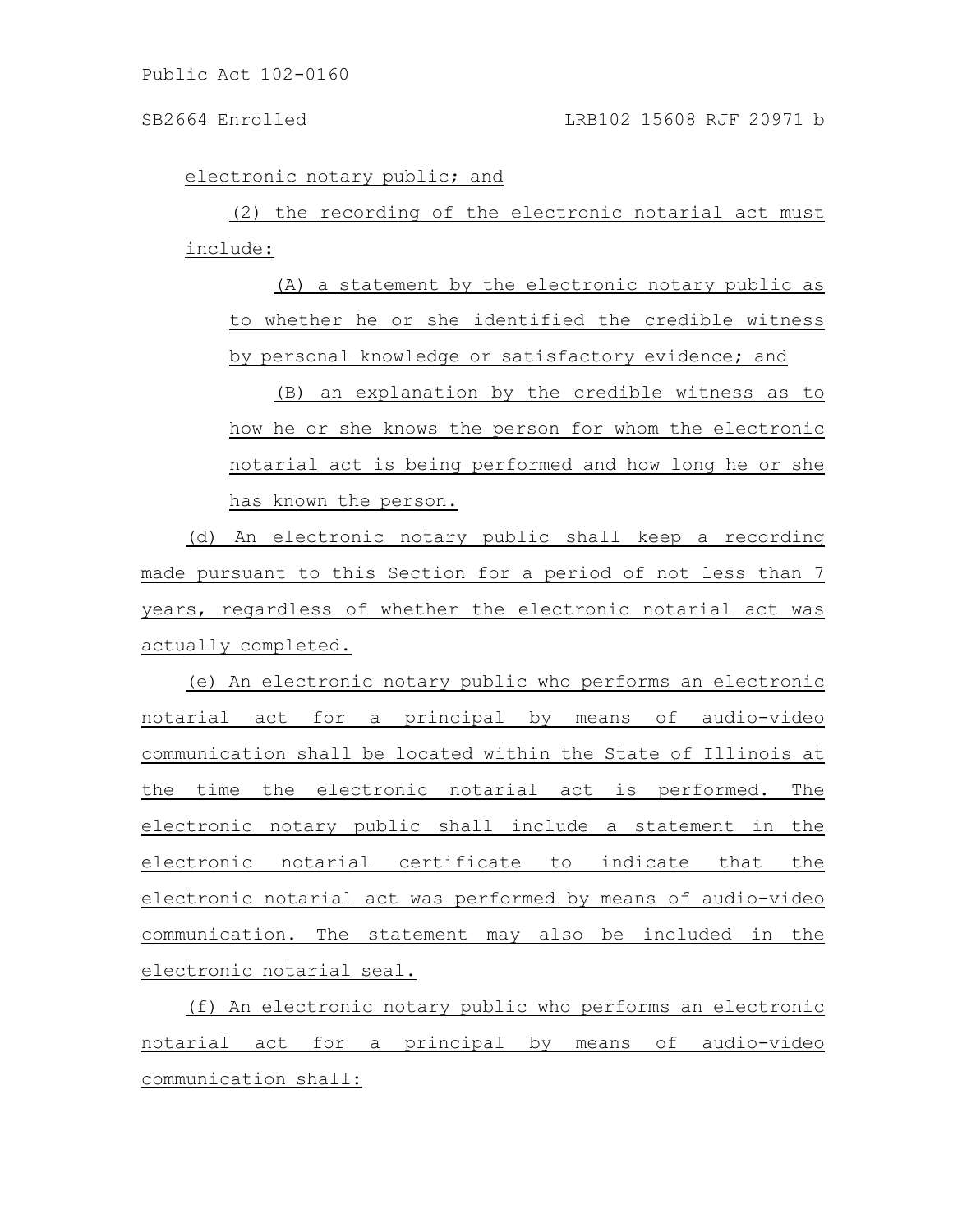SB2664 Enrolled LRB102 15608 RJF 20971 b

(1) be located within this State at the time the electronic notarial act is performed;

(2) execute the electronic notarial act in a single recorded session that complies with Section 6A-103;

(3) be satisfied that any electronic record that is electronically signed, acknowledged, or otherwise presented for electronic notarization by the principal is the same record electronically signed by the electronic notary;

(4) be satisfied that the quality of the audio-video communication is sufficient to make the determination required for the electronic notarial act under this Act and any other law of this State; and

(5) identify the venue for the electronic notarial act as the jurisdiction within Illinois where the notary is physically located while performing the act.

(g) An electronic notarization system used to perform electronic notarial acts by means of audio-video communication shall conform to the requirements set forth in this Act and by administrative rules adopted by the Secretary of State.

(h) The provisions of Section 3-107 related respectively to security, inspection, copying, and disposition of the journal shall also apply to security, inspection, copying, and disposition of audio-video recordings required by this Section.

(i) The Secretary of State shall adopt administrative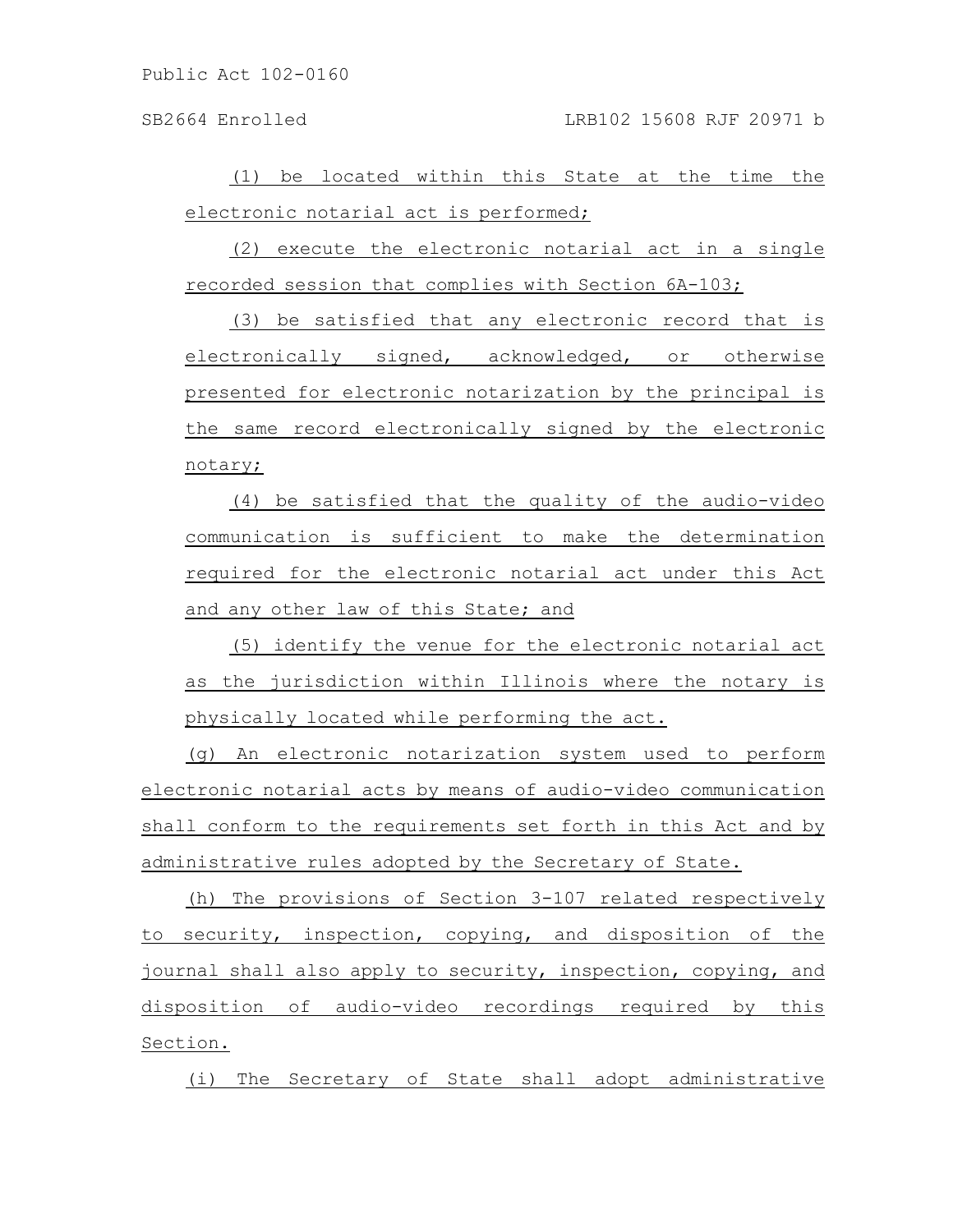# SB2664 Enrolled LRB102 15608 RJF 20971 b

rules to implement this Section.

(5 ILCS 312/6A-105 new)

Sec. 6A-105. Electronic certificate of notarial acts.

(a) An electronic notarial certificate must be evidenced by an electronic notarial certificate signed and dated by the electronic notary public. The electronic notarial certificate must include identification of the jurisdiction in which the electronic notarial act is performed and the electronic seal of the electronic notary public.

(b) An electronic notarial certificate of an electronic notarial act is sufficient if it meets the requirements of subsection (a) and it:

(1) is in the short form set forth in 6-105;

(2) is in a form otherwise prescribed by the law of this State; or

(3) sets forth the actions of the electronic notary public and those are sufficient to meet the requirements of the designated electronic notarial act.

(c) At the time of an electronic notarial act, an electronic notary public shall electronically sign every electronic notarial certificate and electronically affix the electronic seal clearly and legibly, so that it is capable of photographic reproduction. The illegibility of any of the information required under this Section does not affect the validity of a transaction.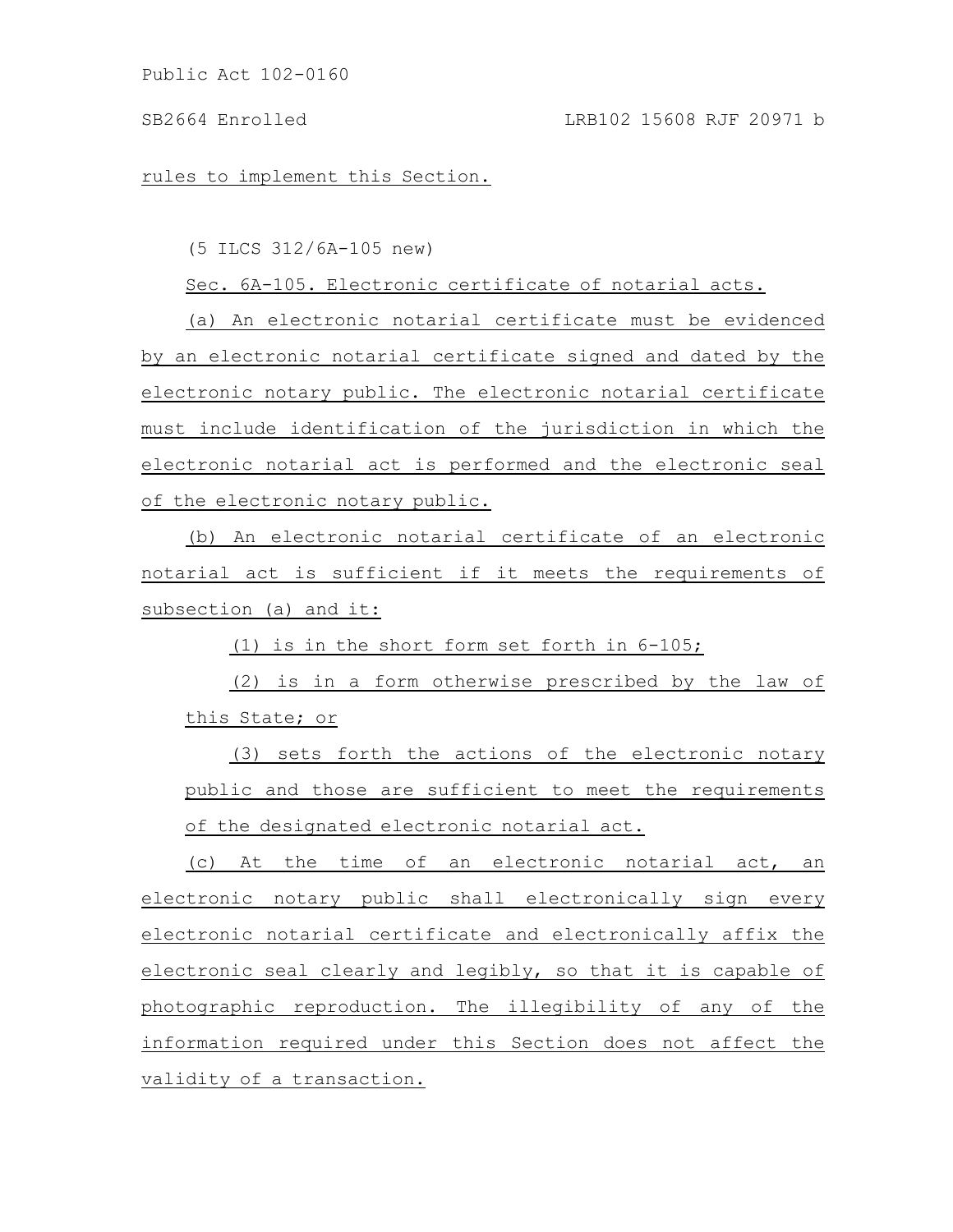(5 ILCS 312/6A-106 new)

Sec. 6A-106. Electronic acknowledgments; physical presence.

(a) For purposes of this Act, a person may appear before the person taking the acknowledgment by:

(1) being in the same physical location as the other person and close enough to see, hear, communicate with, and exchange tangible identification credentials with that person; or

(2) being outside the physical presence of the other person, but interacting with the other person by means of communication technology.

(b) If the acknowledging person is outside the physical presence of the person taking the acknowledgment, the certification of acknowledgment must indicate that the notarial act was performed by means of communication technology. A form of certificate of acknowledgment as provided by the Secretary of State, which may include the use of a remote online notarial certificate, is sufficient for purposes of this subsection (b) if it substantially reads as follows: "The foregoing instrument was acknowledged before me by means of communication technology this (date) by … (each form continued as sufficient for its respective purposes.)".

(5 ILCS 312/7-106) (from Ch. 102, par. 207-106)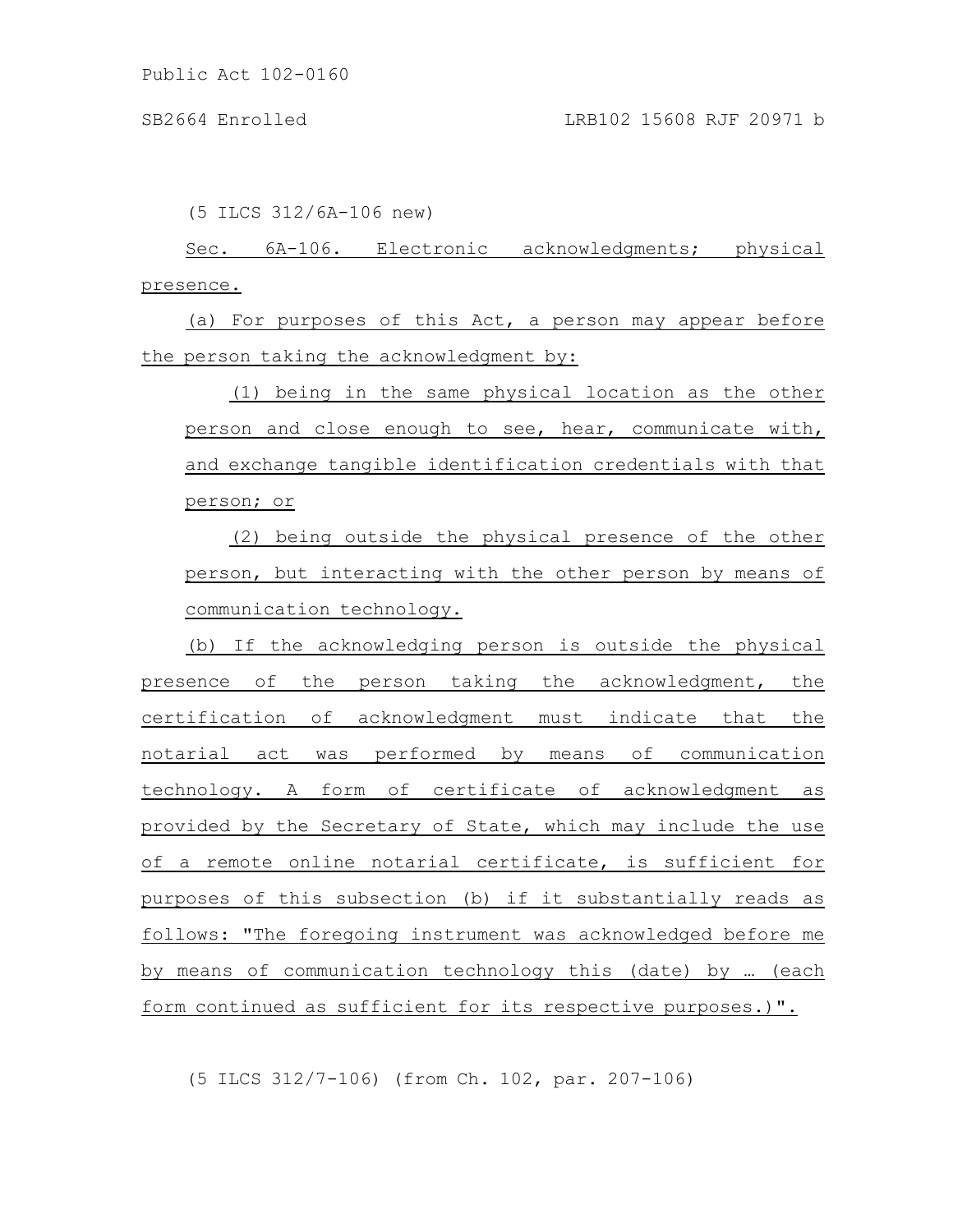### SB2664 Enrolled LRB102 15608 RJF 20971 b

Sec. 7-106. Willful Impersonation.

(a) Any person who acts as, or otherwise willfully impersonates, a notary public while not lawfully appointed and commissioned to perform notarial acts is guilty of a Class A misdemeanor.

(b) Any notary public or other person who is not an electronic notary public that impersonates an electronic notary public to perform electronic notarial acts is guilty of a Class A misdemeanor.

(Source: P.A. 84-322.)

(5 ILCS 312/7-107) (from Ch. 102, par. 207-107)

Sec. 7-107. Wrongful Possession.

(a) No person may unlawfully possess, obtain, conceal, damage, or destroy a notary's official seal. Any person who unlawfully possesses a notary's official seal is guilty of a misdemeanor and punishable upon conviction by a fine not exceeding \$1,000.

(b) No person may unlawfully possess, conceal, damage, or destroy the certificate, disk, coding, card, program, software, or hardware enabling an electronic notary public to affix an official electronic signature or seal.

(c) Any person who violates this Section shall be guilty of a misdemeanor and punishable upon conviction by a fine not exceeding \$1,000.

(Source: P.A. 84-322.)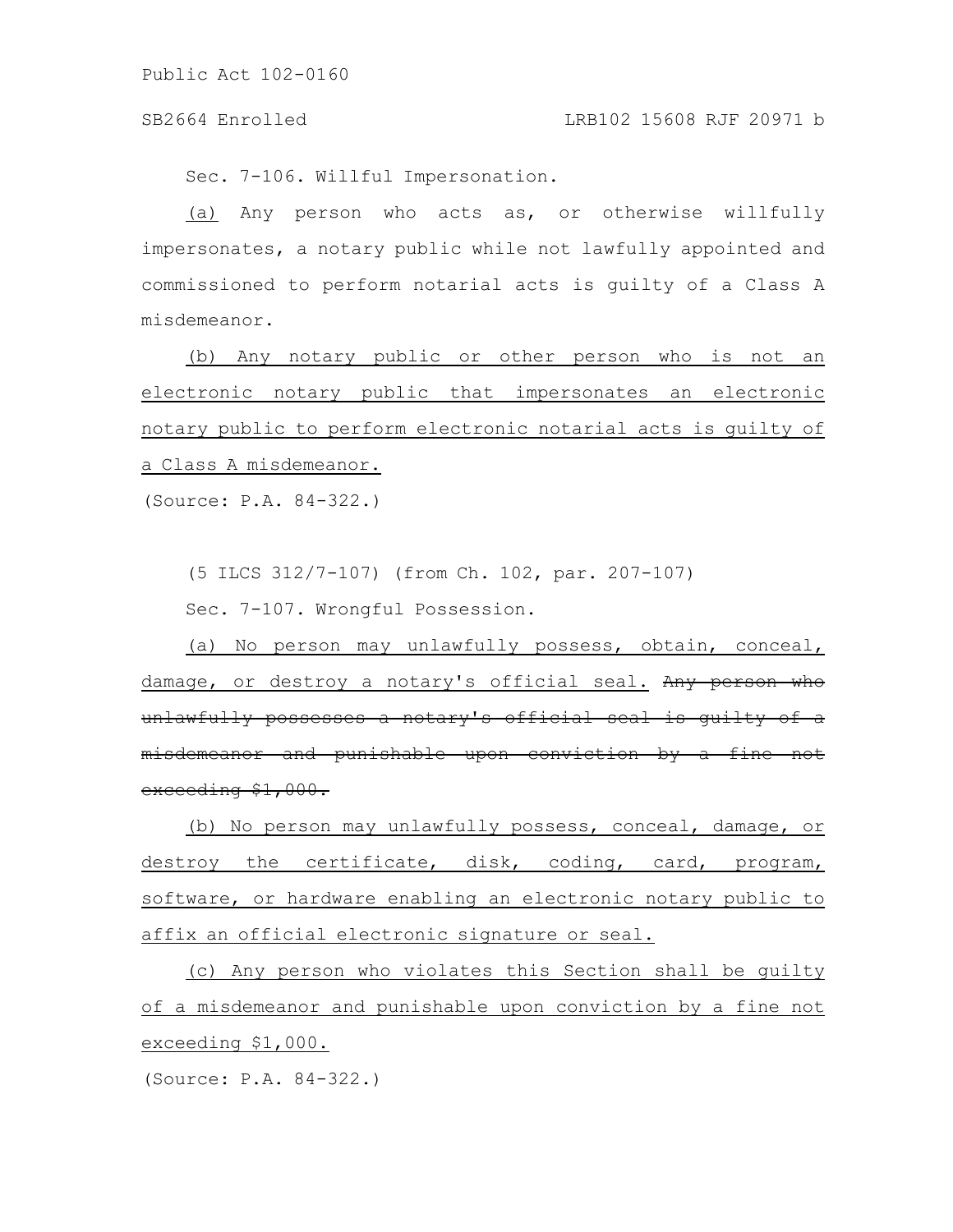(5 ILCS 312/7-108) (from Ch. 102, par. 207-108)

Sec. 7-108. Reprimand, suspension, and revocation of commission.

(a) The Secretary of State may revoke the commission of any notary public who, during the current term of appointment:

(1) submits an application for commission and appointment as a notary public which contains substantial and material misstatement or omission of fact:  $\theta$ r

(2) is convicted of any felony, misdemeanors, including those defined in Part C, Articles 16, 17, 18, 19, and 21, and Part E, Articles 31, 32, and 33 of the Criminal Code of 2012, or official misconduct under this Act; or-

(3) is a licensed attorney and has been sanctioned, suspended, or disbarred by the Illinois Attorney Registration and Disciplinary Commission or the Illinois Supreme Court.

(b) Whenever the Secretary of State believes that a violation of this Article has occurred, he or she may investigate any such violation. The Secretary may also investigate possible violations of this Article upon a signed written complaint on a form designated by the Secretary.

(c) A notary's failure to cooperate or respond to an investigation by the Secretary of State is a failure by the notary to fully and faithfully discharge the responsibilities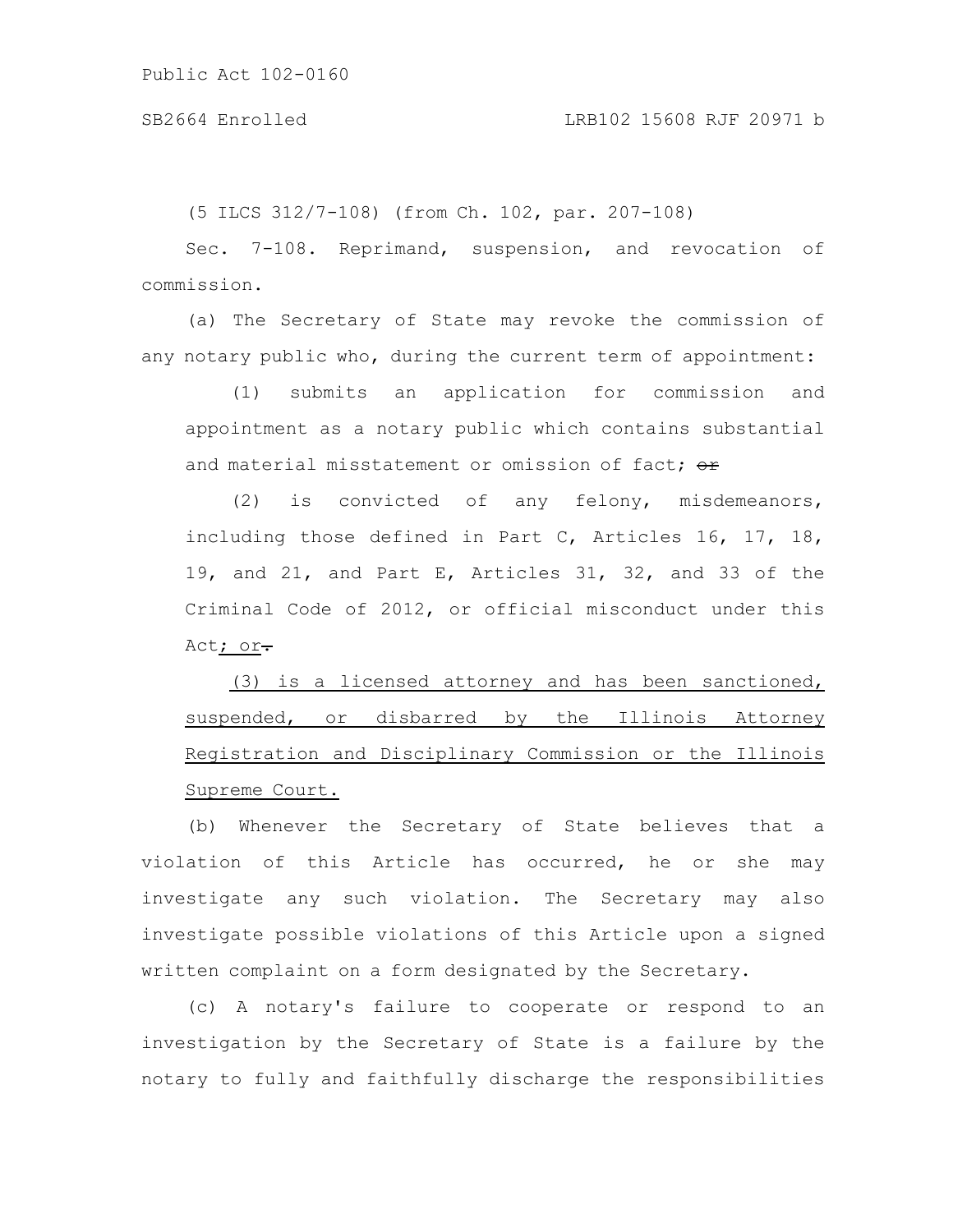#### SB2664 Enrolled LRB102 15608 RJF 20971 b

and duties of a notary and shall result in suspension or revocation of the notary's commission or the electronic notary's commission.

(d) All written complaints which on their face appear to establish facts which, if proven true, would constitute an act of misrepresentation or fraud in notarization or electronic notarization, or misrepresentation or fraud on the part of the notary, may shall be investigated by the Secretary of State to determine whether cause exists to reprimand, suspend, or revoke the commission of the notary.

(e) The Secretary of State may deliver a written official warning and reprimand to a notary, or may revoke or suspend a notary's commission or an electronic notary's commission, for any of the following:

(1) a notary's official misconduct, as defined under Section 7-104;

(2) any ground for which an application for appointment as a notary may be denied for failure to complete application requirements as provided under Section 2-102;

(3) any prohibited act provided under Section 6-104; or

(4) a violation of any provision of the general statutes.

(f) After investigation and upon a determination by the Secretary of State that one or more prohibited acts have been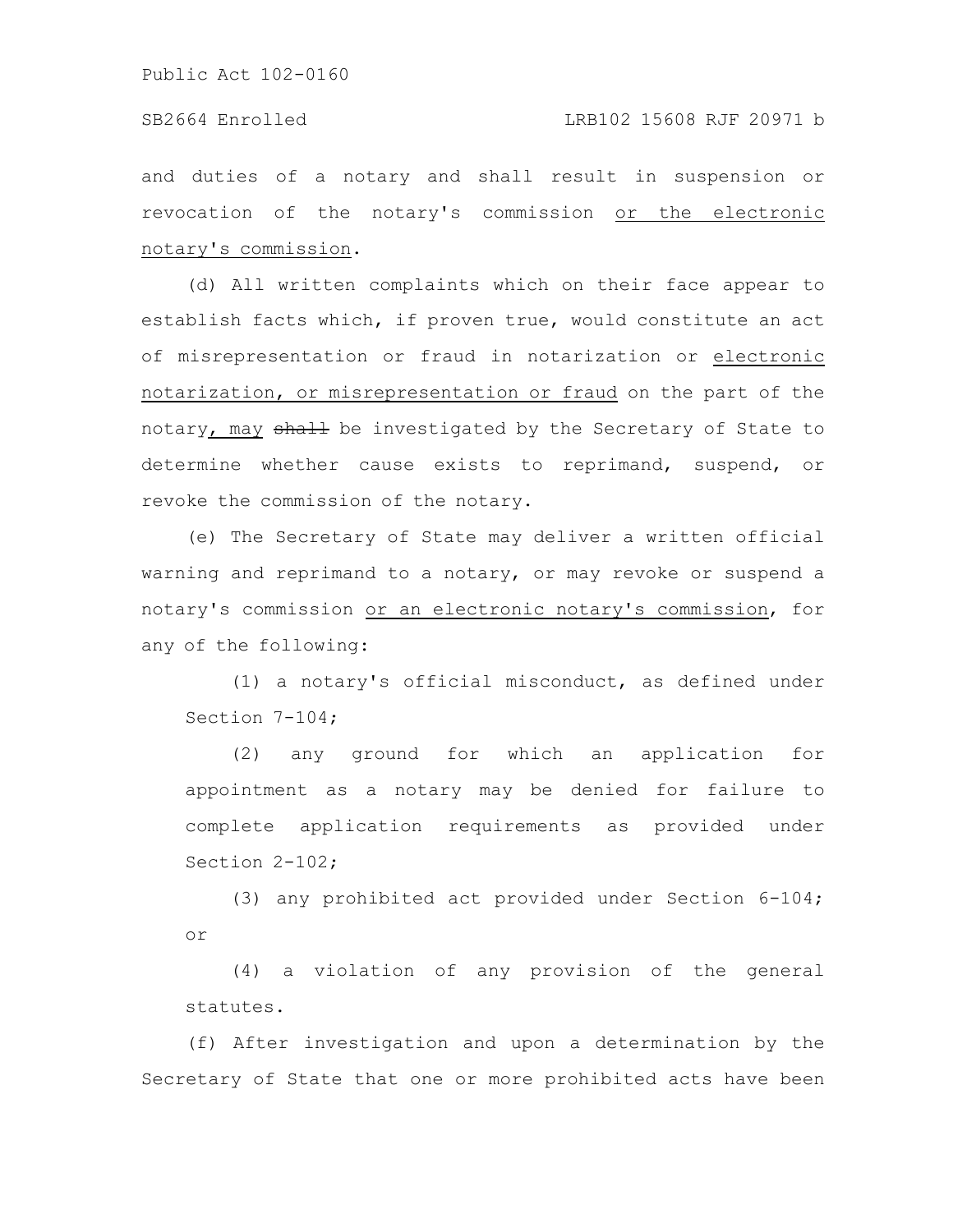performed in the notarization or electronic notarization of a document, the Secretary shall, after considering the extent of the prohibited act and the degree of culpability of the notary, order one or more of the following courses of action:

(1) issue a letter of warning to the notary, including the Secretary's findings;

(2) order suspension of the commission of the notary or electronic commission of the notary for a period of time designated by the Secretary;

(3) order revocation of the commission of the notary or electronic commission of the notary;

(4) refer the allegations to the appropriate State's Attorney's Office or the Attorney General for criminal investigation; or

(5) refer the allegations to the Illinois Attorney Registration and Disciplinary Commission for disciplinary proceedings.

(g) After a notary receives notice from the Secretary of State that his or her commission has been revoked, that notary shall immediately deliver his or her official seal to the Secretary. After an electronic notary public receives notice from the Secretary of State that his or her electronic commission has been revoked, the electronic notary public shall immediately notify the electronic notary's chosen technology provider, and to the extent possible, destroy or remove the software used for electronic notarizations.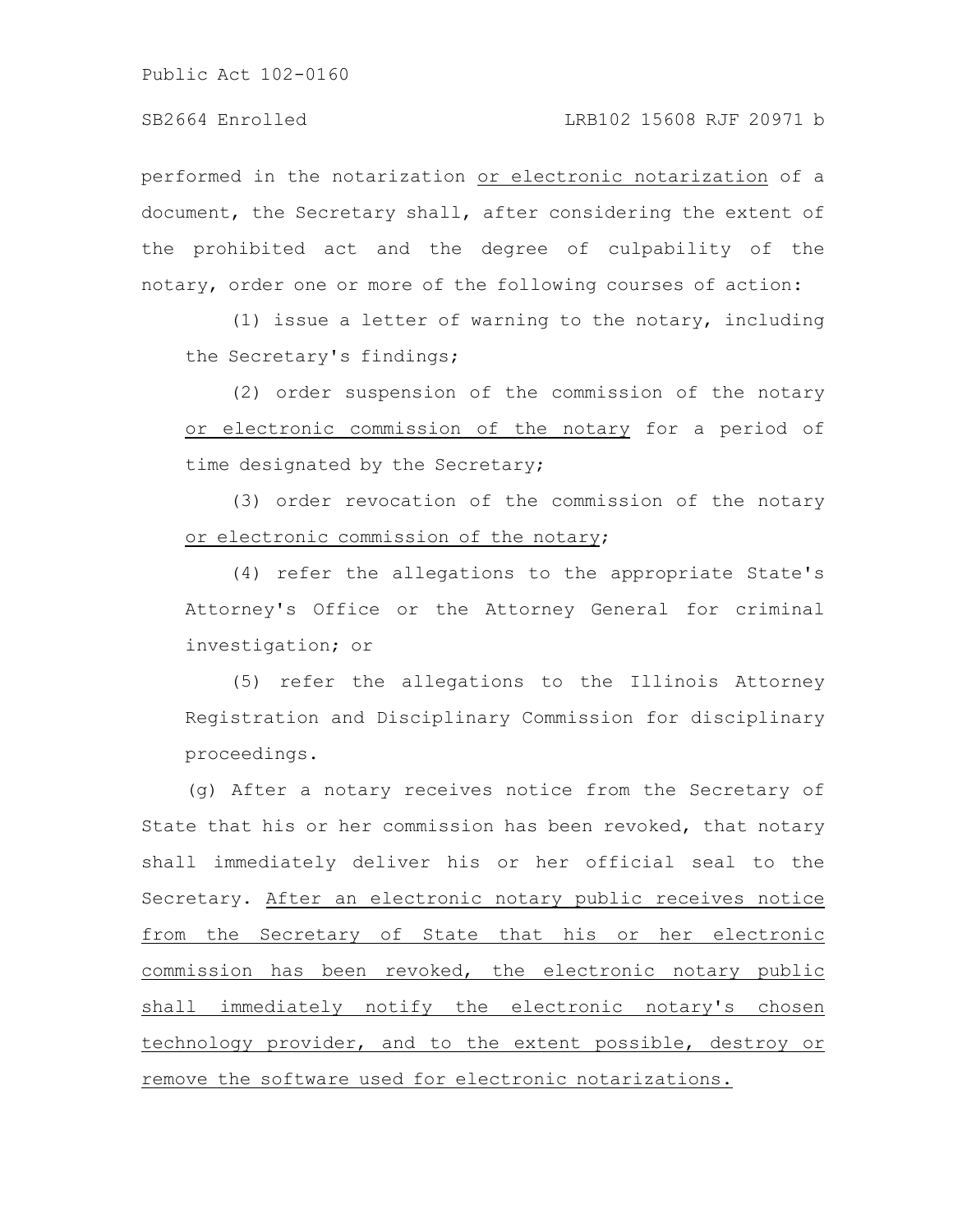(h) A notary whose appointment has been revoked due to a violation of this Act shall not be eligible for a new commission as a notary public in this State for a period of at least 5 years from the date of the final revocation.

(i) A notary may voluntarily resign from appointment by notifying the Secretary of State in writing of his or her intention to do so, and by physically returning his or her stamp to the Secretary. An electronic notary public may voluntarily resign from appointment by notifying the Secretary of State in writing of his or her intention to do so, and by notifying the electronic notary's chosen technology provider, and to the extent possible, destroy or remove the software used for electronic notarizations. A voluntary resignation shall not stop or preclude any investigation into a notary's conduct, or prevent further suspension or revocation by the Secretary, who may pursue any such investigation to a conclusion and issue any finding.

(j) Upon a determination by a sworn law enforcement officer that the allegations raised by the complaint are founded, and the notary has received notice of suspension or revocation from the Secretary of State, the notary is entitled to an administrative hearing.

(k) The Secretary of State shall adopt administrative hearing rules applicable to this Section that are consistent with the Illinois Administrative Procedure Act.

(l) Any revocation, resignation, expiration, or suspension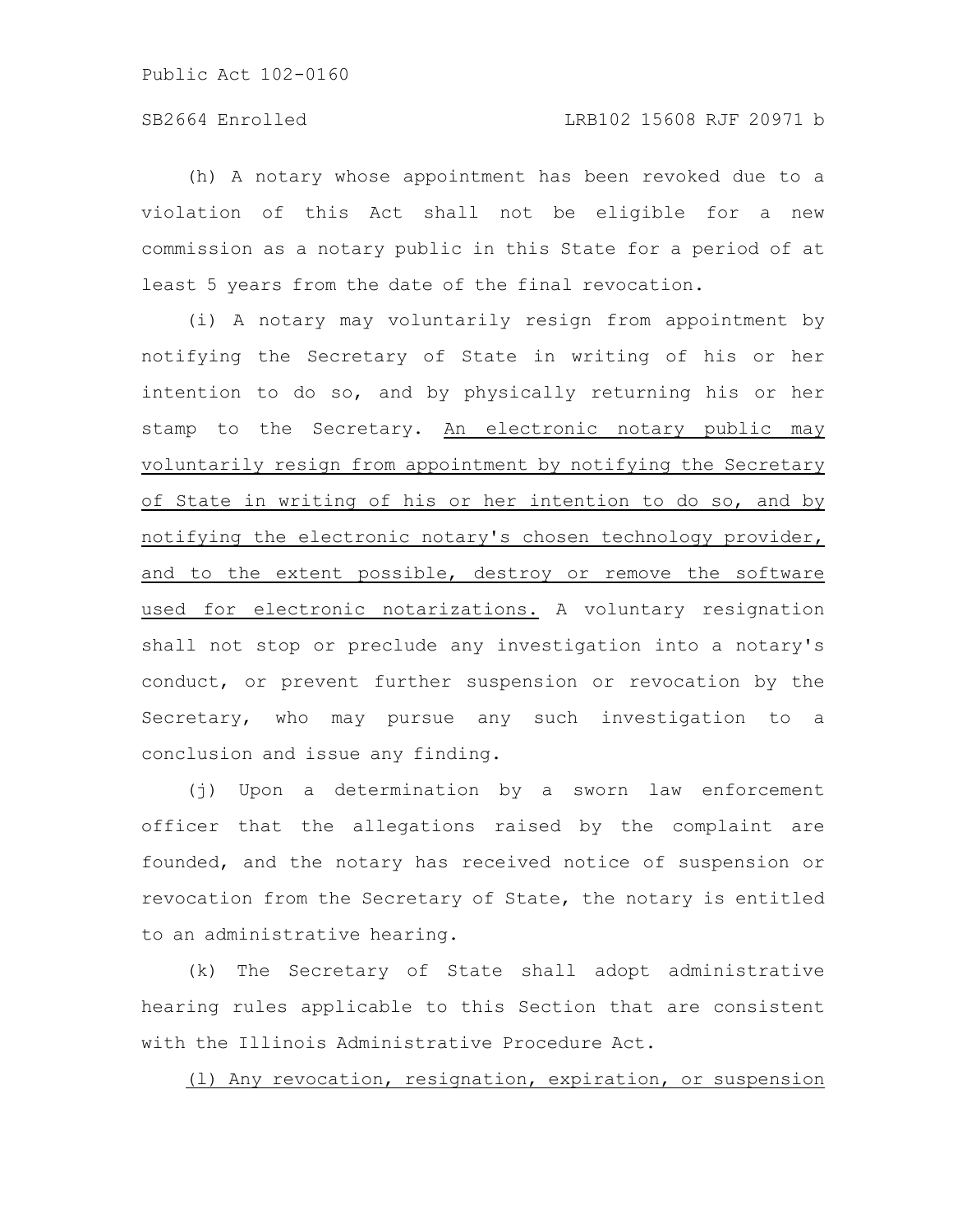of the commission of a notary public terminates or suspends any commission to notarize electronically.

(m) A notary public may terminate registration to notarize electronically and maintain his or her underlying notary public commission upon directing a written notification of the change to the Secretary of State within 30 days.

(Source: P.A. 100-809, eff. 1-1-19; 101-81, eff. 7-12-19.)

(5 ILCS 312/7-110 new)

Sec. 7-110. Applicable law; conflict of law.

(a) The validity of any notarization, including an electronic notarization, shall be determined by applying the laws of this State, regardless of the physical location of the principal at the time of a remote notarization.

(b) An electronic notary public authorized to perform electronic notarizations is subject to and must comply with this Act.

(c) If a conflict between a provision of this Section and another law of this State, this Section controls.

(5 ILCS 312/2-106 rep.)

Section 10. The Illinois Notary Public Act is amended by repealing Section 2-106.

Section 15. The State Finance Act is amended by adding Section 5.938 as follows: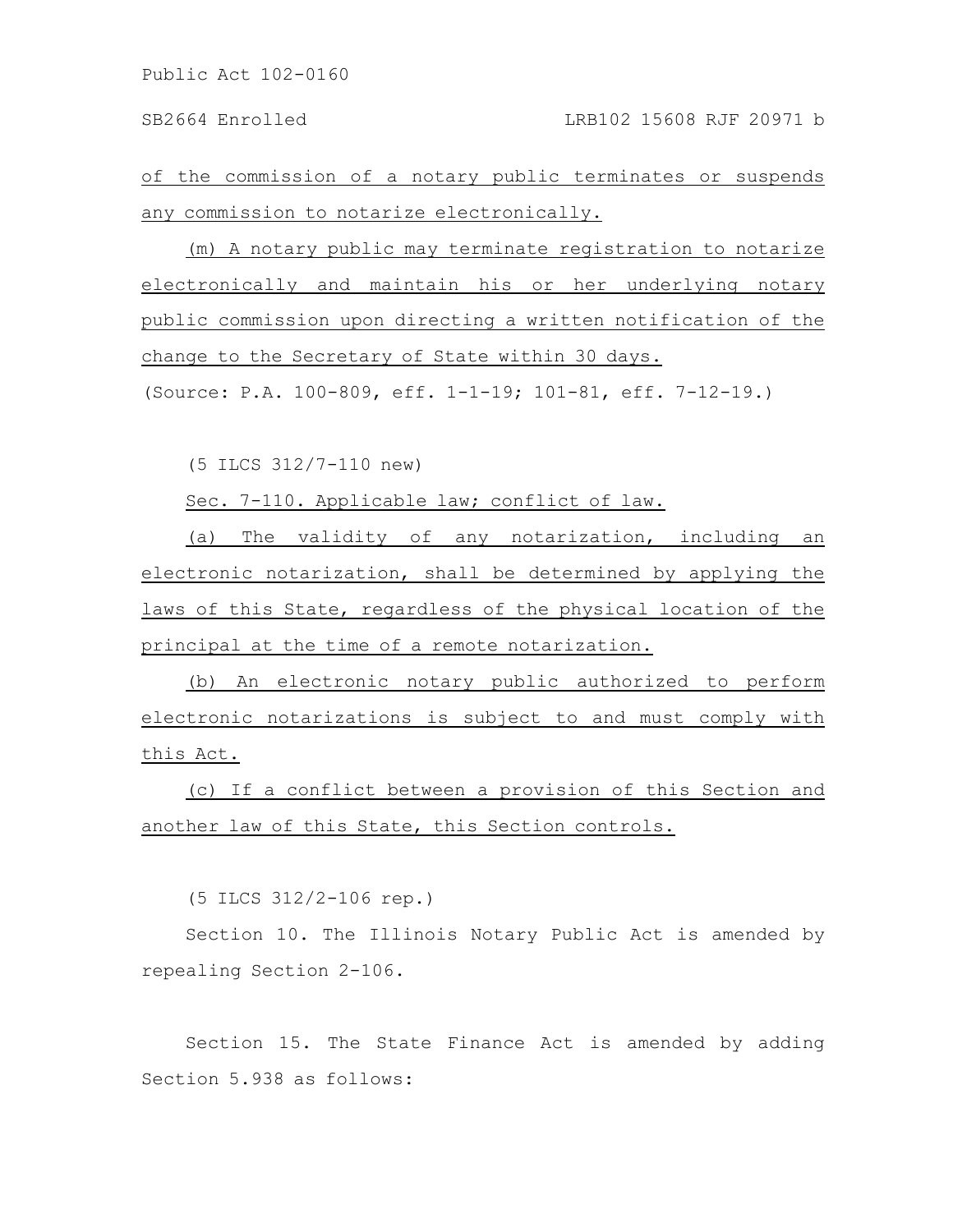(30 ILCS 105/5.938 new)

Sec. 5.938. The Electronic Notarization Fund.

Section 20. The Counties Code is amended by changing Section 4-4001 as follows:

(55 ILCS 5/4-4001) (from Ch. 34, par. 4-4001)

Sec. 4-4001. County clerks; counties of first and second class. The fees of the county clerk in counties of the first and second class, except when increased by county ordinance pursuant to the provisions of this Section, shall be:

For each official copy of any process, file, record or other instrument of and pertaining to his office, 50¢ for each 100 words, and \$1 additional for certifying and sealing the same.

For filing any paper not herein otherwise provided for, \$1, except that no fee shall be charged for filing a Statement of economic interest pursuant to the Illinois Governmental Ethics Act or reports made pursuant to Article 9 of the Election Code.

For issuance of fireworks permits, \$2.

For issuance of liquor licenses, \$5.

For filing and recording of the appointment and oath of each public official, \$3.

For officially certifying and sealing each copy of any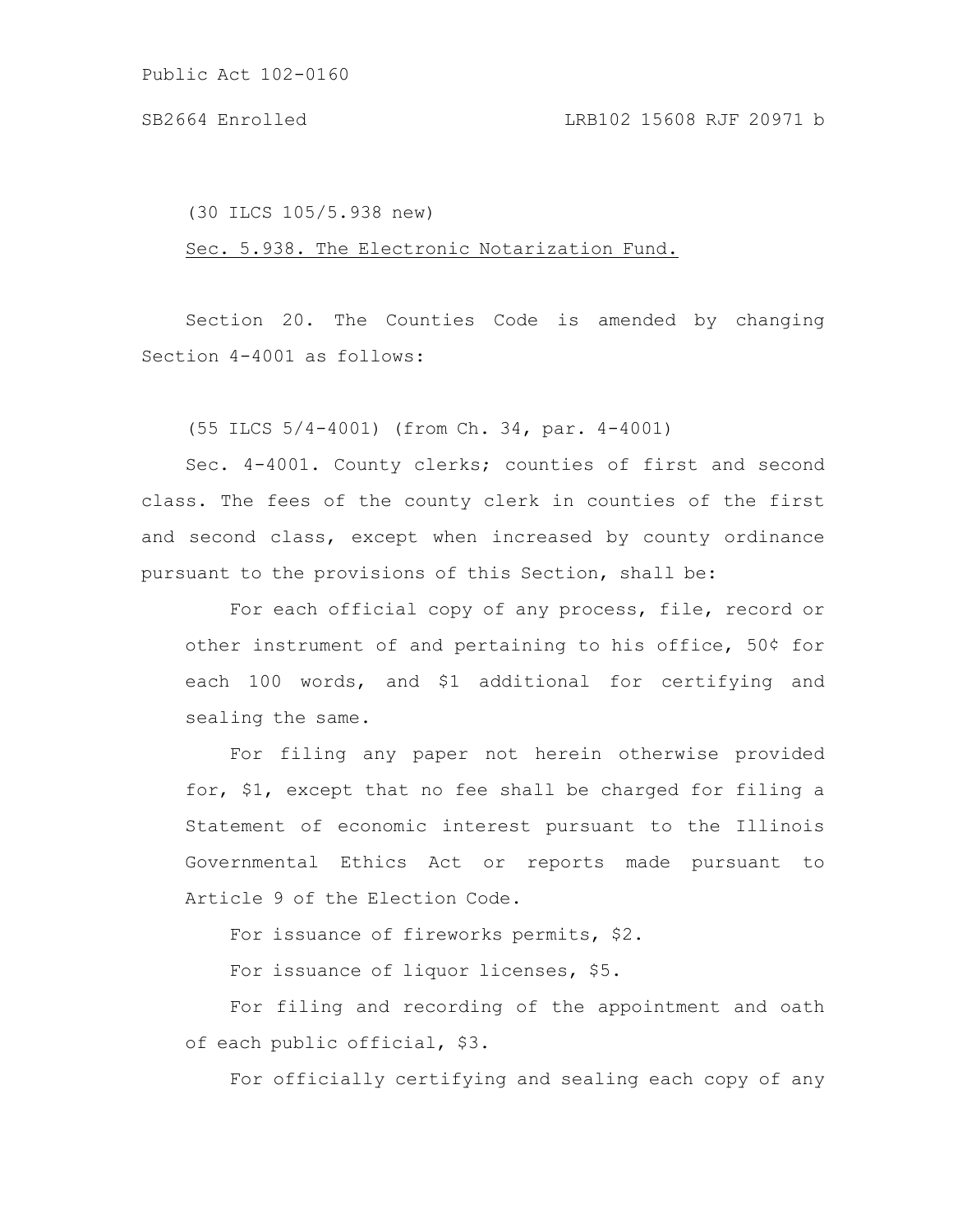# SB2664 Enrolled LRB102 15608 RJF 20971 b

process, file, record or other instrument of and pertaining to his office, \$1.

For swearing any person to an affidavit, \$1.

For issuing each license in all matters except where the fee for the issuance thereof is otherwise fixed, \$4.

For issuing each civil union or marriage license, the certificate thereof, and for recording the same, including the recording of the parent's or guardian's consent where indicated, a fee to be determined by the county board of the county, not to exceed \$75, which shall be the same, whether for a civil union or marriage license. \$5 from all civil union and marriage license fees shall be remitted by the clerk to the State Treasurer for deposit into the Domestic Violence Fund.

For taking and certifying acknowledgments to any instrument, except where herein otherwise provided for, \$1.

For issuing each certificate of appointment or commission, the fee for which is not otherwise fixed by law, \$1.

For cancelling tax sale and issuing and sealing certificates of redemption, \$3.

For issuing order to county treasurer for redemption of forfeited tax, \$2.

For trying and sealing weights and measures by county standard, together with all actual expenses in connection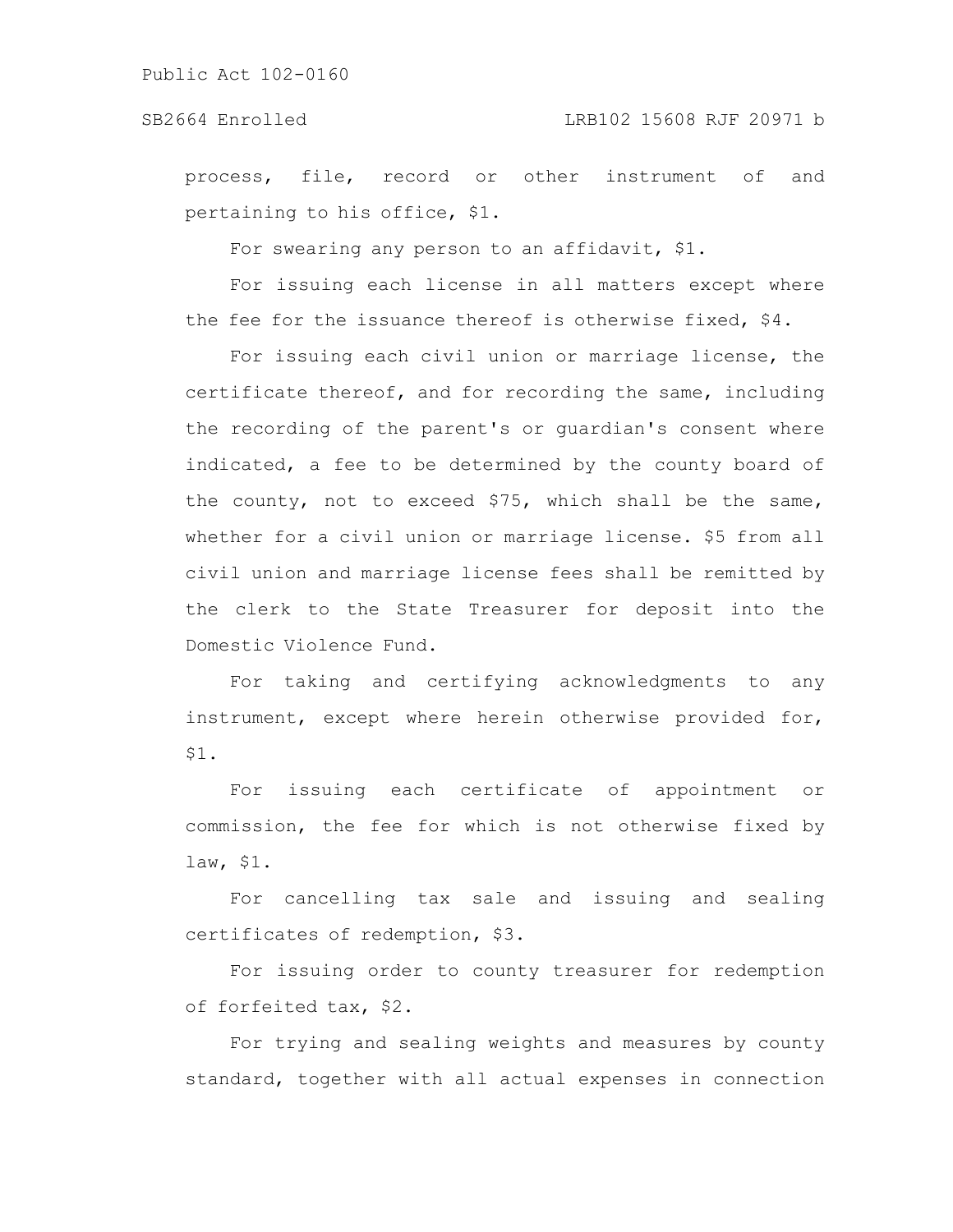#### SB2664 Enrolled LRB102 15608 RJF 20971 b

therewith, \$1.

For services in case of estrays, \$2.

The following fees shall be allowed for services attending the sale of land for taxes, and shall be charged as costs against the delinquent property and be collected with the taxes thereon:

For services in attending the tax sale and issuing certificate of sale and sealing the same, for each tract or town lot sold, \$4.

For making list of delinquent lands and town lots sold, to be filed with the Comptroller, for each tract or town lot sold, 10¢.

The county board of any county of the first or second class may by ordinance authorize the county clerk to impose an additional \$2 charge for certified copies of vital records as defined in Section 1 of the Vital Records Act, for the purpose of developing, maintaining, and improving technology in the office of the County Clerk.

The foregoing fees allowed by this Section are the maximum fees that may be collected from any officer, agency, department or other instrumentality of the State. The county board may, however, by ordinance, increase the fees allowed by this Section and also the notary public recordation fees allowed by Section 2-106 of the Illinois Notary Public Act and the indexing and filing of assumed name certificate fees allowed by Section 3 of the Assumed Business Name Act and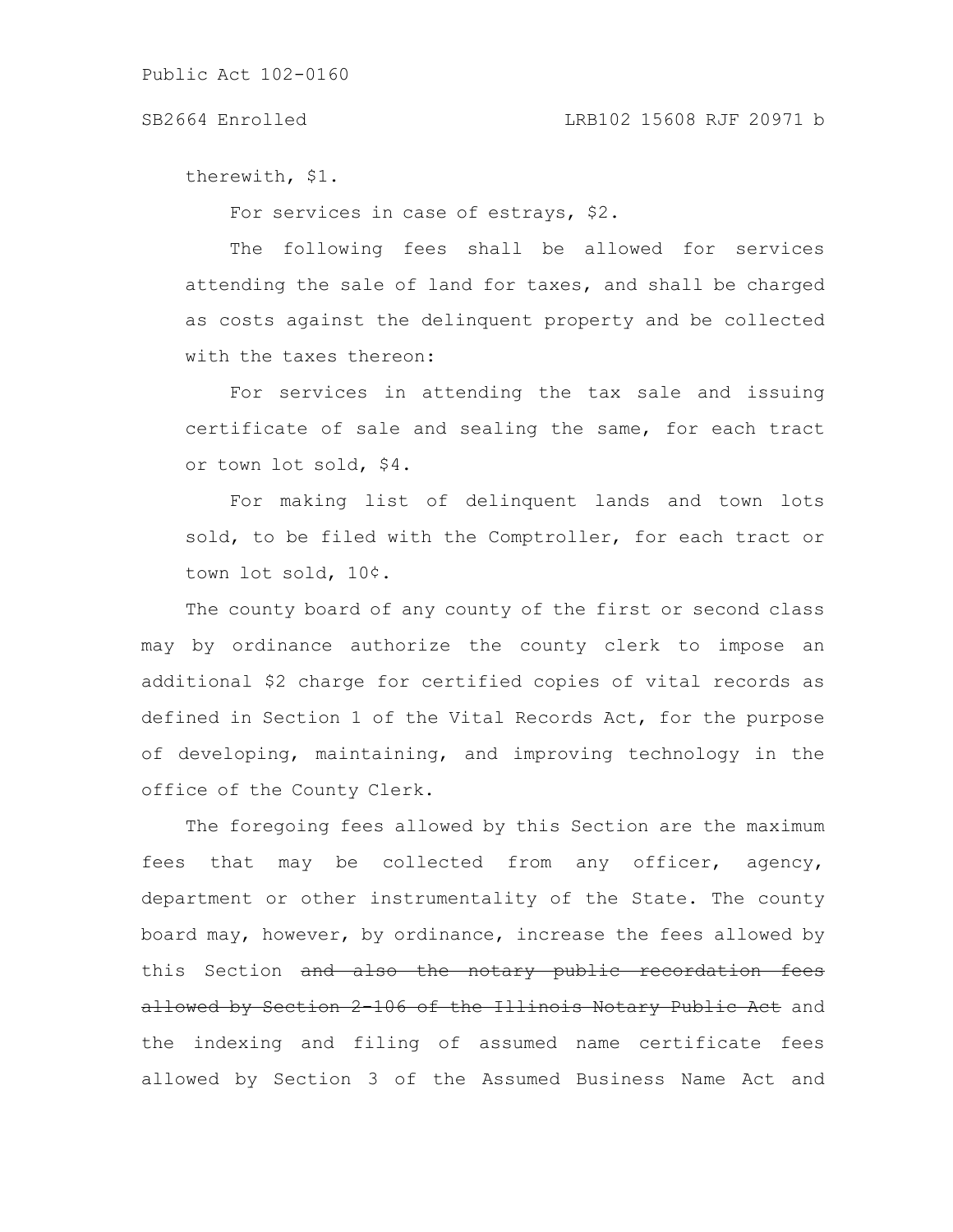# SB2664 Enrolled LRB102 15608 RJF 20971 b

collect such increased fees from all persons and entities other than officers, agencies, departments and other instrumentalities of the State if the increase is justified by an acceptable cost study showing that the fees allowed by these Sections are not sufficient to cover the cost of providing the service.

A Statement of the costs of providing each service, program and activity shall be prepared by the county board. All supporting documents shall be public record and subject to public examination and audit. All direct and indirect costs, as defined in the United States Office of Management and Budget Circular A-87, may be included in the determination of the costs of each service, program and activity.

The county clerk in all cases may demand and receive the payment of all fees for services in advance so far as the same can be ascertained.

The county board of any county of the first or second class may by ordinance authorize the county treasurer to establish a special fund for deposit of the additional charge. Moneys in the special fund shall be used solely to provide the equipment, material and necessary expenses incurred to help defray the cost of implementing and maintaining such document storage system.

(Source: P.A. 96-328, eff. 8-11-09; 97-4, eff. 5-31-11; 97-986, eff. 8-17-12.)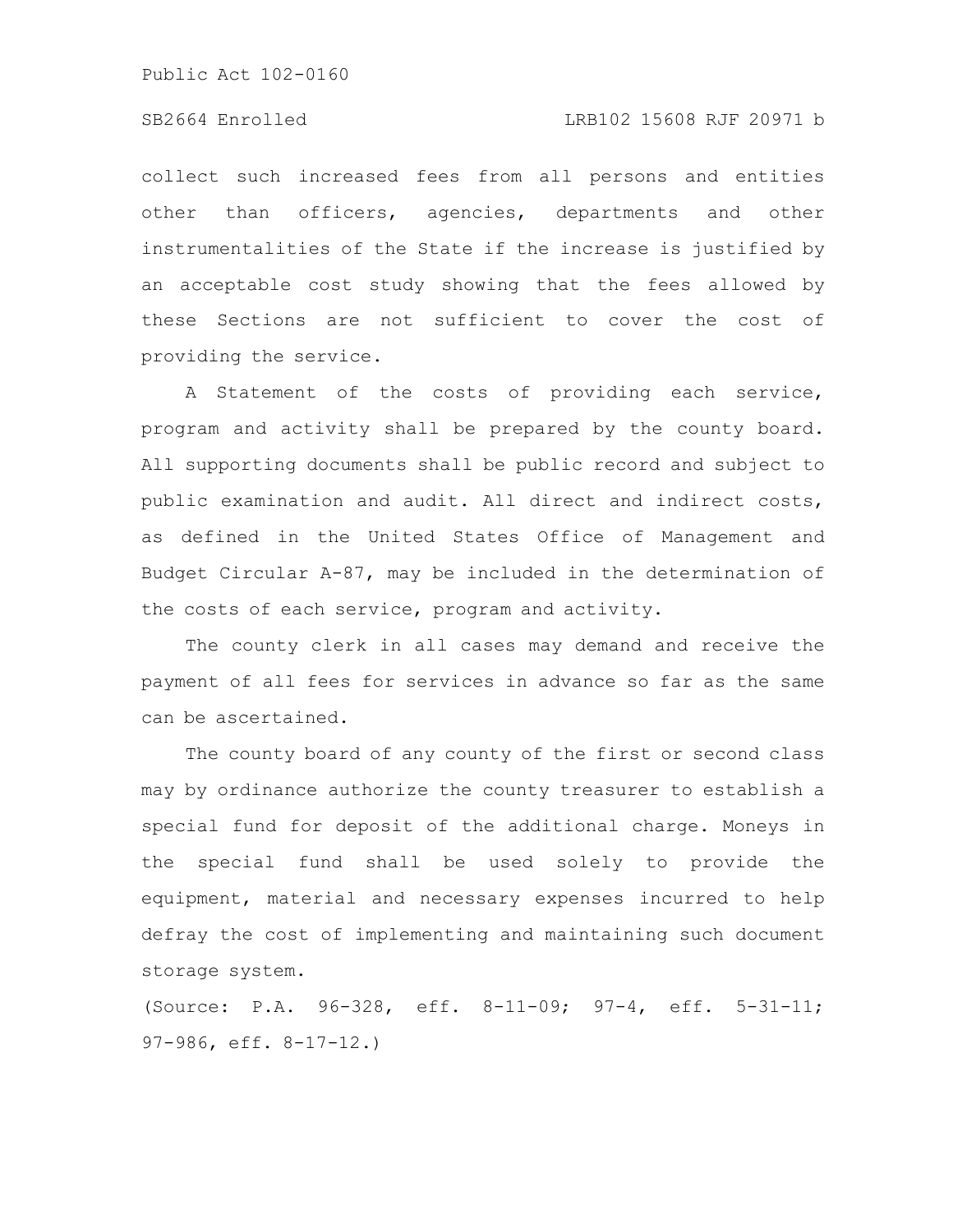Section 25. The Uniform Real Property Electronic Recording Act is amended by changing Section 2 and by adding Section 3.5 as follows:

(765 ILCS 33/2)

Sec. 2. Definitions. In this Act:

(1) "Document" means information that is:

(A) inscribed on a tangible medium or that is stored in an electronic or other medium and is retrievable in perceivable form; and

(B) eligible to be recorded in the land records maintained by the county recorder.

(2) "Electronic" means relating to technology having electrical, digital, magnetic, wireless, optical, electromagnetic, or similar capabilities.

(3) "Electronic document" means a document created, generated, sent, communicated, received, or stored by electronic means that is received by the recorder electronic form.

(4) "Electronic signature" means an electronic sound, symbol, or process attached to or logically associated with a document and executed or adopted by a person with the intent to sign the document.

(5) "Person" means an individual, corporation, business trust, estate, trust, partnership, limited liability company, association, joint venture, public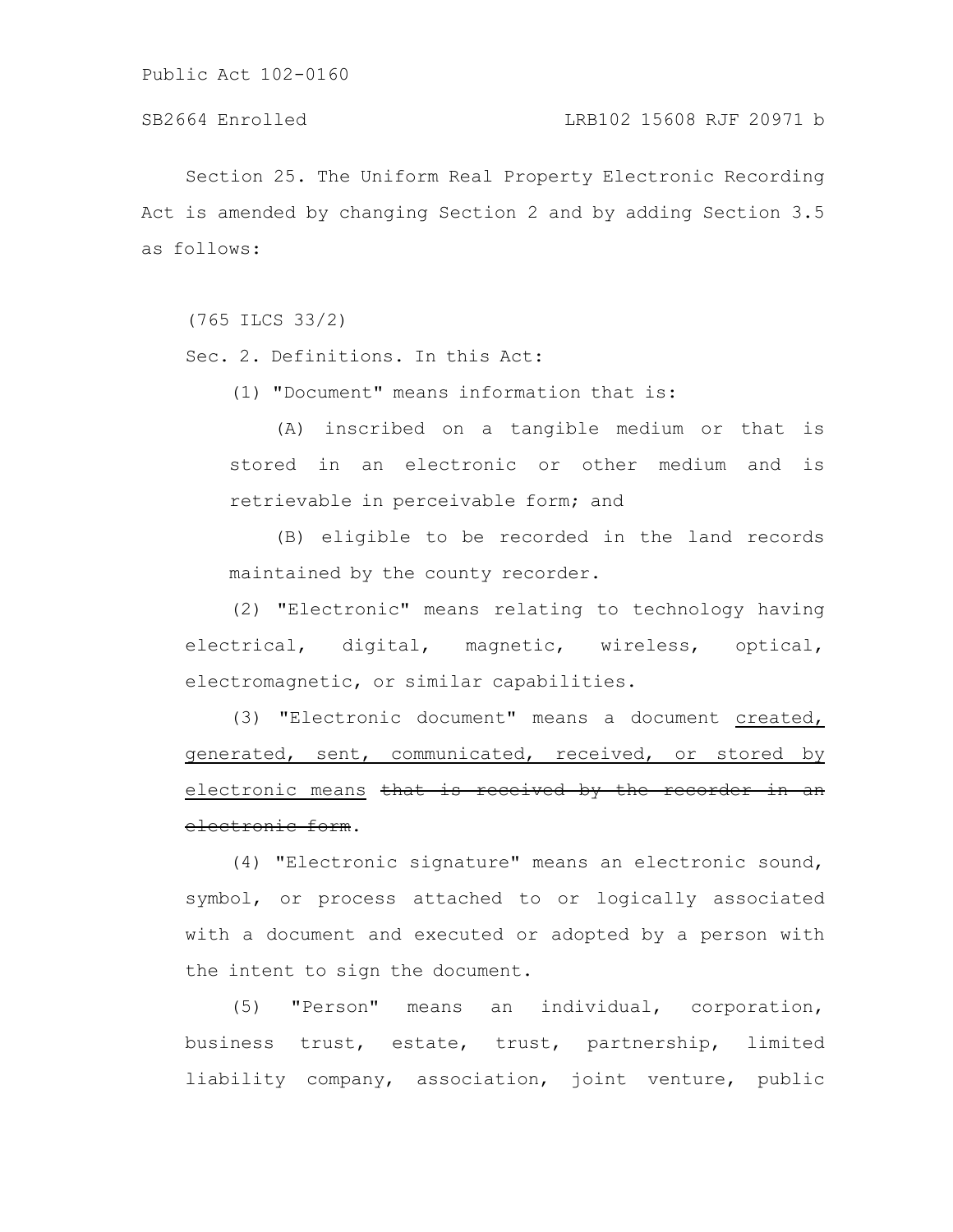### SB2664 Enrolled LRB102 15608 RJF 20971 b

corporation, government, or governmental subdivision, agency, or instrumentality, or any other legal or commercial entity.

(6) "State" means a state of the United States, the District of Columbia, Puerto Rico, the United States Virgin Islands, or any territory or insular possession subject to the jurisdiction of the United States.

(7) "Secretary" means the Secretary of State.

(8) "Commission" means the Illinois Electronic Recording Commission.

Any notifications required by this Act must be made in writing and may be communicated by certified mail, return receipt requested or electronic mail so long as receipt is verified.

(Source: P.A. 95-472, eff. 8-27-07.)

(765 ILCS 33/3.5 new)

Sec. 3.5. Electronic documents certified by notary public. (a) A paper or tangible copy of an electronic document that a notary public has certified to be a true and correct copy under subsection (b) satisfies any requirement of law that, as a condition for recording, the document:

(1) be an original or be in writing;

(2) be signed or contain an original signature, if the document contains an electronic signature of the person required to sign the document; and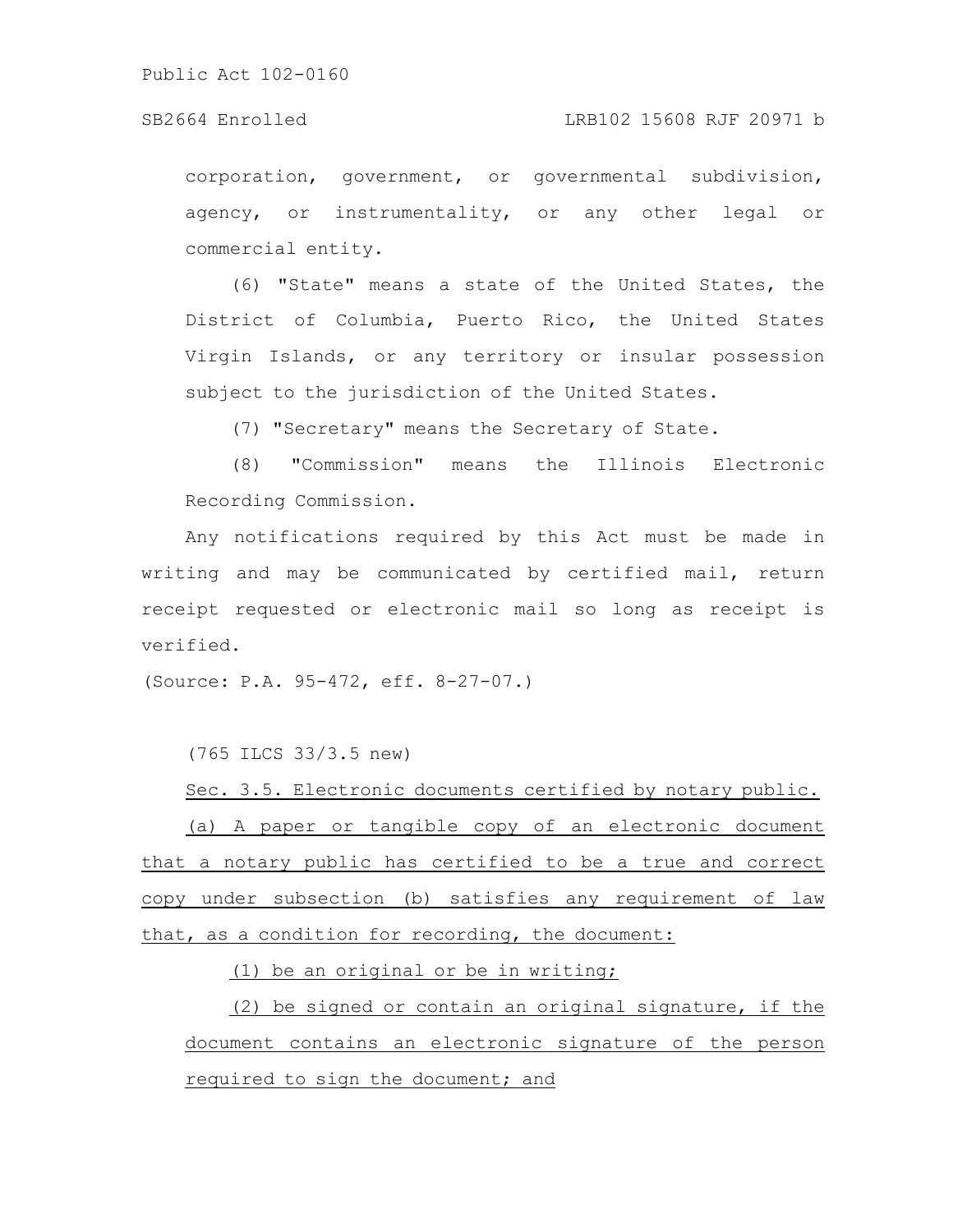(3) be notarized, acknowledged, verified, witnessed, or made under oath, if the document contains an electronic signature of the person authorized to perform that act, and all other information required to be included.

(b) A notary public duly appointed and commissioned under Section 2-101 of the Illinois Notary Public Act may certify that a paper or tangible copy of an electronic document is a true and correct copy of the electronic document if the notary public has:

(1) reasonably confirmed that the electronic document is in a tamper evident format;

(2) detected no changes or errors in any electronic signature or other information in the electronic document;

(3) personally printed or supervised the printing of the electronic document onto paper or other tangible medium; or

(4) not made any changes or modifications to the electronic document or to the paper or tangible copy thereof other than the certification described in this subsection (b).

(c) A county recorder shall accept for recording a paper or tangible copy of a document that has been certified by a notary public to be a true and correct copy of an electronic document under subsection (b) as evidenced by a notarial certificate.

(d) A notarial certificate in substantially the following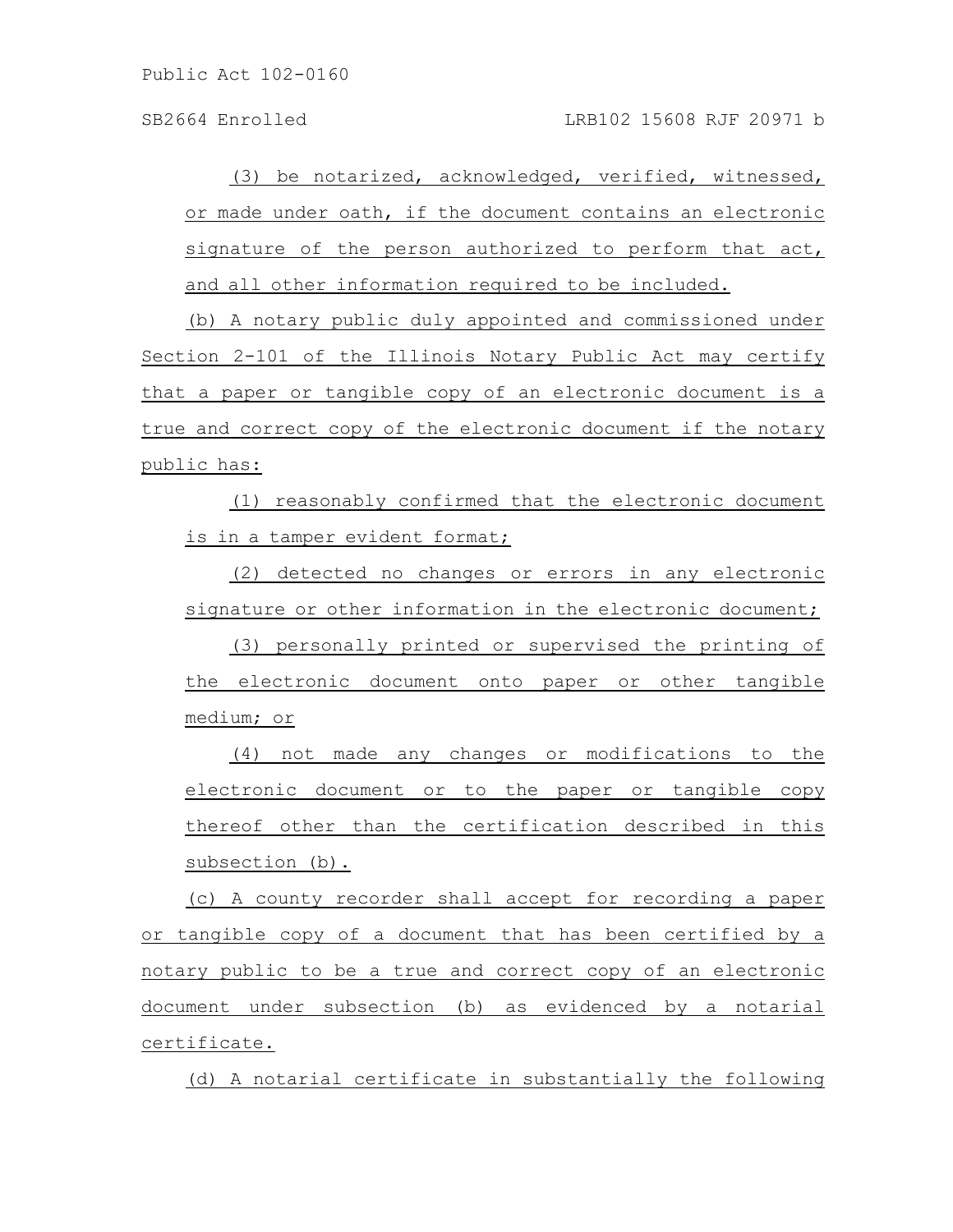form is sufficient for the purposes of this Section:

"State of ....................................................

County of ....................................................

On this ...... (date), I certify that the foregoing and annexed document [entitled ...................... ,] (and) containing pages is a true and correct copy of an electronic document printed by me or under my supervision. I further certify that, at the time of printing, no security features present on the electronic document indicated any changes or errors in an electronic signature or other information in the electronic document since its creation or execution.

............................................................ (Signature of Notary Public)

(Seal)"

(f) If a notarial certificate is attached to or made a part of a paper or tangible document, the certificate is prima facie evidence that the requirements of subsection (c) have been satisfied with respect to the document.

(g) A paper or tangible copy of a deed, mortgage, or other document shall be deemed, from the time of being filed for record, as notice to subsequent purchasers and creditors, though it may not be certified in accordance with the